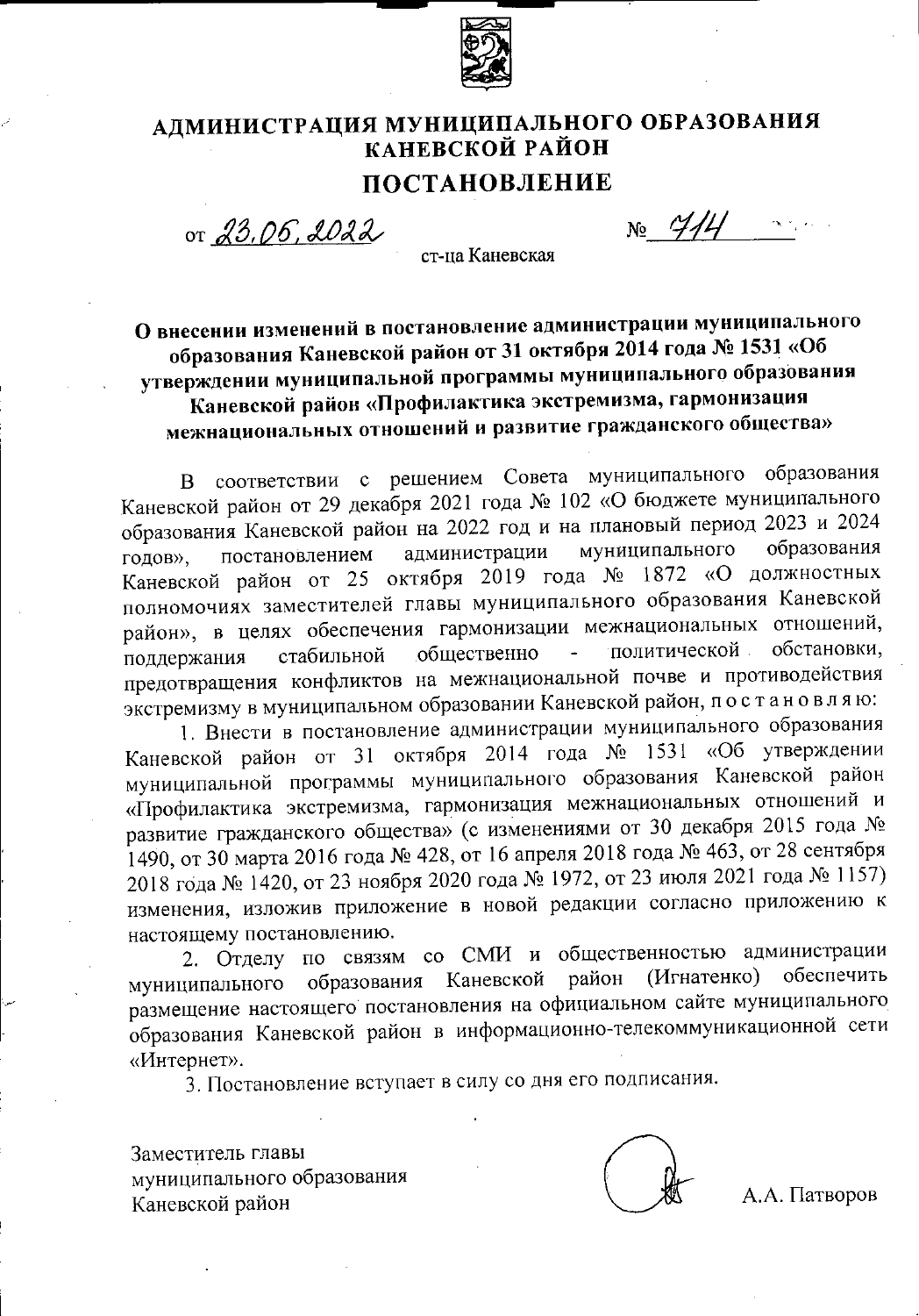#### ПРИЛОЖЕНИЕ

к постановлению администрации муниципального образования Каневской район or23.06,2022 No 714

### «ГІРИЛОЖЕНИЕ

#### **УТВЕРЖДЕНА**

постановлением администрации муниципального образования

Каневской район от 31.10. 2014 № 1531

(в редакции постановления администрации муниципального образования Каневской район  $or 23,05,2022N$   $7/4$ 

### МУНИЦИПАЛЬНАЯ ПРОГРАММА

муниципального образования Каневской район

«Профилактика экстремизма, гармонизация межнациональных отношений и развитие гражданского общества»

### ПАСПОРТ

муниципальной программы муниципального образования Каневской район «Профилактика экстремизма, гармонизация межнациональных отношений и развитие гражданского общества»

| Координатор                       | взаимодействию<br>$\Pi$ O<br>отдел<br>$\mathbf{C}$ |
|-----------------------------------|----------------------------------------------------|
| муниципальной программы           | органами<br>правоохранительными<br>И               |
|                                   | администрации<br>казачеством                       |
|                                   | образования<br>муниципального                      |
|                                   | Каневской район.                                   |
| Координаторы подпрограмм          | не предусмотрены.                                  |
| Участники муниципальной программы | образования<br>управление                          |
|                                   | администрации<br>муниципального                    |
|                                   | образования Каневской район;                       |
|                                   | администрации<br>культуры<br>отдел                 |
|                                   | образования<br>муниципального                      |
|                                   | Каневской район;                                   |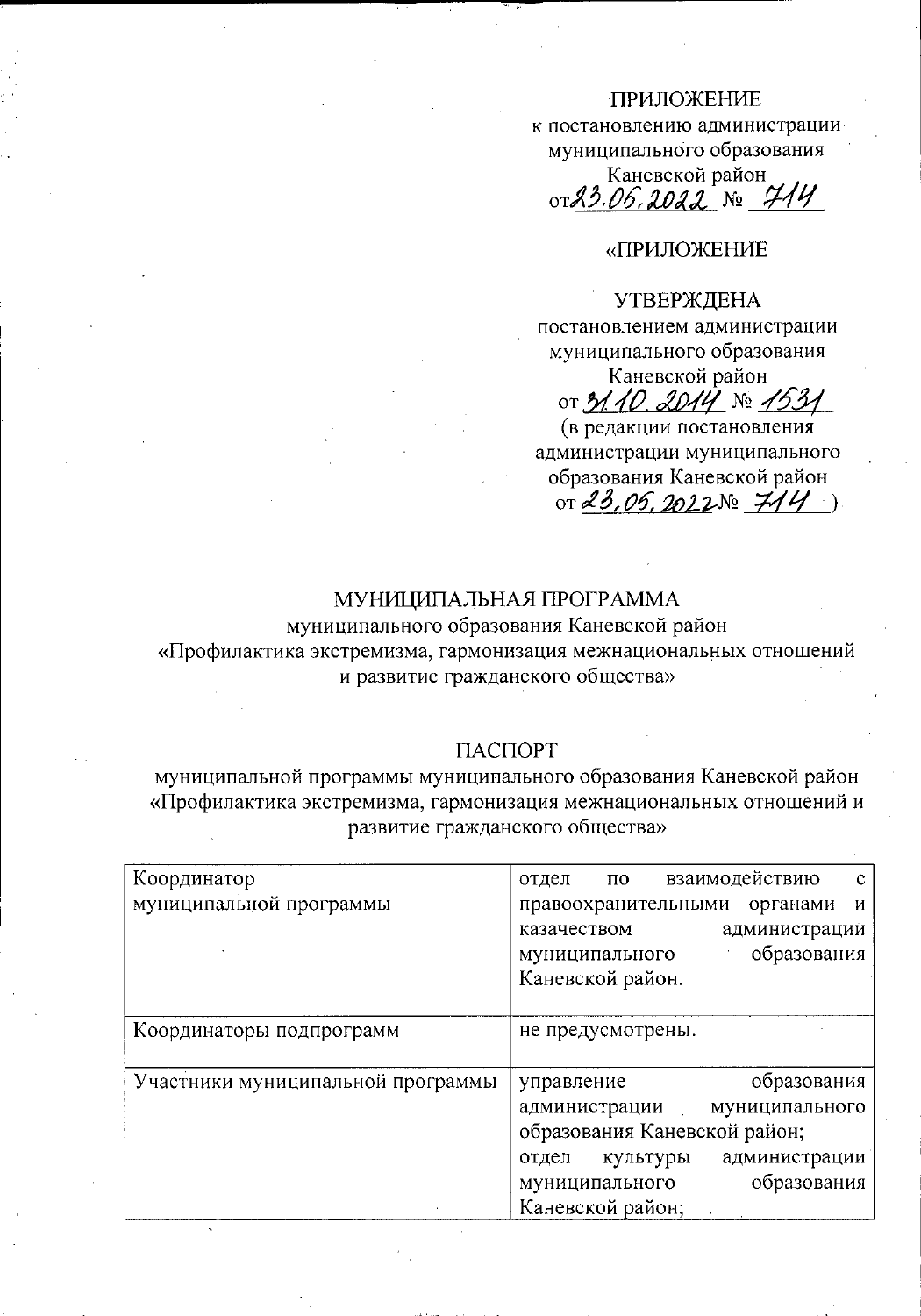|                                                         | 2                                                                                                                                                                                                                                                                                                                                                                                                                                                                                                                                   |
|---------------------------------------------------------|-------------------------------------------------------------------------------------------------------------------------------------------------------------------------------------------------------------------------------------------------------------------------------------------------------------------------------------------------------------------------------------------------------------------------------------------------------------------------------------------------------------------------------------|
|                                                         |                                                                                                                                                                                                                                                                                                                                                                                                                                                                                                                                     |
|                                                         | молодежи<br>делам<br>отдел<br>$\overline{10}$<br>муниципального<br>администрации<br>образования Каневской район;<br><b>CMM</b><br>$\rm{co}$<br>И<br>связям<br>отдел<br>$\Pi$ O<br>общественностью<br>администрации<br>образования<br>муниципального<br>Каневской район.                                                                                                                                                                                                                                                             |
| Подпрограммы муниципальной<br>программы                 | не предусмотрены.                                                                                                                                                                                                                                                                                                                                                                                                                                                                                                                   |
| Ведомственные целевые программы                         | не предусмотрены.                                                                                                                                                                                                                                                                                                                                                                                                                                                                                                                   |
| Цели муниципальной программы                            | единой<br>формирование<br>общероссийской<br>гражданской<br>идентичности;<br>поддержание<br>общественно-<br>стабильной<br>обстановки<br>политической<br>И<br>профилактика<br>экстремизма<br>на<br>территории<br>муниципального<br>образования Каневской район.                                                                                                                                                                                                                                                                       |
| Задачи муниципальной программы                          | единой<br>развитие<br>укрепление<br>И<br>российской государственности<br>и<br>и профилактика<br>ЭТНО-<br>культуры<br>конфликтов<br>социальных<br>на<br>муниципального<br>территории<br>образования Каневской район.                                                                                                                                                                                                                                                                                                                 |
| Перечень целевых показателей<br>муниципальной программы | жителей<br>муниципального<br>доля<br>Каневской<br>район,<br>образования<br>положительно<br>оценивающих<br>межнациональных<br>состояние<br>отношений в общей численности<br>населения района (процент);<br>жителей<br>района,<br>количество<br>мероприятиями<br>ПО<br>охваченных<br>единства российской<br>укреплению<br>территории<br>нации<br>на<br>образования<br>муниципального<br>Каневской район;<br>проведенных<br>количество<br>укреплению<br>мероприятий<br>$\mathbf{n}\mathbf{o}$<br>российской<br>единства<br>нации<br>на |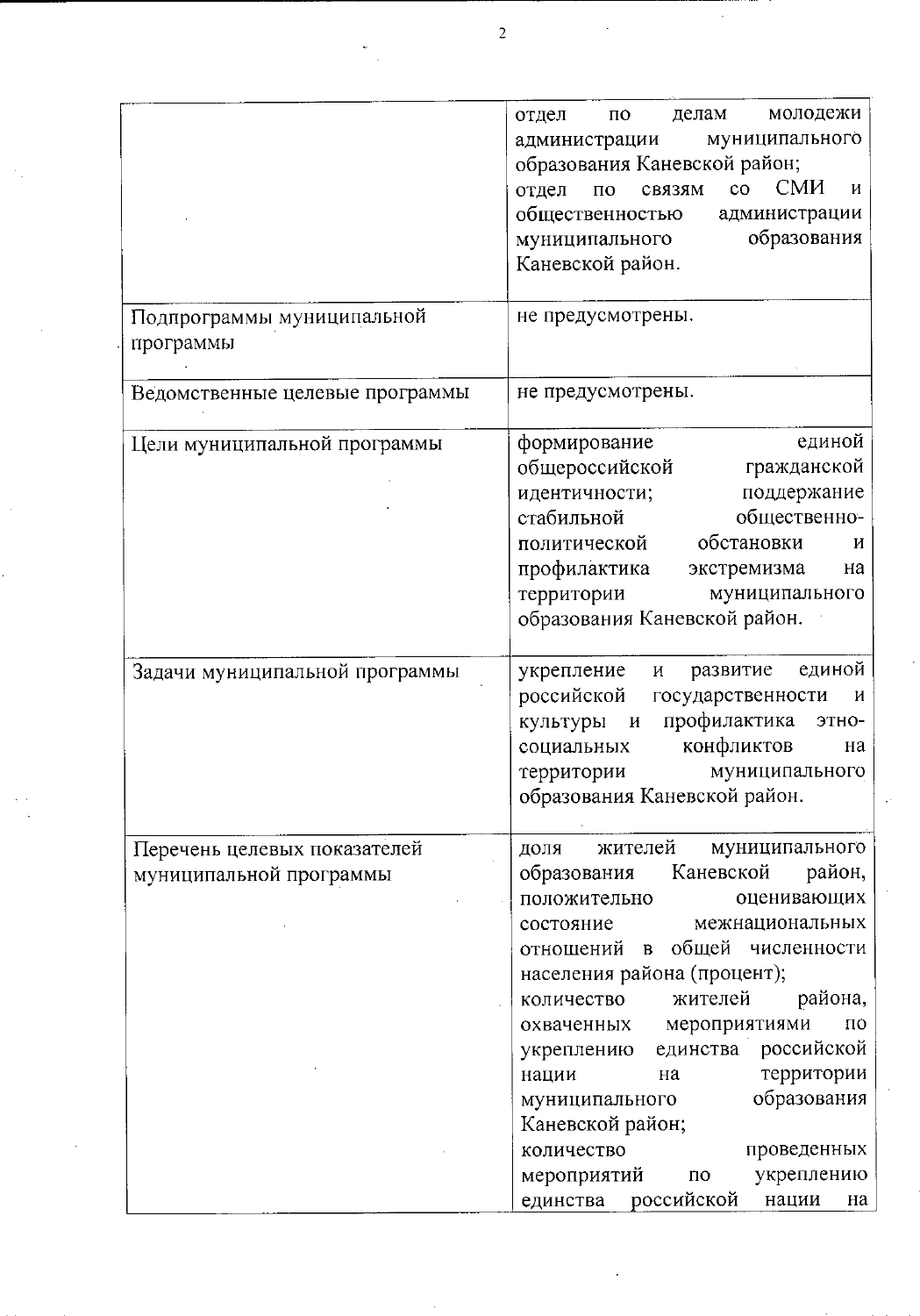|                               | муниципального<br>территории                                |
|-------------------------------|-------------------------------------------------------------|
|                               | образования Каневской район;                                |
|                               | общественных<br>количество                                  |
|                               | объединений,<br>привлеченных<br>К                           |
|                               | мероприятий<br>реализации<br>$\overline{10}$                |
|                               | единства российской<br>укреплению                           |
|                               | территории<br>нации<br>на                                   |
|                               | образования<br>муниципального                               |
|                               | Каневской район.                                            |
| Этапы и сроки реализации      | 2015-2024 годы.                                             |
| муниципальной программы       |                                                             |
| Объемы бюджетных ассигнований | общий<br>объем<br>финансирования                            |
| муниципальной программы       | муниципальной<br>программы                                  |
|                               | составляет 564,3 тыс. рублей, в том<br>числе:               |
|                               | бюджета<br>муниципального<br>И3                             |
|                               | образования Каневской район 564,3                           |
|                               | тыс. рублей, в том числе по годам:                          |
|                               | $2015 - 0,0$ тыс. рублей;                                   |
|                               | 2016 - 50,0 тыс. рублей;                                    |
|                               | 2017 – 95,0 тыс. рублей;                                    |
|                               | 2018 - 70,0 тыс. рублей;                                    |
|                               | 2019 - 70,0 тыс. рублей;                                    |
|                               | 2020 - 70,0 тыс. рублей;                                    |
|                               | 2021 - 59,3 тыс. рублей;                                    |
|                               | 2022 - 50,0 тыс. рублей;                                    |
|                               | 2023 - 50,0 тыс. рублей;                                    |
|                               | 2024 - 50,0 тыс. рублей.                                    |
|                               | В муниципальную программу могут                             |
|                               | учетом<br>вноситься<br>изменения<br>$\mathbf C$<br>базы     |
|                               | доходной<br>возможностей                                    |
|                               |                                                             |
|                               | бюджета<br>муниципального                                   |
|                               | образования Каневской район на<br>очередной финансовый год. |

i<br>S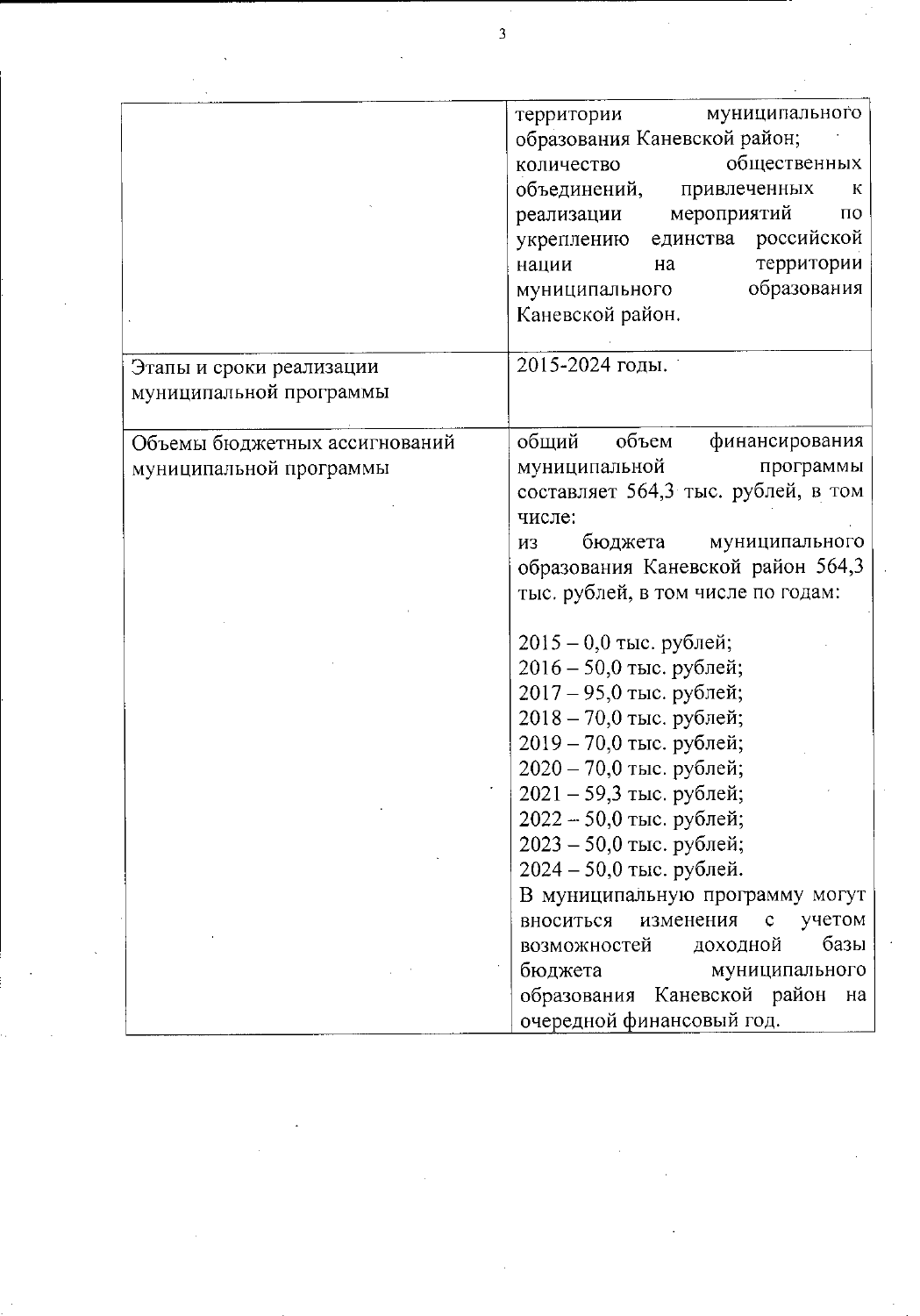## 1. Характеристика состояния и развития сферы реализации Стратегии государственной национальной политики и гражданского общества в муниципальном образовании Каневской район

Осуществление национальной политики основывается на положениях Российской Федерации, федерального законодательства, Конституции реализуется Краснодарского края  $\overline{M}$ органами законодательства государственной власти Краснодарского края совместно с органами местного самоуправления, институтами гражданского общества.

Принимая во внимание многонациональный состав муниципального образования Каневской район, региональную политику на территории муниципального образования Каневской район необходимо осуществлять с учетом принципов государственной национальной политики Российской Федерации. Государственная национальная политика Российской Федерации направлена на упрочение общероссийского гражданского самосознания и духовной общности многонационального народа Российской Федерации (российской нации), сохранение и развитие этнокультурного многообразия межнациональных (межэтнических) гармонизацию России, народов отношений, обеспечение равенства прав и свобод человека и гражданина независимо от расы, национальности, языка, отношения к религии и других обстоятельств. При этом государственная национальная политика основывается на идеях единой общероссийской гражданственности, патриотизма, общих для всех народов России славных страниц истории.

Межэтническая конфликтность может негативно отразиться на темпах реализации социально-экономических программ. В этой связи органами местного самоуправления и национально-культурными объединениями на протяжении многих лет ведется целенаправленная работа по сохранению стабильных и благоприятных межэтнических отношений и предотвращению межнациональных конфликтов на территории района.

общественные отметить, что молодежь, ветераны, Необходимо объединения в числе приоритетных направлений своей деятельности видят укрепление государственности, воспитание уважения к вековым традициям России и Кубани.

С 2014 по 2024 годы отмечаются важнейшие даты в истории России и Кубани, которые позволяют в очередной раз осмыслить значение и роль русского народа и нашей страны в мировой истории. Определенную лепту в завоевание Побед внесла и Кубань. Поэтому актуальным являются организация и проведение мероприятий, посвященных празднованию юбилейных и памятных дат истории России и Кубани, а также сохранение информационного событий истории России  $\mathbf{M}$ укрепление  $\overline{\mathbf{B}}$ пространства важнейших нравственных ценностей единства и дружбы народов, проживающих на территории муниципального образования Каневской район.

муниципальной программы необходимостью Разработка вызвана поддержания стабильной общественно-политической обстановки  $\overline{M}$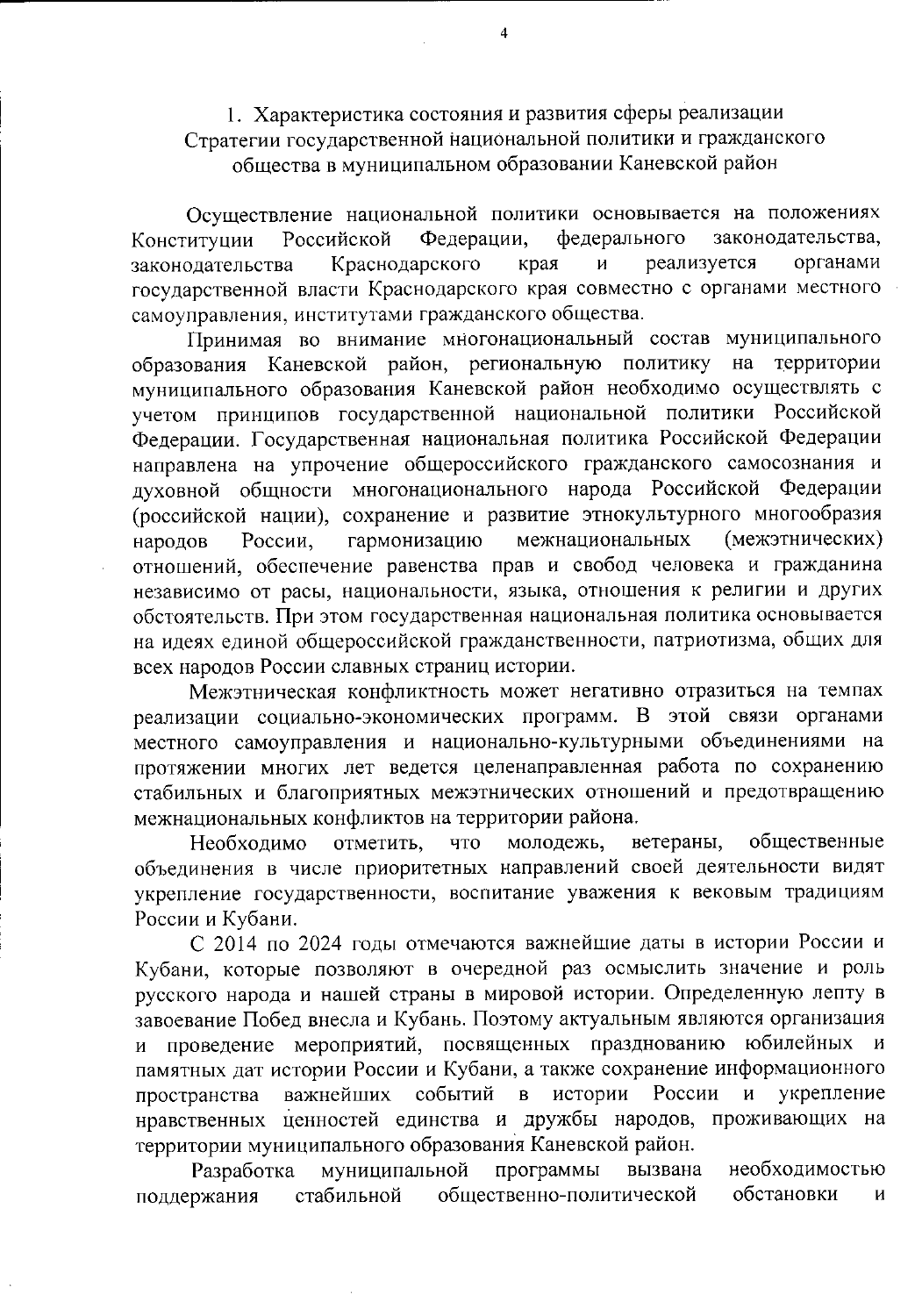профилактики экстремизма на территории муниципального образования Каневской район, в частности, в сфере межнациональных отношений.

49 На территории Каневского района проживают представители национальностей, при этом 97% населения - славяне (русские, украинцы, белорусы). Национальный баланс в Каневском районе относительно стабилен. Миграционный прирост происходит в основном в связи с миграцией иностранных граждан из стран ближнего зарубежья: Армении, Азейбарджана, Таджикистана, Украины, Узбекистана, Молдовы, Белоруссии. В последнее время наблюдается приток граждан Луганской и Донецкой областей Украины в связи с проводимыми боевыми действиями.

необходимость процессов, социально-Специфика миграционных культурной адаптации мигрантов свидетельствуют о наличии объективных межэтнической напряженности  $\overline{\mathbf{M}}$ достаточно высокой предпосылок потенциальной конфликтности.

В настоящее время сфера межнациональных отношений остается наиболее вероятным центром притяжения конфликтных настроений населения, вызванных проблемами в социальной и экономической сферах.

Особенно высока потенциальная склонность к проявлениям экстремизма в молодежной среде. В муниципальной программе особое внимание уделяется формам и методам вовлечения разнонациональной молодежи в изучение вопросам традиций, в дискуссии по наиболее народных актуальным подростковой коммуникабельности через призму межнациональных отношений и национальных стереотипов.

отношений требует Стабильность межнациональных активизации органами этнических групп  $\mathbf c$ местного межэтнического диалога самоуправления, усиления информационной политики, направленной на формирование позитивного межэтнического воздействия.

программы муниципальной будут реализовываться  $\mathbf{B}$ рамках мероприятия, направленные на решение проблем профилактики проявлений экстремизма в муниципальном образовании Каневской район. В этой связи предусматривается:

1) создание эффективной системы взаимодействия между органами местного самоуправления муниципального образования Каневской район и общественными объединениями, иными некоммерческими организациями, занимающимися развитием национальных культур, идей духовного единства и межэтнического согласия;

мероприятий, направленных на укрепление 2) реализация межнационального мира и стабильности в муниципальном образовании Каневской район;

3) создание условий для деятельности общественных объединений, иных развитием национальных организаций, занимающихся некоммерческих культур, идей духовного единства и межэтнического согласия, в решении проблем профилактики экстремизма и развития национальных культур на территории муниципального образования Каневской район;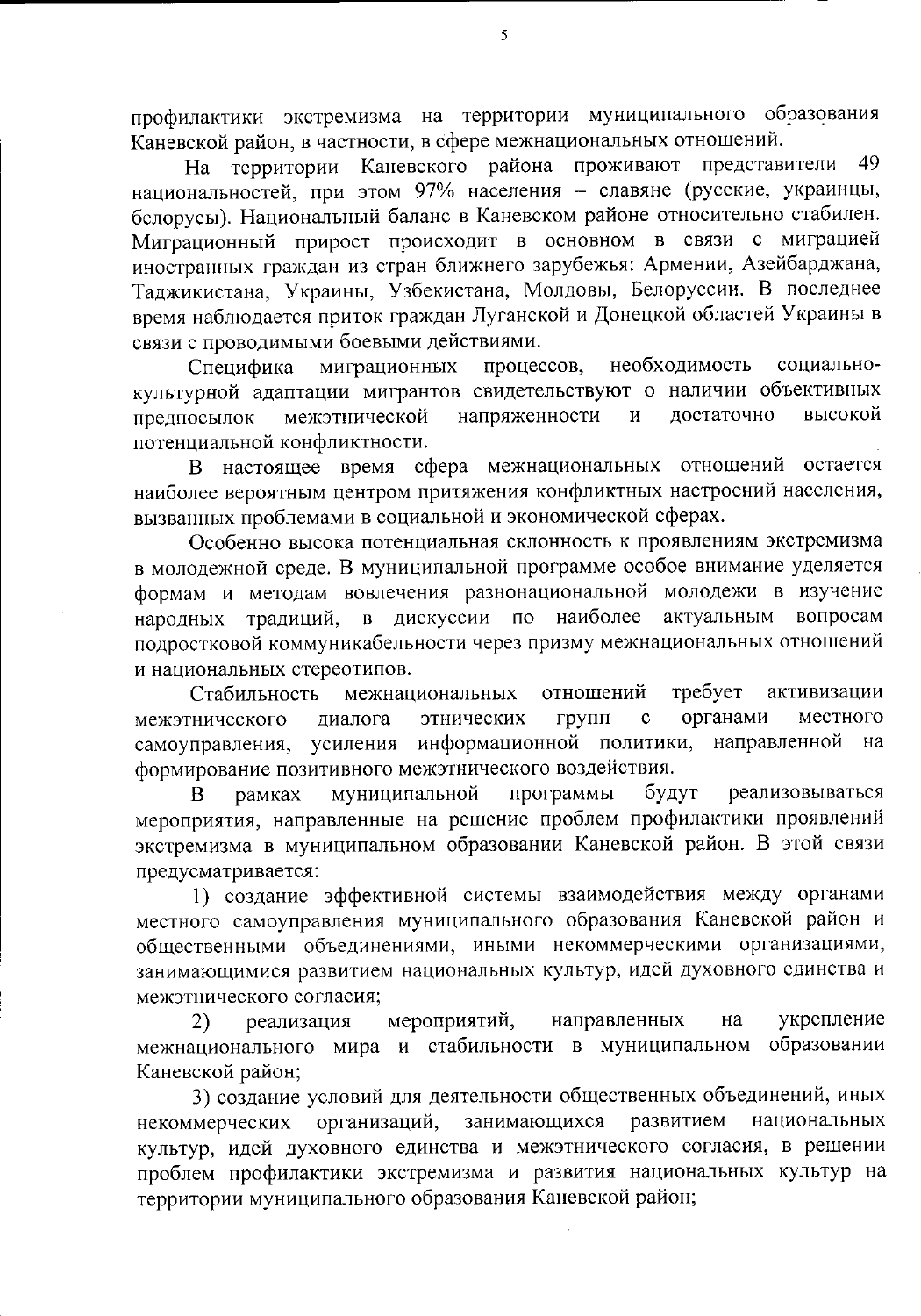4) обеспечение информированности населения о решении проблем в сфере межнационального сотрудничества в муниципальном образовании Каневской район.

Утверждение муниципальной программы муниципального образования Каневской район профилактики экстремизма, гармонизации межнациональных отношений и развития гражданского общества позволит укрепить успешное взаимодействие между органами местного самоуправления и общественностью и послужит залогом решения поставленных задач.

При отсутствии программно-целевого подхода к решению проблем профилактики экстремизма и гармонизации межнациональных отношений в муниципальном образовании Каневской район возможен негативный прогноз по развитию событий в данной сфере.

#### 2. Цели, задачи, целевые показатели, сроки и этапы реализации муниципальной программы

Цели муниципальной программы: формирование единой общероссийской поддержание стабильной общественногражданской идентичности; на территории политической обстановки  $\mathbf{M}$ профилактика экстремизма муниципального образования Каневской район.

Задачи муниципальной программы: укрепление и развитие единой российской государственности и культуры и профилактика этно-социальных конфликтов на территории муниципального образования Каневской район.

муниципальной программы: доля показатели жителей Целевые муниципального образования Каневской район, положительно оценивающих состояние межнациональных отношений в общей численности населения района (процент); количество жителей района, охваченных мероприятиями по укреплению единства российской нации на территории муниципального образования Каневской район; количество проведенных мероприятий по укреплению единства российской нации на территории муниципального образования Каневской район; количество общественных объединений, привлеченных к реализации мероприятий по укреплению единства российской нации на территории муниципального образования Каневской район.

Общий срок реализации муниципальной программы - 2015-2024 годы.

3. Перечень и краткое описание подпрограмм, ведомственных целевых программ

Подпрограммы и ведомственные целевые программы в рамках данной муниципальной программы не предусмотрены.

6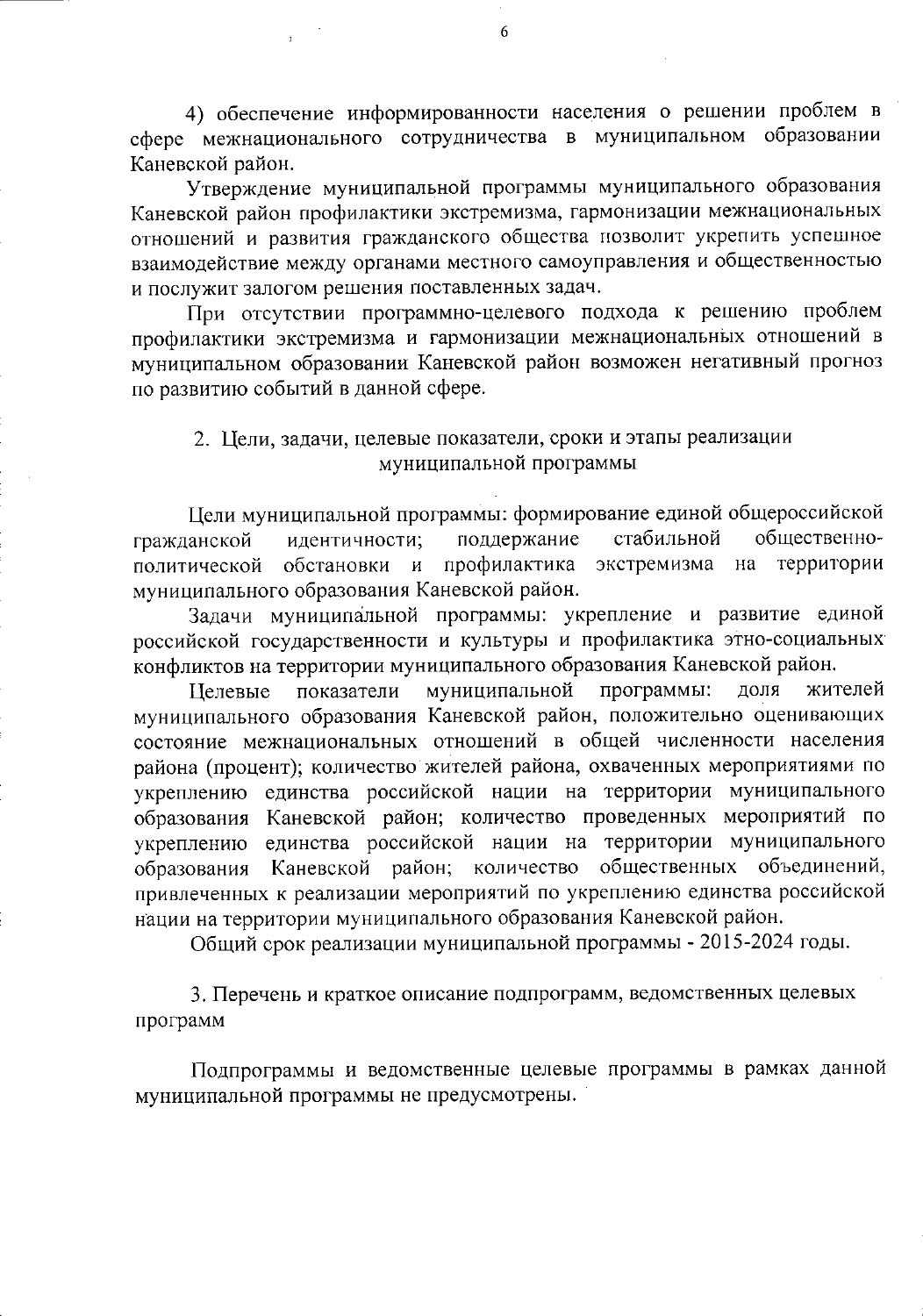# 4. ЦЕЛИ, ЗАДАЧИ И ЦЕЛЕВЫЕ ПОКАЗАТЕЛИ МУНИЦИПАЛЬНОЙ ПРОГРАММЫ

# «Профилактика экстремизма, гармонизация межнациональных отношений и развитие гражданского общества»

| N <sub>2</sub> | Наименование целевого                                                                                             | Единица       | C <sub>Ta</sub> - |       |           |       |       | Значение показателей |       |       |                 |       |                 |
|----------------|-------------------------------------------------------------------------------------------------------------------|---------------|-------------------|-------|-----------|-------|-------|----------------------|-------|-------|-----------------|-------|-----------------|
| $\pi/\pi$      | показателя                                                                                                        | измерени<br>я | Tyc <sup>*</sup>  | 2015  | 2016      | 2017  | 2018  | 2019                 | 2020  | 2021  | 2022            | 2023  | 2024            |
|                | 2                                                                                                                 | 3             | 4                 | 5     | 6         |       | 8     | 9                    | 10    | 11    | 12              | 13    | 14              |
| 1.             | Муниципальная программа «Профилактика экстремизма, гармонизация межнациональных отношений и развитие гражданского |               |                   |       |           |       |       |                      |       |       |                 |       |                 |
|                |                                                                                                                   |               |                   |       | общества» |       |       |                      |       |       |                 |       |                 |
| 1.1            | жителей муниципального<br>Доля                                                                                    | $\frac{0}{6}$ |                   | 90    | 90        | 90    | 90    | 90                   | 90    | 90    | 90              | 90    | 90              |
|                | Каневской<br>район,<br>образования                                                                                |               |                   |       |           |       |       |                      |       |       |                 |       |                 |
|                | оценивающих<br>положительно                                                                                       |               |                   |       |           |       |       |                      |       |       |                 |       |                 |
|                | межнациональных<br>состояние                                                                                      |               |                   |       |           |       |       |                      |       |       |                 |       |                 |
|                | отношений в общей численности                                                                                     |               |                   |       |           |       |       |                      |       |       |                 |       |                 |
|                | населения района (процент)                                                                                        |               |                   |       |           |       |       |                      |       |       |                 |       |                 |
| 1.2            | района,<br>Количество<br>жителей                                                                                  | тыс. чел.     | $\overline{3}$    | более | более     | более | более | более                | более | более | более           | более | более           |
|                | мероприятиями<br>по<br>охваченных                                                                                 |               |                   | 10    | 10        | 10    | 10    | 10                   | 10    | 10    | 10 <sup>°</sup> | 10    | 10 <sup>°</sup> |
|                | укреплению единства российской                                                                                    |               |                   |       |           |       |       |                      |       |       |                 |       |                 |
|                | территории<br>нации<br>на                                                                                         |               |                   |       |           |       |       |                      |       |       |                 |       |                 |
|                | образования<br>муниципального                                                                                     |               |                   |       |           |       |       |                      |       |       |                 |       |                 |
|                | Каневской район                                                                                                   |               |                   |       |           |       |       |                      |       |       |                 |       |                 |
| 1.3            | Количество<br>проведенных                                                                                         | ед.           | 3                 | He    | He        | HC    | He    | He                   | He    | He    | He              | He    | He              |
|                | мероприятий<br>укреплению<br>по                                                                                   |               |                   | менее | менее     | менее | менее | менее                | менее | менее | менее           | менее | менее           |
|                | единства российской нации на                                                                                      |               |                   | 40    | 40        | 40    | 40    | 40                   | 40    | 40    | 40              | 40    | 40              |
|                | муниципального<br>территории                                                                                      |               |                   |       |           |       |       |                      |       |       |                 |       |                 |
|                | образования Каневской район                                                                                       |               |                   |       |           |       |       |                      |       |       |                 |       |                 |

 $\overline{7}$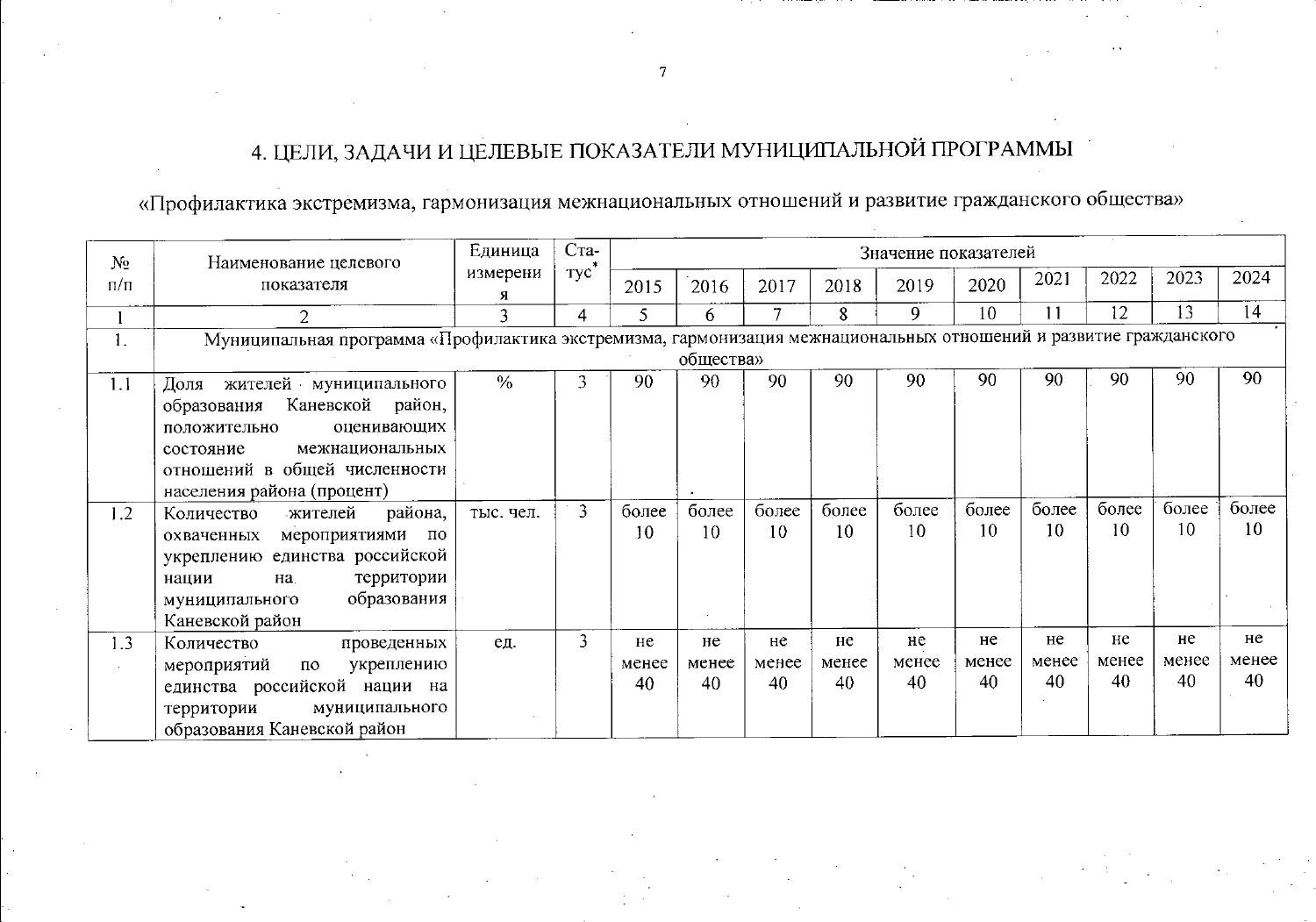| 4.4 | общественных<br>Количество                      | eд. |  |  |  |  |  |  |
|-----|-------------------------------------------------|-----|--|--|--|--|--|--|
|     | объединений,<br>привлеченных<br>К               |     |  |  |  |  |  |  |
|     | мероприятий<br>$\cdot$ NO $\cdot$<br>реализации |     |  |  |  |  |  |  |
|     | чукреплению единства российской                 |     |  |  |  |  |  |  |
|     | территории  <br>на<br>нации                     |     |  |  |  |  |  |  |
|     | образования<br>иуниципального и                 |     |  |  |  |  |  |  |
|     | Каневской                                       |     |  |  |  |  |  |  |

# 5. ПЕРЕЧЕНЬ ОСНОВНЫХ МЕРОПРИЯТИЙ МУНИЦИПАЛЬНОЙ ПРОГРАММЫ

«Профилактика экстремизма, гармонизация межнациональных отношений и развитие гражданского общества»

| $N_2$<br>$\pi/\pi$                    | Наименовани<br>e<br>мероприятия | Источник<br>И<br><b>финансир</b><br>ования | Объем<br>финансир<br>ования<br>всего<br>(T <sub>bl</sub> C.py <sub>0</sub> ) | 2015                     | 2016 | 2017                     | 2018 | В том числе по годам<br>2019 | 2020 | 2021 | 2022                 | 2023 | $-2024$ | Непосредстве<br>нный<br>результат<br>реализации<br>мероприятия | Участник<br>муниципаль<br>ной<br>программы |
|---------------------------------------|---------------------------------|--------------------------------------------|------------------------------------------------------------------------------|--------------------------|------|--------------------------|------|------------------------------|------|------|----------------------|------|---------|----------------------------------------------------------------|--------------------------------------------|
|                                       | $\mathcal{P}$                   | $\mathbf{R}$                               | 4                                                                            | 5                        | 6    | 7                        | 8    | 9                            | 10   | 11   | 12                   | 13   | 14      | 15                                                             | 16                                         |
| 1.                                    | Основное                        | всего                                      | 564,3                                                                        | $\overline{\phantom{a}}$ | 50,0 | 95,0                     | 70,0 | 70,0                         | 70,0 | 59,3 | 50,0                 | 50,0 | 50,0    |                                                                |                                            |
| $\ddot{\phantom{1}}$                  | мероприятие                     | местный                                    | 564,3                                                                        | $\overline{\phantom{a}}$ | 50,0 | 95,0                     | 70,0 | 70,0                         | 70,0 | 59,3 | 50,0                 | 50,0 | 50,0    |                                                                |                                            |
|                                       | $N01$ .<br>бюджет               |                                            |                                                                              |                          |      |                          |      |                              |      |      |                      |      |         |                                                                |                                            |
|                                       | Укрепление и<br>развитие        | краевой<br>бюджет                          |                                                                              |                          |      |                          |      |                              |      |      | $\ddot{\phantom{1}}$ |      |         |                                                                |                                            |
| единой<br>российской<br>государственн | федераль<br>ный<br>бюджет       |                                            | $\overline{\phantom{0}}$                                                     |                          |      | $\overline{\phantom{0}}$ |      |                              |      |      |                      |      |         |                                                                |                                            |
|                                       | ости и<br>внебюдже              |                                            |                                                                              | $\bullet$                |      |                          |      |                              |      |      |                      |      |         |                                                                |                                            |
|                                       | культуры                        | тные<br>источник<br>и                      |                                                                              |                          |      |                          |      |                              |      |      |                      |      |         |                                                                |                                            |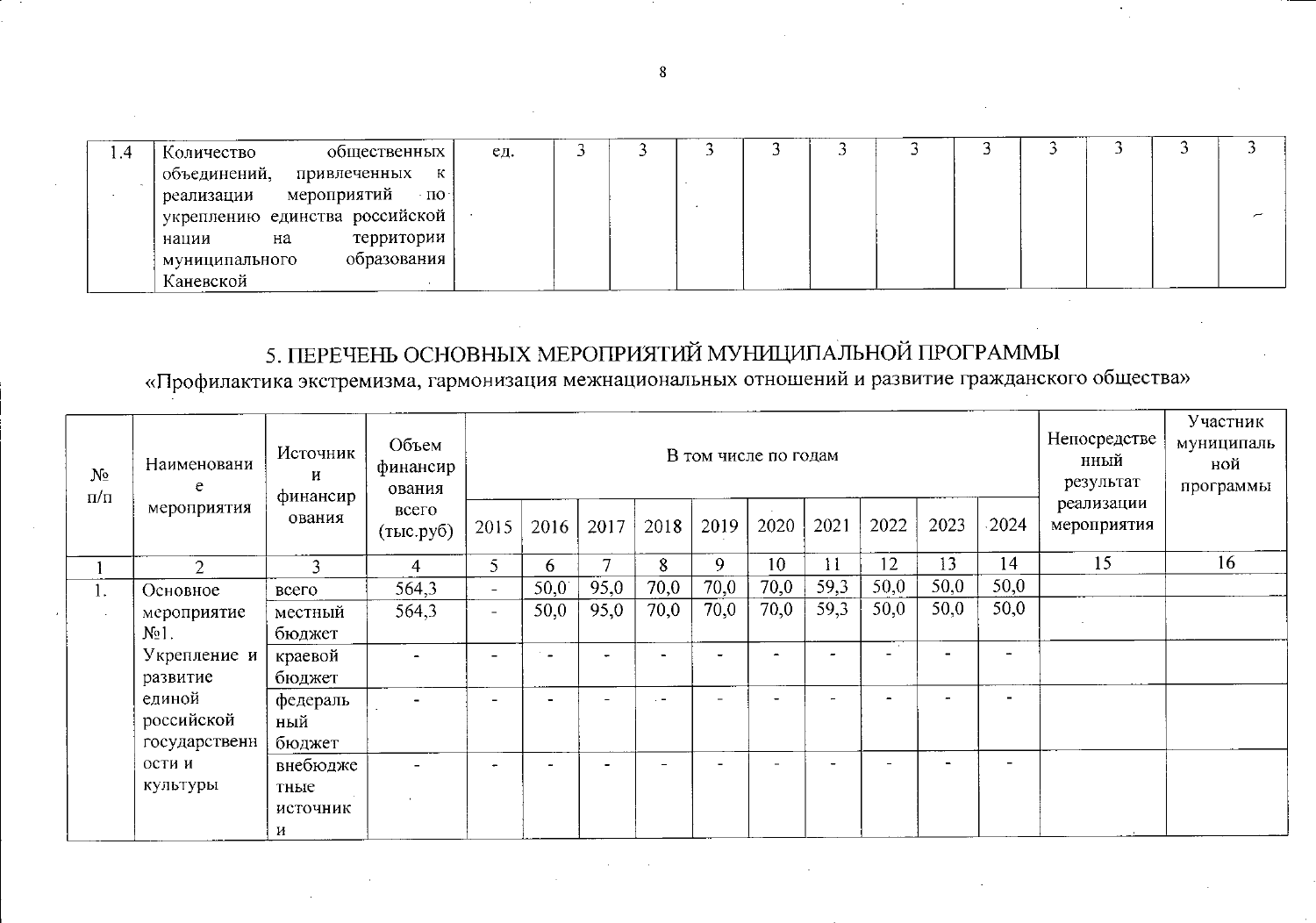|     | в том числе        |          |                          |                          |                            |                          |                          |                          |                          |                   |                          |                          |                      |               |             |
|-----|--------------------|----------|--------------------------|--------------------------|----------------------------|--------------------------|--------------------------|--------------------------|--------------------------|-------------------|--------------------------|--------------------------|----------------------|---------------|-------------|
| 1.1 | Мероприятие        | всего    | $\blacksquare$           | $\overline{\phantom{a}}$ | $\blacksquare$             | $\blacksquare$           | $\tilde{\phantom{a}}$    | $\overline{\phantom{a}}$ | $\blacksquare$           | $\blacksquare$    | $\ddot{\phantom{1}}$     | $\tilde{\phantom{a}}$    | $\blacksquare$       | Стабилизаци   | Управление  |
|     | N <sub>2</sub> 1.1 | местный  |                          |                          | $\gamma$ $\gamma_{\omega}$ |                          |                          | $\overline{\phantom{0}}$ |                          |                   |                          |                          |                      | Я             | образования |
|     | Проведение в       | бюджет   |                          |                          |                            |                          |                          |                          |                          |                   |                          |                          |                      | общественно   | администра  |
|     | образовательн      | краевой  | ÷                        | $\blacksquare$           | ÷                          | ۳                        | $\overline{\phantom{0}}$ | $\ddot{\phantom{1}}$     |                          |                   | $\overline{\phantom{a}}$ | $\blacksquare$           | $\Delta$             |               | ЦИИ         |
|     | $\mathbf{b}$ IX    | бюджет   |                          |                          |                            |                          |                          |                          |                          |                   |                          |                          |                      | политическо   | муниципаль  |
|     | учреждениях        | федераль | $\overline{\phantom{0}}$ | $\blacksquare$           | $\equiv$                   | $\blacksquare$           | $\blacksquare$           | $\mathbf{r}$             |                          |                   |                          |                          | $\blacksquare$       | й обстановки, | ного        |
|     | мероприятий,       | ный      |                          |                          |                            |                          |                          |                          |                          |                   |                          |                          |                      | межнационал   | образования |
|     | направленных       | бюджет   |                          |                          |                            |                          |                          |                          |                          |                   |                          |                          |                      | ьных          | Каневской   |
|     | на развитие        | внебюдже | $\overline{a}$           |                          |                            |                          |                          |                          |                          |                   |                          |                          |                      | отношений     | район       |
|     | межэтническо       | тные     |                          |                          |                            |                          |                          |                          |                          |                   |                          |                          |                      |               |             |
|     | й интеграции,      | источник |                          |                          |                            |                          |                          |                          |                          |                   |                          |                          |                      |               |             |
|     | воспитание         | И        |                          |                          |                            |                          |                          |                          |                          |                   |                          |                          |                      |               |             |
|     | культуры           |          |                          |                          |                            |                          |                          |                          |                          |                   |                          |                          |                      |               |             |
|     | мира,              |          |                          |                          |                            |                          |                          |                          |                          |                   |                          |                          |                      |               |             |
|     | профилактику       |          |                          |                          |                            |                          |                          |                          |                          |                   |                          |                          |                      |               |             |
|     | проявлений         |          |                          |                          |                            |                          |                          |                          |                          |                   |                          |                          |                      |               |             |
|     | ксенофобии и       |          |                          |                          |                            |                          |                          |                          |                          |                   |                          |                          |                      |               |             |
|     | экстремизма        |          |                          |                          |                            |                          |                          |                          |                          |                   |                          |                          |                      |               |             |
|     | Мероприятие        | всего    | $\blacksquare$           | $\overline{\phantom{a}}$ | $\overline{\phantom{0}}$   | $\overline{\phantom{a}}$ | $\overline{\phantom{a}}$ | $\epsilon$ $=$           | $\overline{\phantom{a}}$ | $\blacksquare$    | $\overline{\phantom{a}}$ | $\overline{\phantom{a}}$ | $\blacksquare$       | Стабилизаци   | Управление  |
|     | N <sub>2</sub> 1.2 | местный  |                          | $\overline{\phantom{a}}$ |                            |                          |                          |                          |                          |                   |                          |                          | $\blacksquare$       | Я             | образования |
|     | Проведение в       | бюджет   |                          |                          |                            |                          |                          |                          |                          |                   |                          |                          |                      | общественно   | администра  |
|     | образовательн      | краевой  | ÷,                       | $\overline{\phantom{a}}$ | $\equiv$                   | $\blacksquare$           |                          | $\blacksquare$           |                          | $\qquad \qquad -$ | $\blacksquare$           | $\equiv$                 | $\blacksquare$       |               | ЦИИ         |
|     | bIX                | бюджет   |                          |                          |                            |                          |                          |                          |                          |                   |                          |                          |                      | политическо   | муниципаль  |
|     | учреждениях        | федераль |                          |                          |                            |                          |                          |                          |                          |                   |                          |                          | $\blacksquare$       | й обстановки, | ного        |
| 1.2 | мероприятий        | ный      |                          |                          |                            |                          |                          |                          |                          |                   |                          |                          |                      | межнационал   | образования |
|     | ПО                 | бюджет   |                          |                          |                            |                          |                          |                          |                          |                   |                          |                          |                      | ьных          | Каневской   |
|     | воспитанию         | внебюдже |                          |                          |                            |                          |                          |                          |                          |                   |                          | $\rightarrow$            | $\ddot{\phantom{1}}$ | отношений     | район       |
|     | патриотизма,       | тные     |                          |                          |                            |                          |                          |                          |                          |                   |                          |                          |                      |               |             |
|     | культуры           | источник |                          |                          |                            |                          |                          |                          |                          |                   |                          |                          |                      |               |             |
|     | мирного            | N        |                          |                          |                            |                          |                          |                          |                          |                   |                          |                          |                      |               |             |
|     | поведения,         |          |                          |                          |                            |                          |                          |                          |                          |                   |                          |                          |                      |               |             |
|     | межнационал        |          |                          |                          |                            |                          |                          |                          |                          |                   |                          |                          |                      |               |             |

 $\mathbb{Z}^{\times}$  .

 $\sim$ 

 $\sim$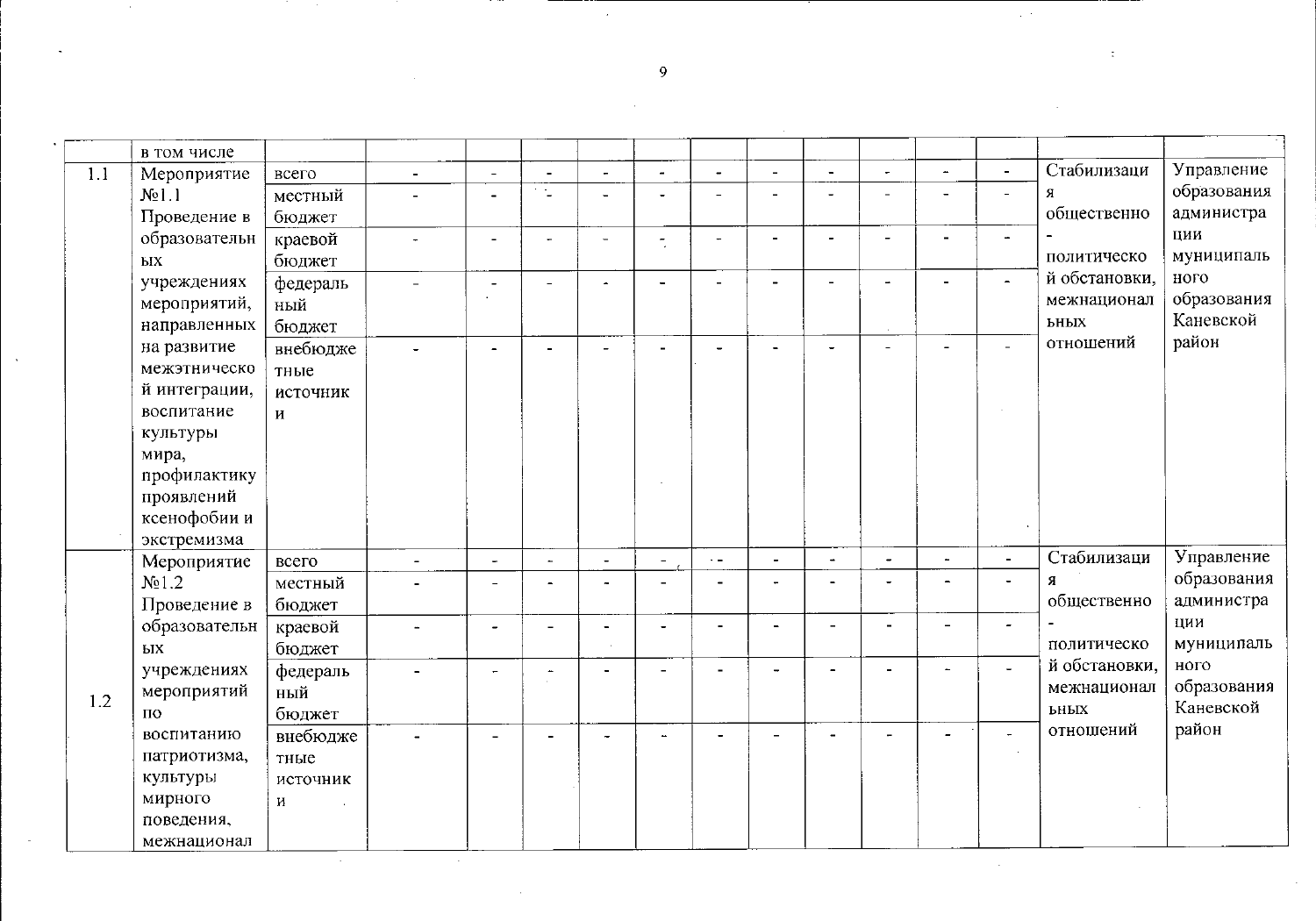|                  | ьной               |          |                |                          |                |                          |                          |                          |                          |                          |                          |                |                   |               |             |
|------------------|--------------------|----------|----------------|--------------------------|----------------|--------------------------|--------------------------|--------------------------|--------------------------|--------------------------|--------------------------|----------------|-------------------|---------------|-------------|
|                  | (межэтническ       |          |                |                          |                |                          |                          |                          |                          |                          |                          |                |                   |               |             |
|                  | ой) и              |          |                |                          |                |                          |                          |                          |                          |                          |                          |                |                   |               |             |
|                  | межконфесси        |          |                |                          |                |                          |                          |                          |                          |                          |                          |                |                   |               |             |
|                  | ональной           |          |                |                          |                |                          |                          |                          |                          |                          |                          |                |                   |               |             |
|                  | дружбы, по         |          |                |                          |                |                          |                          |                          |                          |                          |                          |                |                   |               |             |
|                  | обучению           |          |                |                          |                |                          |                          |                          |                          |                          |                          |                |                   |               |             |
|                  | навыкам            |          |                |                          |                |                          |                          |                          |                          |                          |                          |                |                   |               |             |
|                  | бесконфликтн       |          |                |                          |                |                          |                          |                          |                          |                          |                          |                |                   |               |             |
|                  | ого общения,       |          |                |                          |                |                          |                          |                          |                          |                          |                          |                |                   |               |             |
|                  | а также            |          |                |                          |                |                          |                          |                          |                          |                          |                          |                |                   |               |             |
|                  | умению             |          |                |                          |                |                          |                          |                          |                          |                          |                          |                |                   |               |             |
|                  | отстаивать         |          |                |                          |                |                          |                          |                          |                          |                          |                          |                |                   |               |             |
|                  | собственное        |          |                |                          |                |                          |                          |                          |                          |                          |                          |                |                   |               |             |
|                  | мнение,            |          |                |                          |                |                          |                          |                          |                          |                          |                          |                |                   |               |             |
|                  | противодейст       |          |                |                          |                |                          |                          |                          |                          |                          |                          |                |                   |               |             |
|                  | вовать             |          |                |                          |                |                          |                          |                          |                          |                          |                          |                |                   |               |             |
|                  | социально          |          |                |                          |                |                          |                          |                          |                          |                          |                          |                |                   |               |             |
|                  | опасному           |          |                |                          |                |                          |                          |                          |                          |                          |                          |                |                   |               |             |
|                  | поведению (в       |          |                |                          |                |                          |                          |                          |                          |                          |                          |                |                   |               |             |
|                  | том числе          |          |                |                          |                |                          |                          |                          |                          |                          |                          |                |                   |               |             |
|                  | вовлечению в       |          |                |                          |                |                          |                          |                          |                          |                          |                          |                |                   |               |             |
|                  | экстремистск       |          |                |                          |                |                          |                          |                          |                          |                          |                          |                |                   |               |             |
|                  | ую                 |          |                |                          |                |                          |                          |                          |                          |                          |                          |                |                   |               |             |
|                  | деятельность)      |          |                |                          |                |                          |                          |                          |                          |                          |                          |                |                   |               |             |
| $\overline{1.3}$ | Мероприятие        | всего    | $\blacksquare$ | $\blacksquare$           | $\blacksquare$ | $\omega$                 | $\overline{\phantom{0}}$ | $\epsilon$               | $\overline{\phantom{a}}$ | $\overline{\phantom{a}}$ | $\blacksquare$           | $\overline{a}$ | $\blacksquare$    | Стабилизаци   | Управление  |
|                  | N <sub>2</sub> 1.3 | местный  |                | $\overline{\phantom{a}}$ |                | L.                       | $\overline{\phantom{0}}$ |                          | $\overline{a}$           | $\overline{\phantom{0}}$ | $\overline{\phantom{0}}$ |                | ä,                | Я             | образования |
|                  | Организация        | бюджет   |                |                          |                |                          |                          |                          |                          |                          |                          |                |                   | общественно   | администра  |
|                  | и проведение       | краевой  | $\cdot$        | $\overline{a}$           |                | $\overline{a}$           | $\mathcal{L}^{\pm}$      | $\overline{a}$           | $\overline{\phantom{0}}$ | $\overline{\phantom{a}}$ | $\overline{\phantom{a}}$ | $\overline{a}$ | $\qquad \qquad -$ |               | ЦИИ         |
|                  | $\bf{B}$           | бюджет   |                |                          |                |                          |                          |                          |                          |                          |                          |                |                   | политическо   | муниципаль  |
|                  | образовательн      | федераль |                | $\blacksquare$           | $\overline{a}$ | $\overline{\phantom{0}}$ | $\overline{\phantom{0}}$ | $\overline{\phantom{a}}$ | $\overline{\phantom{a}}$ | $\blacksquare$           |                          |                | $\blacksquare$    | й обстановки, | ного        |
|                  | ЫX                 | ный      |                |                          |                |                          |                          |                          |                          |                          |                          |                |                   | межнационал   | образования |
|                  | учреждениях        | бюджет   |                |                          |                |                          |                          |                          |                          |                          |                          |                |                   | ьных          | Каневской   |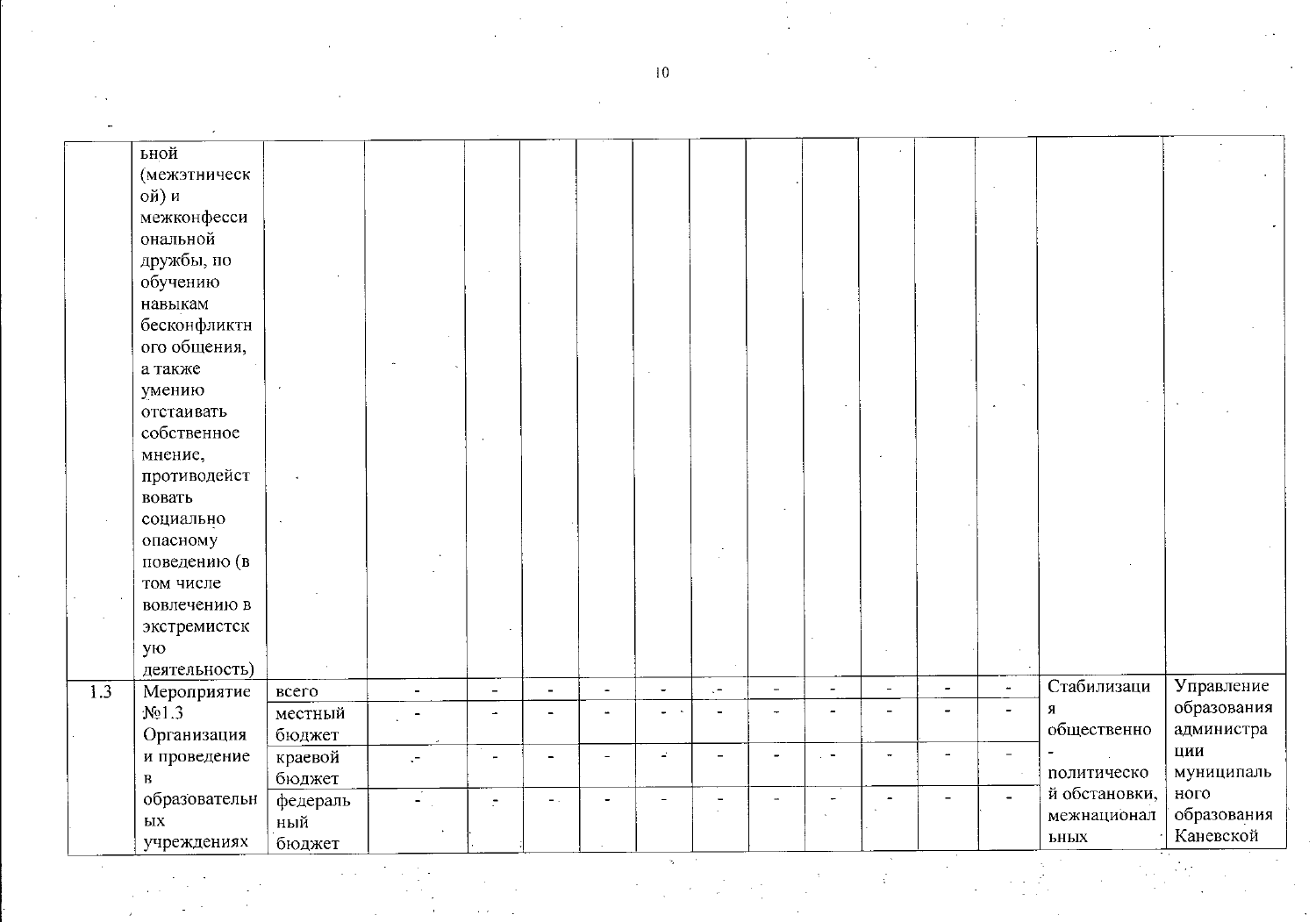$\overline{\phantom{a}}$  $\overline{a}$ 

 $\sim 200$ 

 $\sim$ 

 $\omega = \omega$ 

|     | выставок,          | внебюдже |                |                          |                |                |                          |                |                      |                      |                       |                          |                | отношений     | район       |
|-----|--------------------|----------|----------------|--------------------------|----------------|----------------|--------------------------|----------------|----------------------|----------------------|-----------------------|--------------------------|----------------|---------------|-------------|
|     | ярмарок            | тные     |                |                          |                |                |                          |                |                      |                      |                       |                          |                |               |             |
|     | национальног       | источник |                |                          |                |                |                          |                |                      |                      |                       |                          |                |               |             |
|     | о творчества       | И        |                |                          |                |                |                          |                |                      |                      |                       |                          |                |               |             |
|     | «Народы            |          |                |                          |                |                |                          |                |                      |                      |                       |                          |                |               |             |
|     | Кубани»            |          |                |                          |                |                |                          |                |                      |                      |                       |                          |                |               |             |
| 1.4 | Мероприятие        | всего    | $\blacksquare$ | $\overline{\phantom{a}}$ | $\blacksquare$ | $\overline{a}$ | $\overline{\phantom{a}}$ | $\overline{a}$ | $\ddot{\phantom{1}}$ | $\blacksquare$       | $\blacksquare$        | $\blacksquare$           | $\blacksquare$ | Стабилизаци   | Управление  |
|     | N <sub>0</sub> 1.4 | местный  |                | $\blacksquare$           |                |                |                          |                |                      |                      |                       | $\overline{\phantom{0}}$ | $\blacksquare$ | Я             | образования |
|     | Подготовка и       | бюджет   |                |                          |                |                |                          |                |                      |                      |                       |                          |                | общественно   | администра  |
|     | проведение         | краевой  | $\blacksquare$ | $\blacksquare$           |                | $\blacksquare$ | $\blacksquare$           | $\blacksquare$ | ÷.                   | $\ddot{\phantom{1}}$ | $\tilde{\phantom{a}}$ | $\blacksquare$           | $\overline{a}$ |               | ЦИИ         |
|     | мероприятий        | бюджет   |                |                          |                |                |                          |                |                      |                      |                       |                          |                | политическо   | муниципаль  |
|     | $\overline{10}$    | федераль |                | $\overline{\phantom{0}}$ |                |                |                          |                |                      |                      |                       |                          | $\blacksquare$ | й обстановки, | ного        |
|     | сохранению и       | ный      |                |                          |                |                |                          |                |                      |                      |                       |                          |                | межнационал   | образования |
|     | передаче           | бюджет   |                |                          |                |                |                          |                |                      |                      |                       |                          |                | ьных          | Каневской   |
|     | патриотическ       | внебюдже |                |                          |                |                |                          |                |                      |                      |                       | Ċ,                       | $\overline{a}$ | отношений     | район       |
|     | их и               | тные.    |                |                          |                |                |                          |                |                      |                      |                       |                          |                |               |             |
|     | интернациона       | источник |                |                          |                |                |                          |                |                      |                      |                       |                          |                |               |             |
|     | льных              | И        |                |                          |                |                |                          |                |                      |                      |                       |                          |                |               |             |
|     | традиций,          |          |                |                          |                |                |                          |                |                      |                      |                       |                          |                |               |             |
|     | воинской           |          |                |                          |                |                |                          |                |                      |                      |                       |                          |                |               |             |
|     | доблести,          |          |                |                          |                |                |                          |                |                      |                      |                       |                          |                |               |             |
|     | пропаганде         |          |                |                          |                |                |                          |                |                      |                      |                       |                          |                |               |             |
|     | исторической       |          |                |                          |                |                |                          |                |                      |                      |                       |                          |                |               |             |
|     | правды о           |          |                |                          |                |                |                          |                |                      |                      |                       |                          |                |               |             |
|     | второй             |          |                |                          |                |                |                          |                |                      |                      |                       |                          |                |               |             |
|     | мировой            |          |                |                          |                |                |                          |                |                      |                      |                       |                          |                |               |             |
|     | войне, в том       |          |                |                          |                |                |                          |                |                      |                      |                       |                          |                |               |             |
|     | числе: встреч      |          |                |                          |                |                |                          |                |                      |                      |                       |                          |                |               |             |
|     | в музеях и         |          |                |                          |                |                |                          |                |                      |                      |                       |                          |                |               |             |
|     | учебных            |          |                |                          |                |                |                          |                |                      |                      |                       |                          |                |               |             |
|     | заведениях         |          |                |                          |                |                |                          |                |                      |                      |                       |                          |                |               |             |
|     | (проведение        |          |                |                          |                |                |                          |                |                      |                      |                       |                          |                |               |             |
|     | уроков             |          |                |                          |                |                |                          |                |                      |                      |                       |                          |                |               |             |

 $|11\rangle$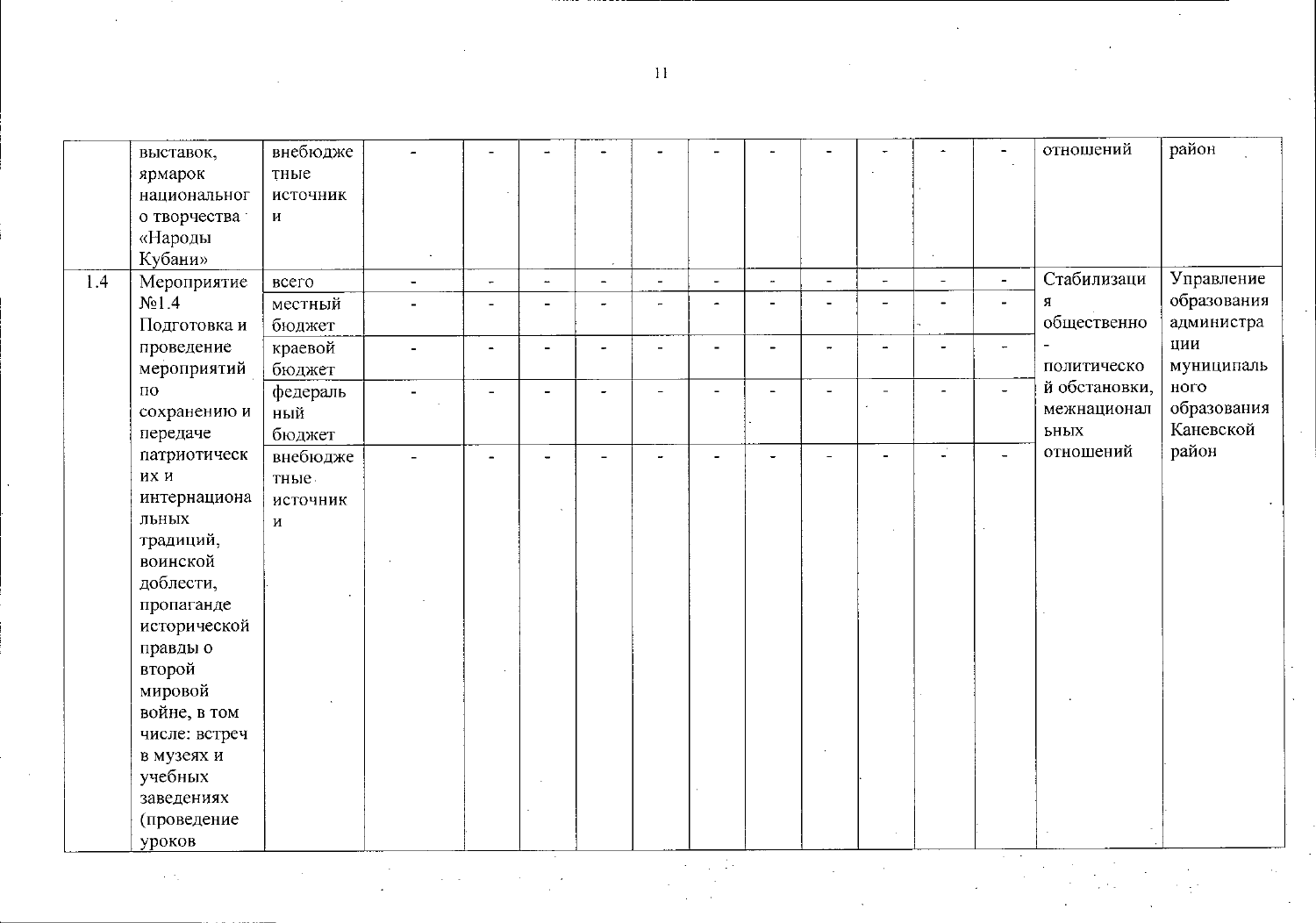|     | мужества),         |              |                          |                          |                |                          |                       |                |                          |                          |                  |                          |                          |               |             |
|-----|--------------------|--------------|--------------------------|--------------------------|----------------|--------------------------|-----------------------|----------------|--------------------------|--------------------------|------------------|--------------------------|--------------------------|---------------|-------------|
|     | тематических       |              |                          |                          |                |                          |                       |                |                          |                          |                  |                          |                          |               |             |
|     | семинаров,         |              |                          |                          |                |                          |                       |                |                          |                          |                  |                          |                          |               |             |
|     | поездок по         |              |                          |                          |                |                          |                       |                |                          |                          |                  |                          |                          |               |             |
|     | местам             |              |                          |                          |                |                          |                       |                |                          |                          |                  |                          |                          |               |             |
|     | боевой славы,      |              |                          |                          |                |                          |                       |                |                          |                          |                  |                          |                          |               |             |
|     | участие в          |              |                          |                          |                |                          |                       |                |                          |                          |                  |                          |                          |               |             |
|     | значимых           |              |                          |                          |                |                          |                       |                |                          |                          |                  |                          |                          |               |             |
|     | мероприятиях       |              |                          |                          |                |                          |                       |                |                          |                          |                  |                          |                          |               |             |
|     | , проводимых       |              |                          |                          |                |                          |                       |                |                          |                          |                  |                          |                          |               |             |
|     | $\, {\bf B} \,$    |              |                          |                          |                |                          |                       |                |                          |                          |                  |                          |                          |               |             |
|     | соответствии       |              |                          |                          |                |                          |                       |                |                          |                          |                  |                          |                          |               |             |
|     | с календарём       |              |                          |                          |                |                          |                       |                |                          |                          |                  |                          |                          |               |             |
|     | памятных дат       |              |                          |                          |                |                          |                       |                |                          |                          |                  |                          |                          |               |             |
|     | И                  |              |                          |                          |                |                          |                       |                |                          |                          |                  |                          |                          |               |             |
|     | знаменательн       |              |                          |                          |                |                          |                       |                |                          |                          |                  |                          |                          |               |             |
|     | ых событий         |              |                          |                          |                |                          |                       |                |                          |                          |                  |                          |                          |               |             |
|     | Краснодарско       |              |                          |                          |                |                          |                       |                |                          |                          |                  |                          |                          |               |             |
|     | го края            |              |                          |                          |                |                          |                       |                |                          |                          |                  |                          |                          |               |             |
| 1.5 | Мероприятие        | всего        | $\overline{\phantom{a}}$ | $\overline{\phantom{a}}$ | $\blacksquare$ | $\overline{\phantom{a}}$ | $\blacksquare$        | $\sim$         | $\overline{\phantom{a}}$ | $\overline{\phantom{a}}$ | $\blacksquare$ : | $\overline{\phantom{a}}$ | $\overline{\phantom{a}}$ | Стабилизаци   | Отдел по    |
|     | N <sub>2</sub> 1.5 | местный      | $\blacksquare$           | $\sim$                   |                | $\sim$                   | $\bullet$             | $\blacksquare$ |                          |                          |                  |                          | $\tilde{\phantom{a}}$    | Я             | связям со   |
|     | Размещение         | бюджет       |                          |                          |                |                          |                       |                |                          |                          |                  |                          |                          | общественно   | СМИ, отдел  |
|     | на                 | краевой      | $\blacksquare$           | $\overline{\phantom{a}}$ | $\blacksquare$ | $\tilde{\phantom{a}}$    | $\tilde{\phantom{a}}$ | $\blacksquare$ | $\mathbf{r}$             |                          | $\rightarrow$    | $\blacksquare$           |                          |               | по          |
|     | официальном        | бюджет       |                          |                          |                |                          |                       |                |                          |                          |                  |                          |                          | политическо   | взаимодейст |
|     | сайте              | федераль     |                          |                          |                |                          |                       |                |                          |                          | $\blacksquare$   |                          | $\blacksquare$           | й обстановки, | вию с       |
|     | администраци       | ный          |                          |                          |                |                          |                       |                |                          |                          |                  |                          |                          | межнационал   | правоохрани |
|     | И                  | бюджет       |                          |                          |                |                          |                       |                |                          |                          |                  |                          |                          | ьных          | тельными    |
|     | муниципальн        | внебюдже     |                          | $\blacksquare$           |                | $\blacksquare$           | $\rightarrow$         | $\sim$         | ٠                        | ÷.                       | $\overline{a}$   |                          |                          | отношений     | органами и  |
|     | ого                | тные         |                          |                          |                |                          |                       |                |                          |                          |                  |                          |                          |               | казачеством |
|     | образования        | источник     |                          |                          |                |                          |                       |                |                          |                          |                  |                          |                          |               | администра  |
|     | материалов о       | $\mathbf{N}$ |                          |                          |                |                          |                       |                |                          |                          |                  |                          |                          |               | ЦИИ         |
|     | гармонизации       |              |                          |                          |                |                          |                       |                |                          |                          |                  |                          |                          |               | муниципаль  |
|     | межнационал        |              |                          |                          |                |                          |                       |                |                          |                          |                  |                          |                          |               | ного        |

 $\mathcal{F}_{\mathcal{F}}$ 

 $\overline{12}$ 

 $\mathcal{L}_{\rm{max}}$ 

 $\sim 10$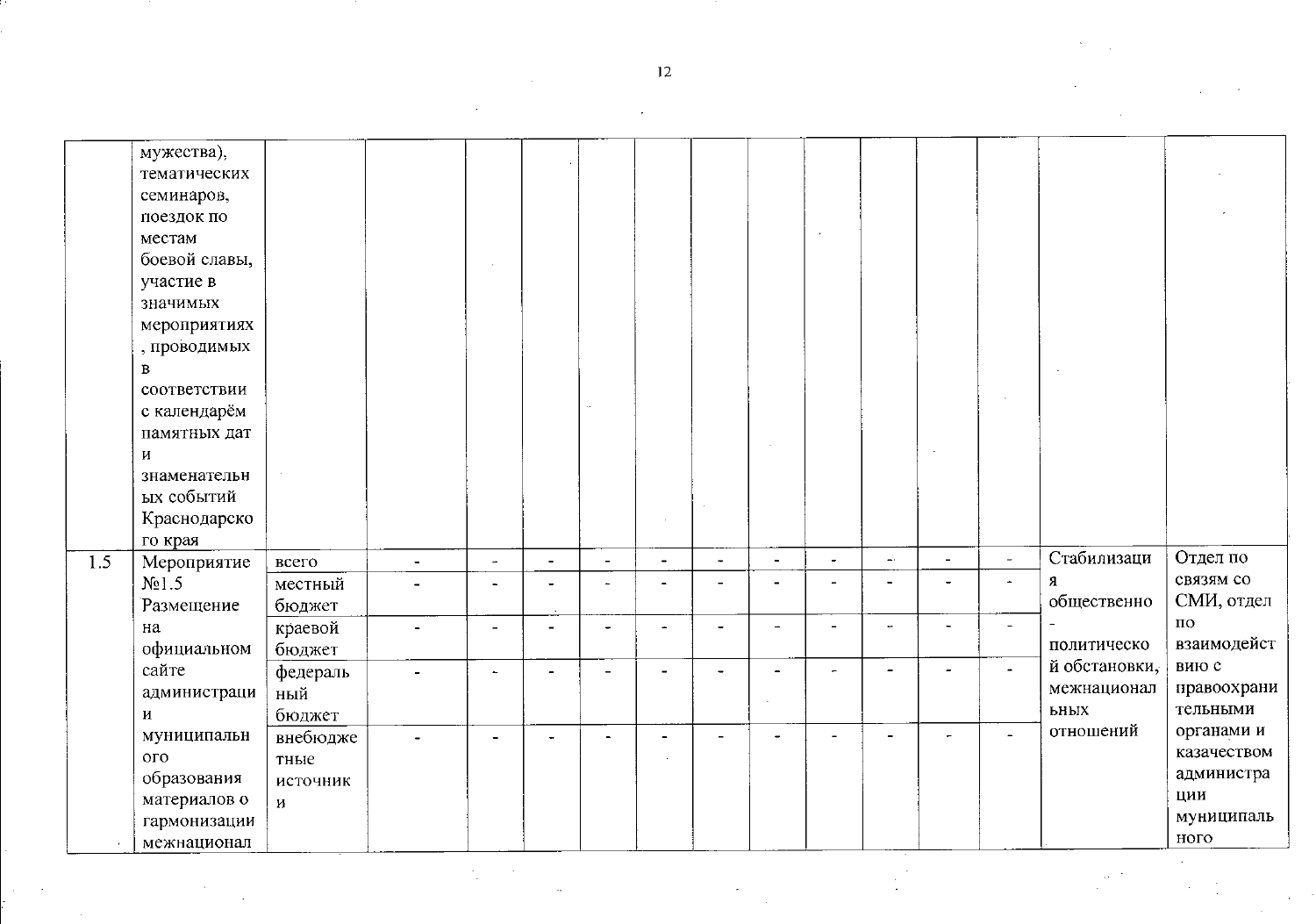|     | <b>ЬНЫХ</b><br>отношений                                                                 |                                              |                          |                          |                          |                          |                          |                          |                          |                          |                          |                       |                                                         |                                      | образования<br>Каневской<br>район |
|-----|------------------------------------------------------------------------------------------|----------------------------------------------|--------------------------|--------------------------|--------------------------|--------------------------|--------------------------|--------------------------|--------------------------|--------------------------|--------------------------|-----------------------|---------------------------------------------------------|--------------------------------------|-----------------------------------|
| 1.6 | Мероприятие                                                                              | всего                                        | $\blacksquare$           | $\blacksquare$           | $\overline{a}$           | $\blacksquare$           | $\overline{\phantom{a}}$ | $\mathbb{L}$             | $\blacksquare$           | $\blacksquare$           | $\overline{\phantom{m}}$ | $\blacksquare$        | $\blacksquare$                                          | Стабилизаци                          | Отдел по                          |
|     | N <sub>2</sub> 1.6<br>Распростране                                                       | местный<br>бюджет                            | $\overline{a}$           | $\overline{\phantom{a}}$ |                          |                          | $\sim$                   | $\overline{a}$           |                          | $\overline{a}$           |                          |                       | $\blacksquare$                                          | Я<br>общественно                     | делам<br>молодежи                 |
|     | ние<br>профилактиче                                                                      | краевой<br>бюджет                            | $\overline{a}$           | $\blacksquare$           |                          |                          |                          |                          |                          |                          |                          | $\blacksquare$        |                                                         | политическо                          | администра<br>ЦИИ                 |
|     | ской<br>информацион<br>ной                                                               | федераль<br>ный<br>бюджет                    | L.                       | ÷                        |                          | ä,                       |                          | $\qquad \qquad$          |                          |                          | $\sim$                   |                       | $\overline{a}$                                          | й обстановки,<br>межнационал<br>ьных | муниципаль<br>ного<br>образования |
|     | продукции,<br>направленной<br>на<br>профилактику<br>экстремизма в<br>молодежной<br>среде | внебюдже<br>тные<br>источник<br>$\mathbf{M}$ |                          |                          |                          |                          |                          |                          |                          |                          |                          |                       |                                                         | отношений<br>Обеспечение             | Каневской<br>район                |
| 1.7 | Мероприятие                                                                              | всего                                        | $\bullet$                | $\blacksquare$           | $\blacksquare$           | $\blacksquare$           | $\blacksquare$           | $\blacksquare$           | $\overline{a}$           | $\omega$                 | $\ddot{\phantom{a}}$     | $\mathbf{r}$          | $\blacksquare$                                          |                                      | Управление                        |
|     | N <sub>2</sub> 1.7<br>Проведение                                                         | местный<br>бюджет                            |                          |                          |                          |                          |                          | $\overline{a}$           |                          |                          |                          |                       | $\overline{\phantom{a}}$                                | мира и<br>согласия                   | образования<br>администра         |
|     | мероприятий<br>ПО                                                                        | краевой<br>бюджет                            | $\overline{\phantom{a}}$ | $\blacksquare$           | $\overline{\phantom{0}}$ | $\overline{\phantom{0}}$ | L,                       | $\overline{\phantom{a}}$ | $\overline{a}$           | $\overline{\phantom{a}}$ | $\blacksquare$           | $\tilde{\phantom{a}}$ |                                                         | населения в<br>$c$ $depe$            | ЦИИ<br>муниципаль                 |
|     | формировани<br>ю<br>уважительног                                                         | федераль<br>ный<br>бюджет                    | $\overline{a}$           | $\overline{\phantom{0}}$ |                          |                          |                          |                          |                          |                          |                          | $\overline{a}$        | $\overline{\phantom{0}}$<br>$\mathcal{L}^{\mathcal{L}}$ | национальны<br>х отношений           | ного<br>образования<br>Каневской  |
|     | о отношения<br>ко всем<br>национальнос<br>тям, этносам<br>и религиям                     | внебюдже<br>тные<br>источник<br>И            |                          |                          |                          |                          |                          |                          |                          |                          |                          |                       |                                                         |                                      | район                             |
| 1.8 | Мероприятие                                                                              | всего                                        | 10,0                     | $\blacksquare$           | $\tilde{\phantom{a}}$    | 10,0                     | $\blacksquare$           | $\blacksquare$           | $\blacksquare$           | $\blacksquare$           | $\overline{\phantom{a}}$ | $\blacksquare$        | $\sim$                                                  | Обеспечение                          | Отдел                             |
|     | N <sub>2</sub> 1.8                                                                       | местный                                      | 10,0                     | $\overline{\phantom{0}}$ | $\blacksquare$           | 10,0                     | $\blacksquare$           | $\overline{\phantom{a}}$ | $\overline{\phantom{0}}$ |                          |                          |                       | $\overline{a}$                                          | мира и                               | культуры                          |
|     |                                                                                          |                                              |                          |                          |                          |                          |                          |                          |                          |                          |                          |                       |                                                         |                                      |                                   |

 $13$ 

 $\sim$ 

 $\sim$ 

 $\sim$ 

 $\Delta \sim 1$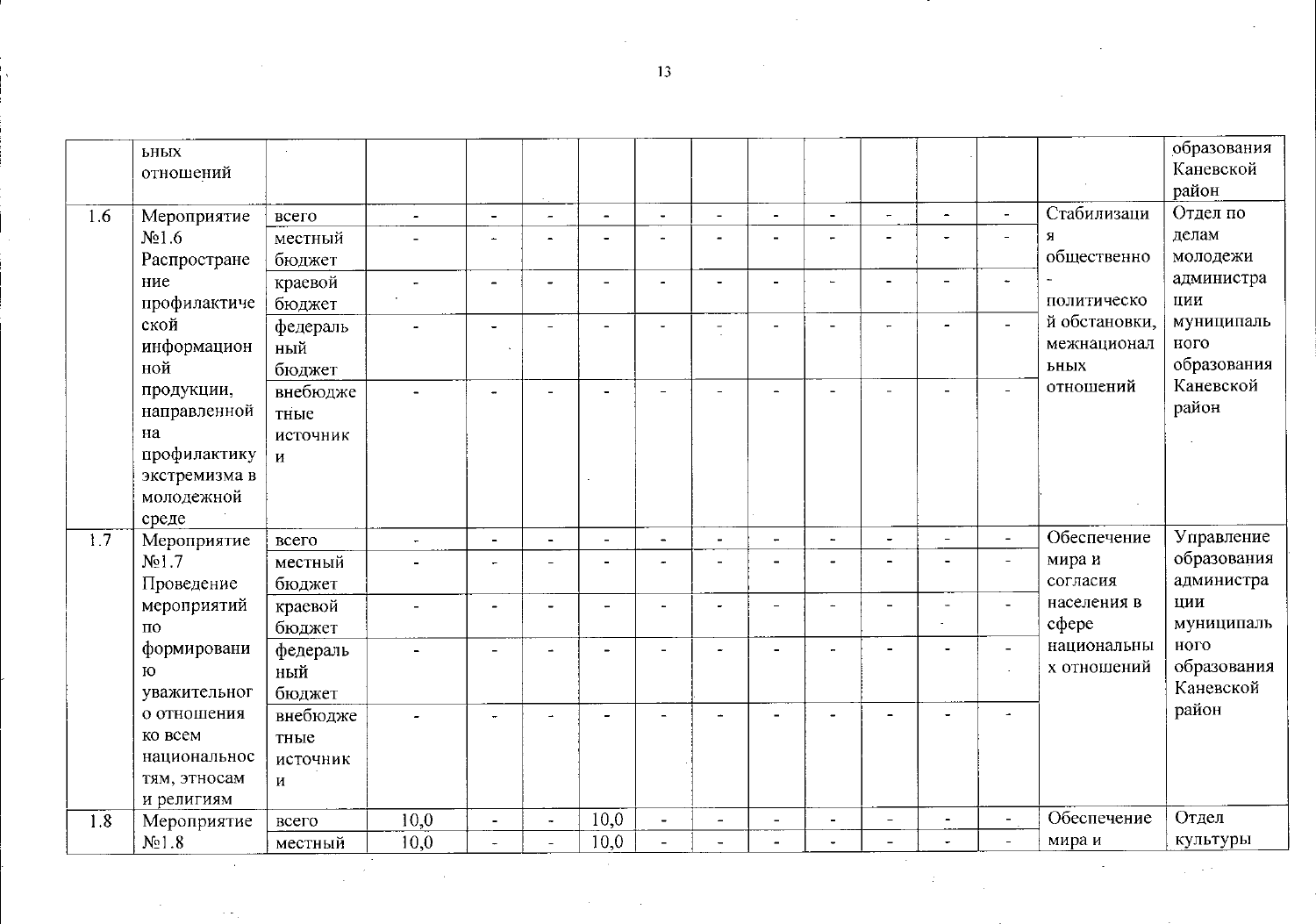|    | Организация        | бюджет   |      |                          |                |                          |                  |                |                  |     |                          |                          |                          | согласия    | администра  |
|----|--------------------|----------|------|--------------------------|----------------|--------------------------|------------------|----------------|------------------|-----|--------------------------|--------------------------|--------------------------|-------------|-------------|
|    | и проведение       | краевой  |      | $\blacksquare$           | $\blacksquare$ | L.                       | $\overline{a}$   | $\blacksquare$ | $\overline{a}$   |     | $\overline{\phantom{a}}$ | $\overline{a}$           |                          | населения в | ции         |
|    | межпоселенч        | бюджет   |      |                          |                |                          |                  |                |                  |     |                          |                          |                          | coepe       | муниципаль  |
|    | еских и            | федераль |      |                          |                |                          |                  |                |                  |     |                          |                          | $\overline{\phantom{0}}$ | национальны | ного        |
|    | районного          | ный      |      |                          |                |                          |                  |                |                  |     |                          |                          |                          | х отношений | образования |
|    | фестивалей         | бюджет   |      |                          |                |                          |                  |                |                  |     |                          |                          |                          |             | Каневской   |
|    | самодеятельн       | внебюдже |      |                          |                |                          |                  |                |                  |     |                          | $\overline{\phantom{0}}$ |                          |             | район       |
|    | ого                | тные     |      |                          |                |                          |                  |                |                  |     |                          |                          |                          |             |             |
|    | подростково-       | источник |      |                          |                |                          |                  |                |                  |     |                          |                          |                          |             |             |
|    | молодежного        | И        |      |                          |                |                          |                  |                |                  |     |                          |                          |                          |             |             |
|    | творчества по      |          |      |                          |                |                          |                  |                |                  |     |                          |                          |                          |             |             |
|    | воспитанию         |          |      |                          |                |                          |                  |                |                  |     |                          |                          |                          |             |             |
|    | культуры           |          |      |                          |                |                          |                  |                |                  |     |                          |                          |                          |             |             |
|    | мира               |          |      |                          |                |                          |                  |                |                  |     |                          |                          |                          |             |             |
|    | (оформление        |          |      |                          |                |                          |                  |                |                  |     |                          |                          |                          |             |             |
|    | мероприятия,       |          |      |                          |                |                          |                  |                |                  |     |                          |                          |                          |             |             |
|    | приобретение       |          |      |                          |                |                          |                  |                |                  |     |                          |                          |                          |             |             |
|    | грамот,            |          |      |                          |                |                          |                  |                |                  |     |                          |                          |                          |             |             |
|    | призов,            |          |      |                          |                |                          |                  |                |                  |     |                          |                          |                          |             |             |
|    | подарков,          |          |      |                          |                |                          |                  |                |                  |     |                          |                          |                          |             |             |
|    | канцелярских       |          |      |                          |                |                          |                  |                |                  |     |                          |                          |                          |             |             |
|    | принадлежно        |          |      |                          |                |                          |                  |                |                  |     |                          |                          |                          |             |             |
|    | стей, ГСМ и        |          |      |                          |                |                          |                  |                |                  |     |                          |                          |                          |             |             |
|    | другие             |          |      |                          |                |                          |                  |                |                  |     |                          |                          |                          |             |             |
|    | расходы)           |          |      |                          |                |                          |                  |                |                  |     |                          |                          |                          |             |             |
| 19 | Мероприятие        | всего    | 45,0 | $\equiv$                 | 5,0            | 5,0                      | 5,0              | 5,0            | 5,0              | 5,0 | 5,0                      | 5,0                      | 5,0                      | Обеспечение | Отдел       |
|    | N <sub>2</sub> 1.9 | местный  | 45,0 | $\blacksquare$           | 5,0            | 5,0                      | $\overline{5,0}$ | 5,0            | $\overline{5,0}$ | 5,0 | $\overline{5,0}$         | 5,0                      | 5,0                      | мира и      | культуры    |
|    | Подготовка         | бюджет   |      |                          |                |                          |                  |                |                  |     |                          |                          |                          | согласия    | администра  |
|    | экспозиций,        | краевой  |      | $\equiv$                 |                | $\overline{\phantom{0}}$ | ÷                |                |                  |     | $\blacksquare$           | $\tilde{\phantom{a}}$    | $\overline{a}$           | населения в | ции         |
|    | посвященных        | бюджет   |      |                          |                |                          |                  |                |                  |     |                          |                          |                          | сфере       | муниципаль  |
|    | многообрази        | федераль |      | $\overline{\phantom{0}}$ | $\overline{a}$ |                          | $\overline{a}$   |                | $\sim$           |     | $\overline{a}$           | ÷                        |                          | национальны | ного        |
|    | ю                  | ный      |      |                          |                |                          |                  |                |                  |     |                          |                          |                          | х отношений | образования |
|    | национальны        | бюджет   |      |                          |                |                          |                  |                |                  |     |                          |                          |                          |             | Каневской   |

 $\mathcal{L}_{\mathbf{p}}$  and  $\mathcal{L}_{\mathbf{p}}$  are the set of the set of  $\mathcal{L}_{\mathbf{p}}$ 

 $\sim$ 

 $\sim$ 

 $|4|$ 

 $\sim$ 

 $\sim 10$ 

 $\sim 10^{-1}$  $\mathcal{F}_{\text{max}}$  $\sim 10^7$ 

 $\sim$   $\sim$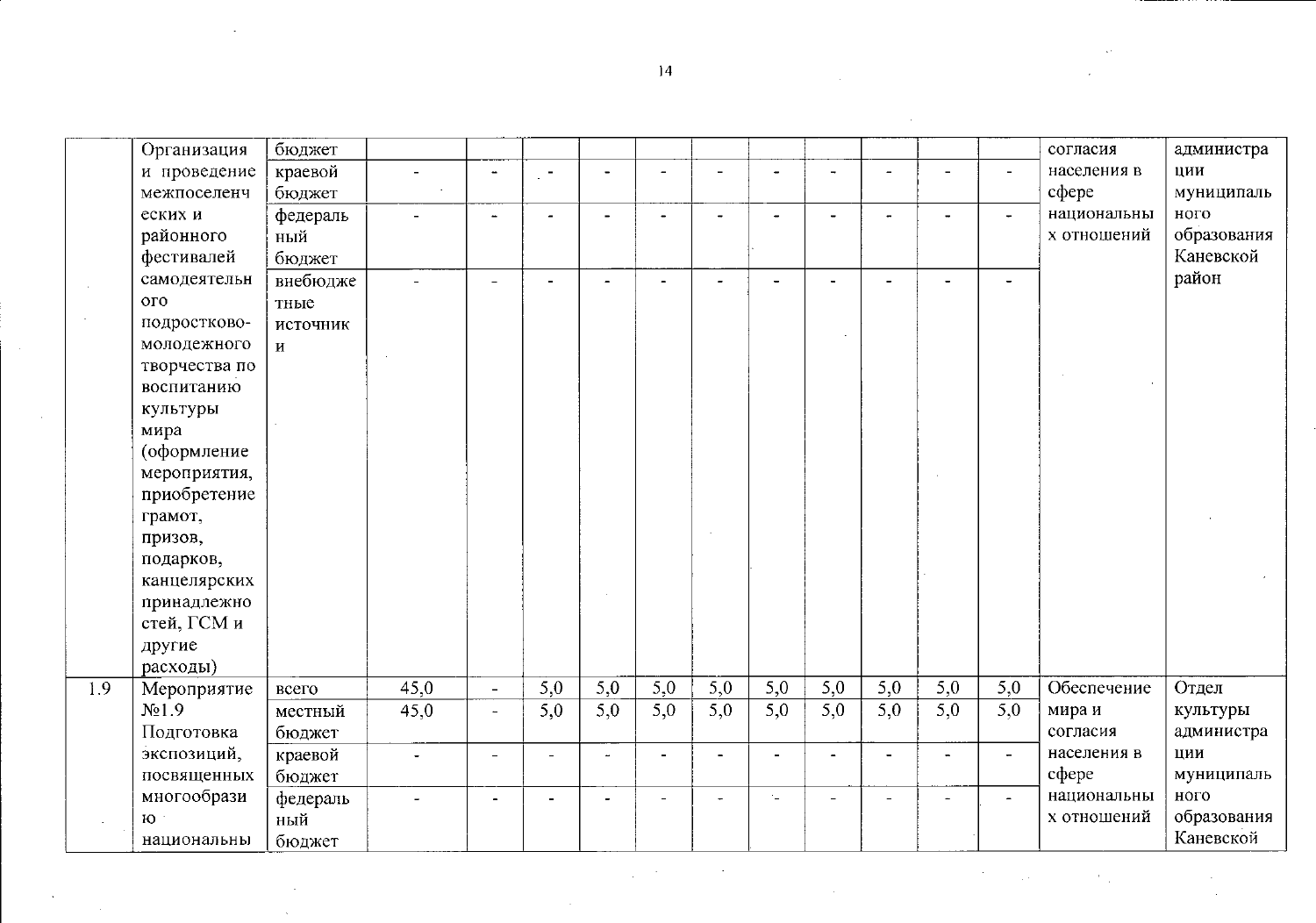|      | х культур           | внебюдже     |                          |                          |                  |                         |                          |                |                          |                          |                      |                |             | район       |
|------|---------------------|--------------|--------------------------|--------------------------|------------------|-------------------------|--------------------------|----------------|--------------------------|--------------------------|----------------------|----------------|-------------|-------------|
|      |                     | тные         |                          |                          |                  |                         |                          |                |                          |                          |                      |                |             |             |
|      |                     | источник     |                          |                          |                  |                         |                          |                |                          |                          |                      |                |             |             |
|      |                     | И            |                          |                          |                  |                         |                          |                |                          |                          |                      |                |             |             |
| 1.10 | Мероприятие         | <b>BCCLO</b> | 5,0                      | $\overline{\phantom{a}}$ | 5,0              | $\blacksquare$          | $\overline{\phantom{a}}$ | $\overline{a}$ | $\overline{a}$           | $\overline{\phantom{a}}$ | $\blacksquare$       | $\blacksquare$ | Обеспечение | Отдел       |
|      | N <sub>2</sub> 1.10 | местный      | 5,0                      | $\overline{\phantom{0}}$ | $\overline{5,0}$ | $\overline{r}$          | $\overline{a}$           |                |                          |                          | $\overline{a}$       | $\sim$         | мира и      | культуры    |
|      | Реализация          | бюджет       |                          |                          |                  |                         |                          |                |                          |                          |                      |                | согласия    | администра  |
|      | проекта             | краевой      | $\overline{\phantom{a}}$ | $\ddot{\phantom{0}}$     |                  |                         | $\blacksquare$           | $\blacksquare$ | $\blacksquare$           |                          | $\blacksquare$       | $\blacksquare$ | населения в | ЦИИ         |
|      | «Связь веков»       | бюджет       |                          |                          |                  |                         |                          |                |                          |                          |                      |                | сфере       | муниципаль  |
|      | на базе             | федераль     |                          | $\sim$                   |                  |                         | $\overline{a}$           |                |                          |                          |                      | $\blacksquare$ | национальны | ного        |
|      | межпоселенч         | ный          |                          |                          |                  |                         |                          |                |                          |                          |                      |                | х отношений | образования |
|      | еской               | бюджет       |                          |                          |                  |                         |                          |                |                          |                          |                      |                |             | Каневской   |
|      | центральной         | внебюдже     |                          | ÷                        |                  |                         |                          |                |                          |                          |                      | ÷,             |             | район       |
|      | библиотеки          | тные         |                          |                          |                  |                         |                          |                |                          |                          |                      |                |             |             |
|      |                     | источник     |                          |                          |                  |                         |                          |                |                          |                          |                      |                |             |             |
|      |                     | и            |                          |                          |                  |                         |                          |                |                          |                          |                      |                |             |             |
| 1.11 |                     |              |                          |                          |                  |                         |                          |                |                          |                          |                      |                | Обеспечение |             |
|      | Мероприятие         | всего        | 5,0                      | $\blacksquare$           | 5,0              | $\overline{\mathbb{R}}$ | $\overline{a}$           |                | $\blacksquare$           | $\blacksquare$           | ä,                   | $\blacksquare$ |             | Отдел       |
|      | N <sub>0</sub> 1.11 | местный      | 5,0                      | $\blacksquare$           | 5,0              |                         | $\blacksquare$           |                |                          |                          | $\blacksquare$       | $\blacksquare$ | мира и      | культуры    |
|      | Проведение          | бюджет       |                          |                          |                  |                         |                          |                |                          |                          |                      |                | согласия    | администра  |
|      | культурно-          | краевой      |                          | $\blacksquare$           |                  |                         | $\overline{\phantom{0}}$ |                |                          |                          | $\blacksquare$       | $\blacksquare$ | населения в | ЦИИ         |
|      | массовых            | бюджет       |                          |                          |                  |                         |                          |                |                          |                          |                      |                | сфере       | муниципаль  |
|      | мероприятий,        | федераль     |                          | $\hat{\phantom{a}}$      | $\blacksquare$   | $\equiv$                | $\overline{a}$           |                | $\overline{a}$           |                          | $\overline{a}$       | ш.             | национальны | ного        |
|      | направленны         | ный          |                          |                          |                  |                         |                          |                |                          |                          |                      |                | х отношений | образования |
|      | х на                | бюджет       |                          |                          |                  |                         |                          |                |                          |                          |                      |                |             | Каневской   |
|      | распростране        | внебюдже     |                          | $\overline{\phantom{a}}$ |                  |                         | $\overline{\phantom{a}}$ |                | $\overline{\phantom{0}}$ |                          | $\ddot{\phantom{0}}$ | $\overline{a}$ |             | район       |
|      | ние и               | тные         |                          |                          |                  |                         |                          |                |                          |                          |                      |                |             |             |
|      | укрепление          | источник     |                          |                          |                  |                         |                          |                |                          |                          |                      |                |             |             |
|      | культуры            | $\mathbf{M}$ |                          |                          |                  |                         |                          |                |                          |                          |                      |                |             |             |
|      | мира,               |              |                          |                          |                  |                         |                          |                |                          |                          |                      |                |             |             |
|      | продвижение         |              |                          |                          |                  |                         |                          |                |                          |                          |                      |                |             |             |
|      | идеалов             |              |                          |                          |                  |                         |                          |                |                          |                          |                      |                |             |             |
|      | взаимопоним         |              |                          |                          |                  |                         |                          |                |                          |                          |                      |                |             |             |
|      | ания.               |              |                          |                          |                  |                         |                          |                |                          |                          |                      |                |             |             |
|      |                     |              |                          |                          |                  |                         |                          |                |                          |                          |                      |                |             |             |

 $\sim$   $\sim$ 

 $\sim$ 

 $\langle \cdot \rangle$ 

 $\sim 10^{-1}$ 

 $\sim 10^{-1}$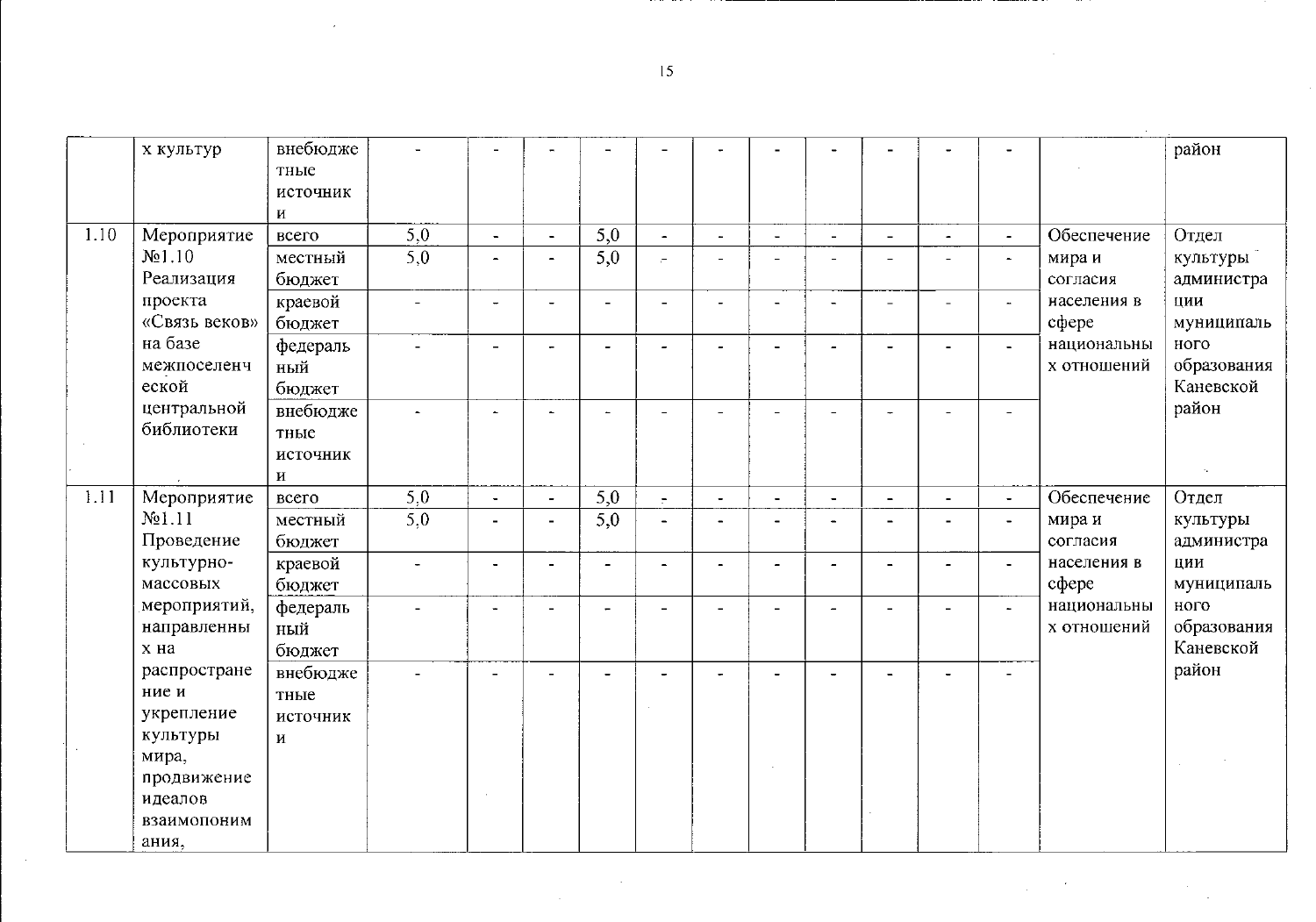|      | терпимости,<br>межнационал<br>ьной<br>солидарности<br>в рамках<br>единой<br>государственн<br>ости и<br>культуры |                                      |                          |                       |                          |                |                |                          |                |                              |                          |                          |                      |                            |                                   |
|------|-----------------------------------------------------------------------------------------------------------------|--------------------------------------|--------------------------|-----------------------|--------------------------|----------------|----------------|--------------------------|----------------|------------------------------|--------------------------|--------------------------|----------------------|----------------------------|-----------------------------------|
| 1.12 | Мероприятие                                                                                                     | всего                                | 5,0                      | $\blacksquare$        | $\overline{\phantom{a}}$ | 5,0            | $\blacksquare$ | $\overline{\phantom{a}}$ | $\blacksquare$ | $\qquad \qquad \blacksquare$ | $\blacksquare$           | $\blacksquare$           | $\blacksquare$       | Обеспечение                | Отдел                             |
|      | $N_2$ 1.12<br>Проведение                                                                                        | местный<br>бюджет                    | 5,0                      | $\sim$                |                          | 5,0            |                |                          |                |                              |                          |                          | $\ddot{\phantom{a}}$ | мира и<br>согласия         | культуры<br>администра            |
|      | цикла<br>мероприятий                                                                                            | краевой<br>бюджет                    | $\frac{1}{2}$            | $\sim$                |                          |                |                | $\sim$                   |                | $\mathbb{Z}$                 |                          | $\blacksquare$           | $\blacksquare$       | населения в<br>cфере       | ЦИИ<br>муниципаль                 |
|      | в рамках<br>всекубанской<br>музейной                                                                            | федераль<br>ный<br>бюджет            | $\ddot{\phantom{1}}$     | $\blacksquare$        |                          |                |                |                          |                |                              |                          | $\blacksquare$           | $\blacksquare$       | национальны<br>х отношений | ного<br>образования<br>Каневской  |
|      | акции «Ночь<br>музеев»                                                                                          | внебюдже<br>тные<br>источник<br>И    |                          |                       |                          |                |                |                          |                |                              |                          | $\overline{a}$           |                      |                            | район                             |
| 1.13 | Мероприятие                                                                                                     | всего                                | $\overline{\phantom{a}}$ | $\tilde{\phantom{a}}$ | $\blacksquare$           | $\blacksquare$ | $\blacksquare$ | $\blacksquare$           | $\blacksquare$ | $\overline{\phantom{a}}$     | $\blacksquare$           | $z=-\frac{1}{2}$         | $\equiv$             | Обеспечение                | Отдел по                          |
|      | $N_21.13$<br>Проведение                                                                                         | местный<br>бюджет                    | $\overline{\phantom{0}}$ | $\overline{a}$        |                          |                |                |                          |                |                              | $\overline{\phantom{a}}$ | $\blacksquare$           | $\blacksquare$       | мира и<br>согласия         | делам<br>молодежи                 |
|      | фестиваля<br>молодежных                                                                                         | краевой<br>бюджет                    | $\blacksquare$           | $\blacksquare$        |                          | $\blacksquare$ |                | $\blacksquare$           |                | $\blacksquare$               | $\blacksquare$           | $\overline{\phantom{a}}$ | $\blacksquare$       | населения в<br>$c$ depe    | администра<br>ции                 |
|      | субкультур<br>«Свежий<br>ветер»                                                                                 | федераль<br>ный<br>бюджет            |                          |                       |                          |                |                |                          |                |                              |                          |                          | $\blacksquare$       | национальны<br>х отношений | муниципаль<br>ного<br>образования |
|      |                                                                                                                 | внебюдже<br>тные<br>источник<br>T.E. |                          |                       |                          |                |                | $\blacksquare$           |                |                              |                          |                          |                      |                            | Каневской<br>район                |

 $\sim$   $\sim$ 

 $\sim$ 

 $\sim$ 

 $\sim$ 

n.

 $\sim 100$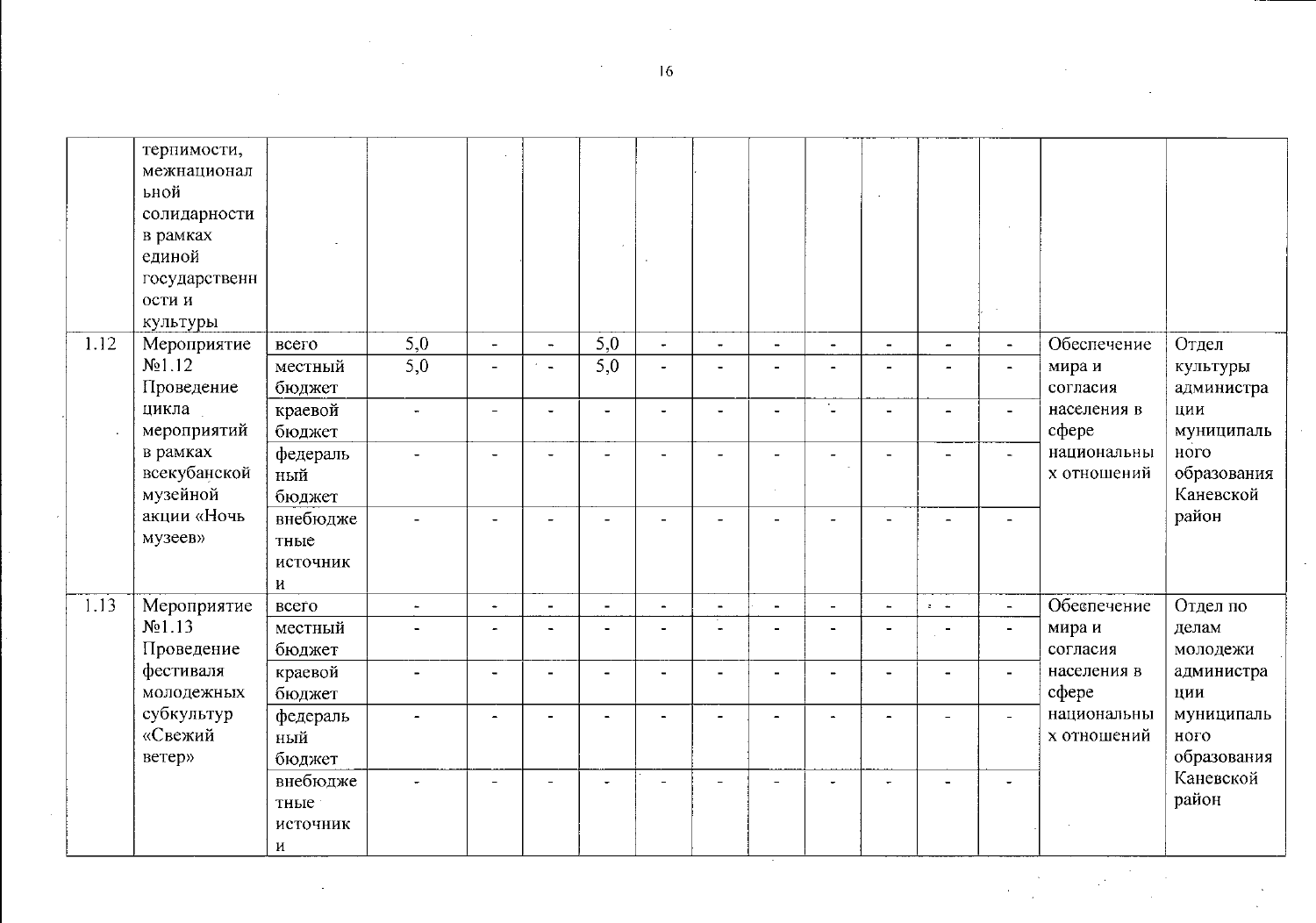$17<sup>°</sup>$ 

| N <sub>2</sub> 1.14<br>местный<br>мира и<br>$\blacksquare$<br>$\blacksquare$<br>80,0<br>10,0<br>10,0<br>10,0<br>10,0<br>10,0<br>10,0<br>10,0<br>10,0<br>Проведение<br>бюджет<br>согласия         | культуры<br>администра<br>ЦИИ |
|--------------------------------------------------------------------------------------------------------------------------------------------------------------------------------------------------|-------------------------------|
|                                                                                                                                                                                                  |                               |
| районного<br>краевой<br>населения в<br>$\overline{\phantom{0}}$<br>$\overline{\phantom{a}}$<br>$\overline{\phantom{0}}$<br>$\overline{\phantom{0}}$<br>$\sim$<br>$\overline{\phantom{a}}$        |                               |
| конкурса-<br>$c$ $\phi$ epe<br>бюджет                                                                                                                                                            | муниципаль                    |
| фестиваля<br>национальны<br>федераль<br>$\blacksquare$                                                                                                                                           | ного                          |
| национальны<br>ный<br>х отношений                                                                                                                                                                | образования                   |
| х культур в<br>бюджет                                                                                                                                                                            | Каневской                     |
| рамках<br>внебюдже                                                                                                                                                                               | район                         |
| краевого<br>тные                                                                                                                                                                                 |                               |
| фестиваля<br>источник<br>национально-                                                                                                                                                            |                               |
| $\mathbf{H}$<br>культурных                                                                                                                                                                       |                               |
| местный<br>$\blacksquare$<br>$\overline{\phantom{a}}$<br>$\overline{\phantom{a}}$<br>$\overline{\phantom{a}}$<br>$\overline{\phantom{0}}$<br>40,0<br>10,0<br>10,0<br>10,0<br>10,0<br>общественны | Отдел по                      |
| бюджет<br>$\mathbf X$<br>краевой<br>$\blacksquare$<br>$\overline{\phantom{a}}$<br>$\blacksquare$                                                                                                 | делам<br>молодежи             |
| $\overline{\phantom{a}}$<br>$\overline{\phantom{0}}$<br>$\blacksquare$<br>$\ddot{\phantom{1}}$<br>$\overline{\phantom{a}}$<br>объединений<br>бюджет                                              | администра                    |
| «Венок<br>федераль                                                                                                                                                                               | ПИИ                           |
| дружбы<br>ный                                                                                                                                                                                    | муниципаль                    |
| народов<br>бюджет<br>$\bullet$                                                                                                                                                                   | ного                          |
| Кубани»<br>внебюдже                                                                                                                                                                              | образования                   |
| тные                                                                                                                                                                                             | Каневской                     |
| источник                                                                                                                                                                                         | район                         |
| $\mathbf{H}$                                                                                                                                                                                     |                               |
| 1.15<br>45,0<br>5,0<br>5,0<br>5,0<br>5,0<br>5,0<br>5,0<br>5,0<br>Мероприятие<br>5,0<br>5,0<br>Обеспечение<br>всего<br>$\blacksquare$                                                             | Отдел                         |
| N <sub>2</sub> 1.15<br>местный<br>мира и<br>$\overline{\phantom{0}}$<br>5,0<br>5,0<br>5,0<br>45,0<br>5,0<br>5,0<br>5,0<br>5,0<br>5,0<br>5,0                                                      | культуры                      |
| Проведение<br>бюджет<br>согласия                                                                                                                                                                 | администра                    |
| районных<br>краевой<br>населения в<br>$\blacksquare$<br>$\overline{\phantom{a}}$<br>۰.<br>$\overline{\phantom{0}}$<br>$\overline{\phantom{a}}$                                                   | ЦИИ                           |
| мероприятий<br>бюджет<br>$c$ $q$ $q$ $q$ $q$ $q$                                                                                                                                                 | муниципаль                    |
| в рамках<br>национальны<br>федераль<br>$\equiv$                                                                                                                                                  | ного                          |
| краевого<br>ный<br>х отношений<br>фестиваля                                                                                                                                                      | образования<br>Каневской      |
| бюджет<br>творческих<br>внебюдже                                                                                                                                                                 | район                         |
| $\overline{\phantom{0}}$<br>семейных                                                                                                                                                             |                               |

 $\label{eq:2.1} \frac{1}{2}\sum_{i=1}^n\sum_{j=1}^n\left(\frac{1}{2}\sum_{j=1}^n\sum_{j=1}^n\frac{1}{2}\sum_{j=1}^n\frac{1}{2}\sum_{j=1}^n\frac{1}{2}\sum_{j=1}^n\frac{1}{2}\sum_{j=1}^n\frac{1}{2}\sum_{j=1}^n\frac{1}{2}\sum_{j=1}^n\frac{1}{2}\sum_{j=1}^n\frac{1}{2}\sum_{j=1}^n\frac{1}{2}\sum_{j=1}^n\frac{1}{2}\sum_{j=1}^n\frac{1}{2}\sum_{j=$ 

 $\mathcal{L}_{\mathrm{L}}$  to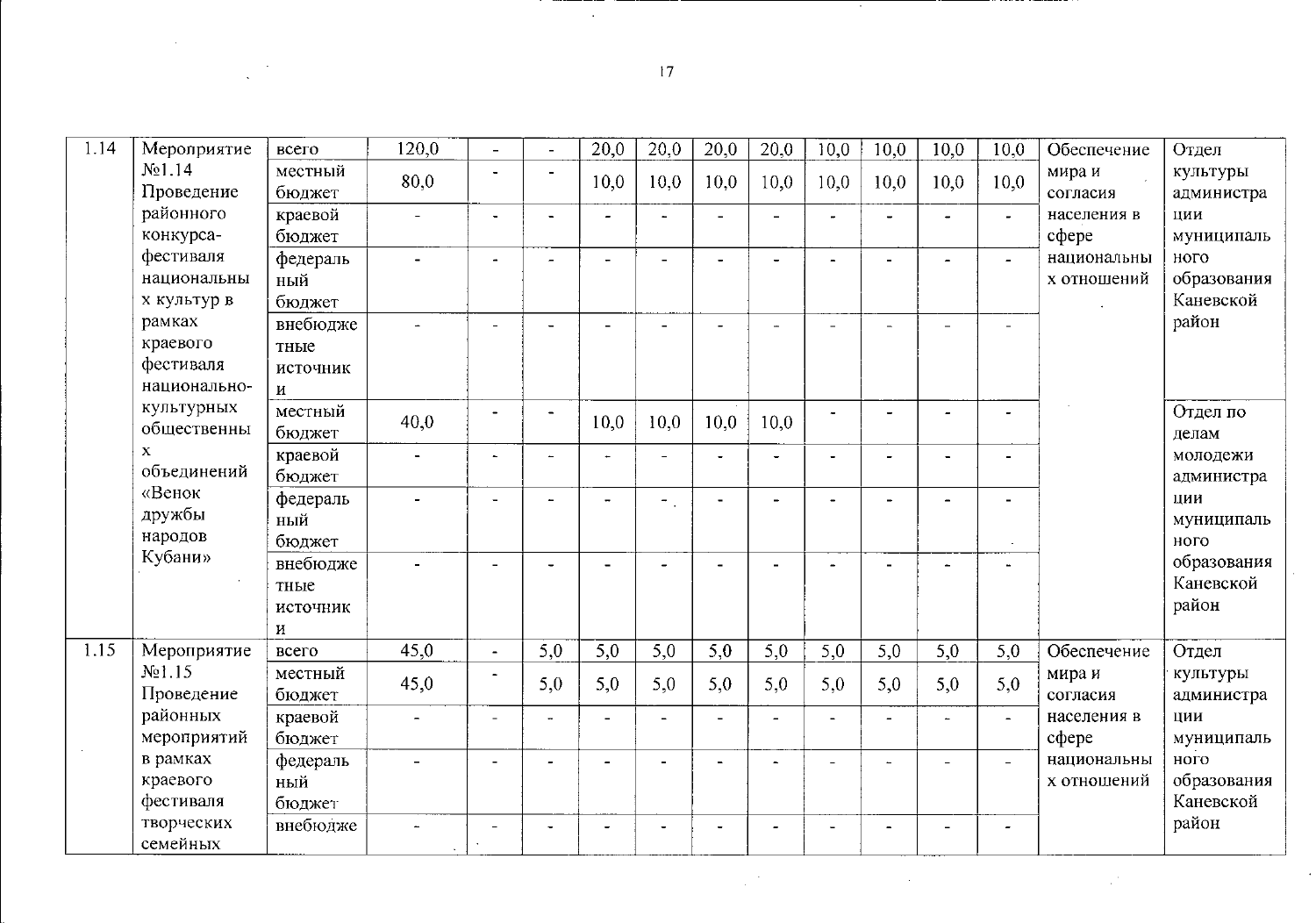|      | династий                                 | тные                         |                              |                          |      |      |      |                          |      |      |                                 |                          |                          |                            |                                  |
|------|------------------------------------------|------------------------------|------------------------------|--------------------------|------|------|------|--------------------------|------|------|---------------------------------|--------------------------|--------------------------|----------------------------|----------------------------------|
|      | «Радуга                                  | источник                     |                              |                          |      |      |      |                          |      |      |                                 |                          |                          |                            |                                  |
|      | семейных                                 | и                            |                              |                          |      |      |      |                          |      |      |                                 |                          |                          |                            |                                  |
|      | талантов»                                |                              |                              |                          |      |      |      |                          |      |      |                                 |                          |                          |                            |                                  |
| 1.16 | Мероприятие                              | всего                        | 90,0                         | $\overline{\phantom{a}}$ | 10,0 | 10,0 | 10,0 | 10,0                     | 10,0 | 10,0 | 10,0                            | 10,0                     | 10,0                     | Обеспечение                | Отдел                            |
|      | $N_21.16$<br>Проведение                  | местный<br>бюджет            | 90,0                         | $\blacksquare$           | 10,0 | 10,0 | 10,0 | 10,0                     | 10,0 | 10,0 | 10,0                            | 10,0                     | 10,0                     | мира и<br>согласия         | культуры<br>администра           |
|      | цикла<br>мероприятий                     | краевой<br>бюджет            |                              | L,                       |      |      |      | $\overline{\phantom{0}}$ |      |      |                                 |                          | $\tilde{\phantom{a}}$    | населения в<br>$c$ depe    | ЦИИ<br>муниципаль                |
|      | «К родной<br>России вечная<br>любовь» ко | федераль<br>ный<br>бюджет    | $\overline{\phantom{0}}$     | $\overline{a}$           |      |      |      |                          |      |      | $\frac{1}{2}$ and $\frac{1}{2}$ |                          | $\overline{\phantom{0}}$ | национальны<br>х отношений | ного<br>образования<br>Каневской |
|      | Дню<br>Государствен<br>ного флага,       | внебюдже<br>тные<br>источник | $\blacksquare$               |                          |      |      |      | $\overline{\phantom{0}}$ |      |      |                                 | ż                        | $\overline{\phantom{a}}$ |                            | район                            |
|      | Дню<br>народного                         | И                            |                              |                          |      |      |      |                          |      |      |                                 |                          |                          |                            |                                  |
|      | единства,<br>Дню<br>Конституции          |                              |                              |                          |      |      |      |                          |      |      |                                 |                          |                          |                            |                                  |
| 1.17 | Мероприятие                              | всего                        | 75,0                         | $\bullet$                | 10,0 | 10,0 | 10,0 | 10,0                     | 10,0 | 10,0 | 5,0                             | 5,0                      | 5,0                      | Обеспечение                | Отдел                            |
|      | N <sub>2</sub> 1.17<br>Проведение        | местный<br>бюджет            | 45,0                         | $\overline{\phantom{a}}$ | 5,0  | 5,0  | 5,0  | 5,0                      | 5,0  | 5,0  | 5,0                             | 5,0                      | 5,0                      | мира и<br>согласия         | культуры<br>администра           |
|      | цикла<br>мероприятий                     | краевой<br>бюджет            | $\qquad \qquad \blacksquare$ | $\blacksquare$           |      |      |      | $\overline{\phantom{0}}$ |      |      |                                 |                          | $\blacksquare$           | населения в<br>$c$ $depe$  | ЦИИ<br>муниципаль                |
|      | ко Дню<br>славянской<br>письменности     | федераль<br>ный<br>бюджет    |                              |                          |      |      |      |                          |      |      |                                 |                          | $\blacksquare$           | национальны<br>х отношений | ного<br>образования<br>Каневской |
|      | и культуры                               | внебюдже                     | $\overline{a}$               | $\overline{\phantom{a}}$ |      |      |      | $\blacksquare$           |      |      |                                 | $\overline{\phantom{a}}$ |                          |                            | район                            |
|      |                                          | тные<br>источник<br>И        |                              |                          |      |      |      |                          |      |      |                                 |                          |                          |                            |                                  |
|      |                                          | местный                      | 30,0                         | $\ddot{\phantom{1}}$     | 5.0  | 5.0  | 5.0  | 5.0                      | 5.0  | 5,0  | 0,0                             | 0.0                      | 0,0                      |                            | Отдел по                         |

 $\sim$ 

 $18$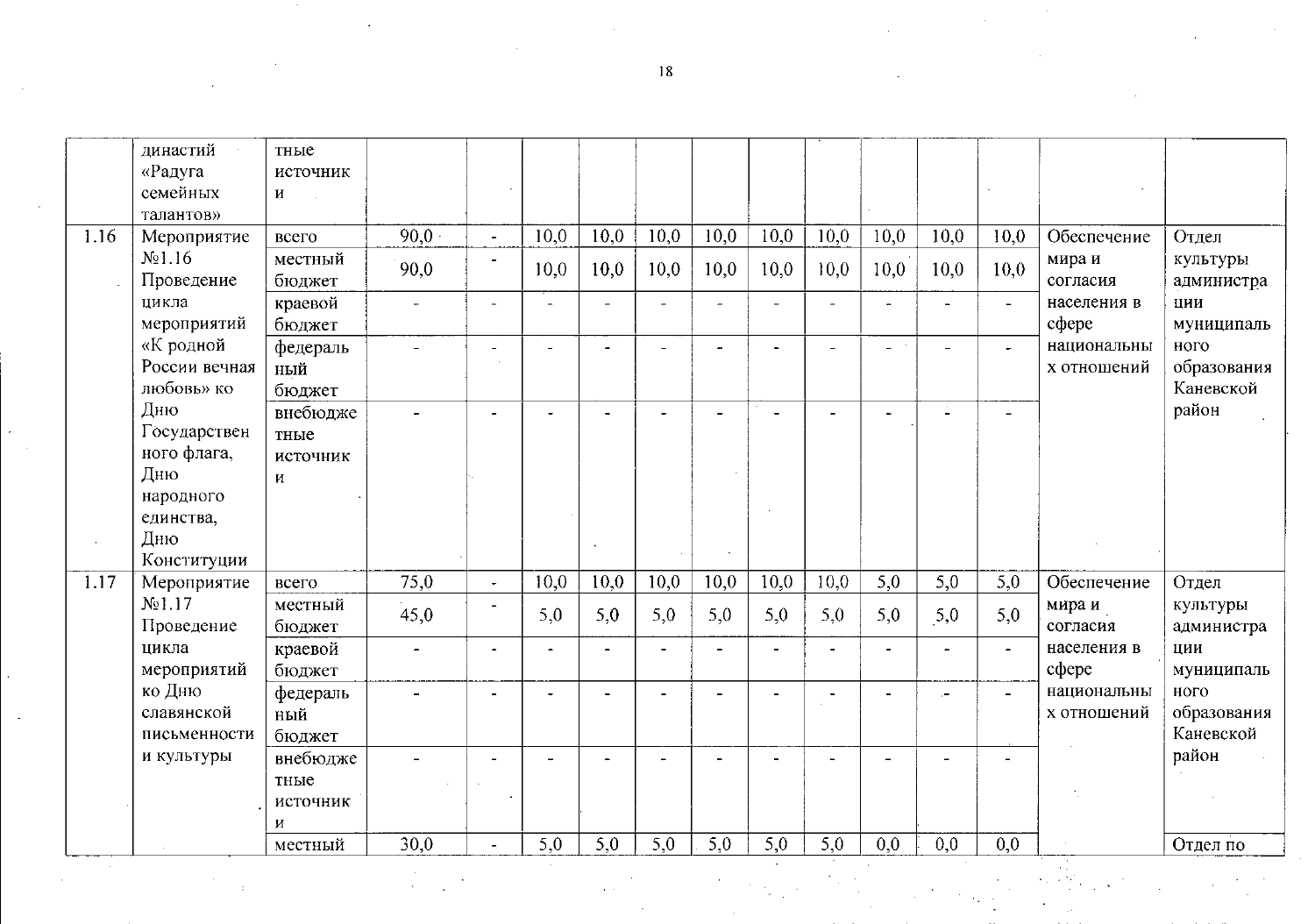|      |                                     | бюджет<br>краевой<br>бюджет<br>федераль<br>ный<br>бюджет<br>внебюдже<br>тные<br>источник<br>И | $\blacksquare$<br>$\rightarrow$ | $\overline{a}$<br>$\rightarrow$<br>$\ddot{\phantom{1}}$ | $\overline{\phantom{a}}$ |                              | $\blacksquare$<br>z.         | ۰.<br>$\overline{\phantom{0}}$<br>$\equiv$ |                          |     | $\blacksquare$           |                          |                          |                            | делам<br>молодежи<br>администра<br>ЦИИ<br>муниципаль<br>ного<br>образования<br>Каневской<br>район |
|------|-------------------------------------|-----------------------------------------------------------------------------------------------|---------------------------------|---------------------------------------------------------|--------------------------|------------------------------|------------------------------|--------------------------------------------|--------------------------|-----|--------------------------|--------------------------|--------------------------|----------------------------|---------------------------------------------------------------------------------------------------|
| 1.18 | Мероприятие<br>N <sub>2</sub> 1.18  | всего                                                                                         | 74,3                            | $\bullet$                                               | 10,0                     | 10,0                         | 10,0                         | 10,0                                       | 10,0                     | 9,3 | 5,0                      | 5,0                      | 5,0                      | Обеспечение                | Отдел                                                                                             |
|      | Проведение                          | местный<br>бюджет                                                                             | 45,0                            | $\overline{\phantom{a}}$                                | 5,0                      | 5,0                          | 5,0                          | 5,0                                        | 5,0                      | 5,0 | 5,0                      | 5,0                      | 5,0                      | мира и<br>согласия         | культуры<br>администра                                                                            |
|      | цикла<br>мероприятий                | краевой<br>бюджет                                                                             | $\overline{a}$                  | $\overline{\phantom{a}}$                                |                          |                              | $\qquad \qquad \blacksquare$ | -                                          |                          |     | $\ddot{\phantom{0}}$     | $\overline{\phantom{0}}$ | $\blacksquare$           | населения в<br>сфере       | ции<br>муниципаль                                                                                 |
|      | «Радуга<br>дружбы» к<br>Дню         | федераль<br>ный<br>бюджет                                                                     | $\mathbf{u}_\mathrm{c}$         | $\overline{a}$                                          | $\blacksquare$           | $\blacksquare$               | $\overline{\phantom{0}}$     | $\blacksquare$                             |                          |     | $\overline{\phantom{0}}$ | $\overline{\phantom{a}}$ | $\overline{a}$           | национальны<br>х отношений | ного<br>образования<br>Каневской                                                                  |
|      | символов<br>Краснодарско<br>го края | внебюдже<br>тные<br>источник<br>и                                                             | $\overline{a}$                  | $\ddot{\phantom{0}}$                                    |                          | $\overline{\phantom{0}}$     | $\overline{a}$               |                                            |                          |     |                          |                          | $\overline{\phantom{0}}$ |                            | район                                                                                             |
|      |                                     | местный<br>бюджет                                                                             | 29,3                            | $\tilde{\phantom{a}}$                                   | 5,0                      | 5,0                          | 5,0                          | 5,0                                        | 5,0                      | 4,3 | 0,0                      | 0,0                      | 0.0                      |                            | Отдел по<br>делам                                                                                 |
|      |                                     | краевой<br>бюджет                                                                             | $\blacksquare$                  | $\blacksquare$                                          | $\hat{\phantom{a}}$      | $\overline{\phantom{0}}$     | $\overline{\phantom{a}}$     | $\overline{\phantom{a}}$                   | $\overline{\phantom{0}}$ |     | $\overline{\phantom{0}}$ |                          | $\blacksquare$           |                            | молодежи<br>администра                                                                            |
|      |                                     | федераль<br>ный<br>бюджет                                                                     | $\blacksquare$                  | $\overline{\phantom{a}}$                                | $\overline{\phantom{0}}$ | $\mathbb{Z}^{(\frac{1}{2})}$ | $\overline{\phantom{0}}$     |                                            |                          |     | $\blacksquare$           |                          |                          |                            | ЦИИ<br>муниципаль<br>ного                                                                         |
|      |                                     | внебюдже<br>тные<br>источник                                                                  |                                 | $\overline{\phantom{a}}$                                |                          |                              | $\overline{a}$               |                                            |                          |     | $\overline{\phantom{a}}$ |                          |                          |                            | образования<br>Каневской<br>район                                                                 |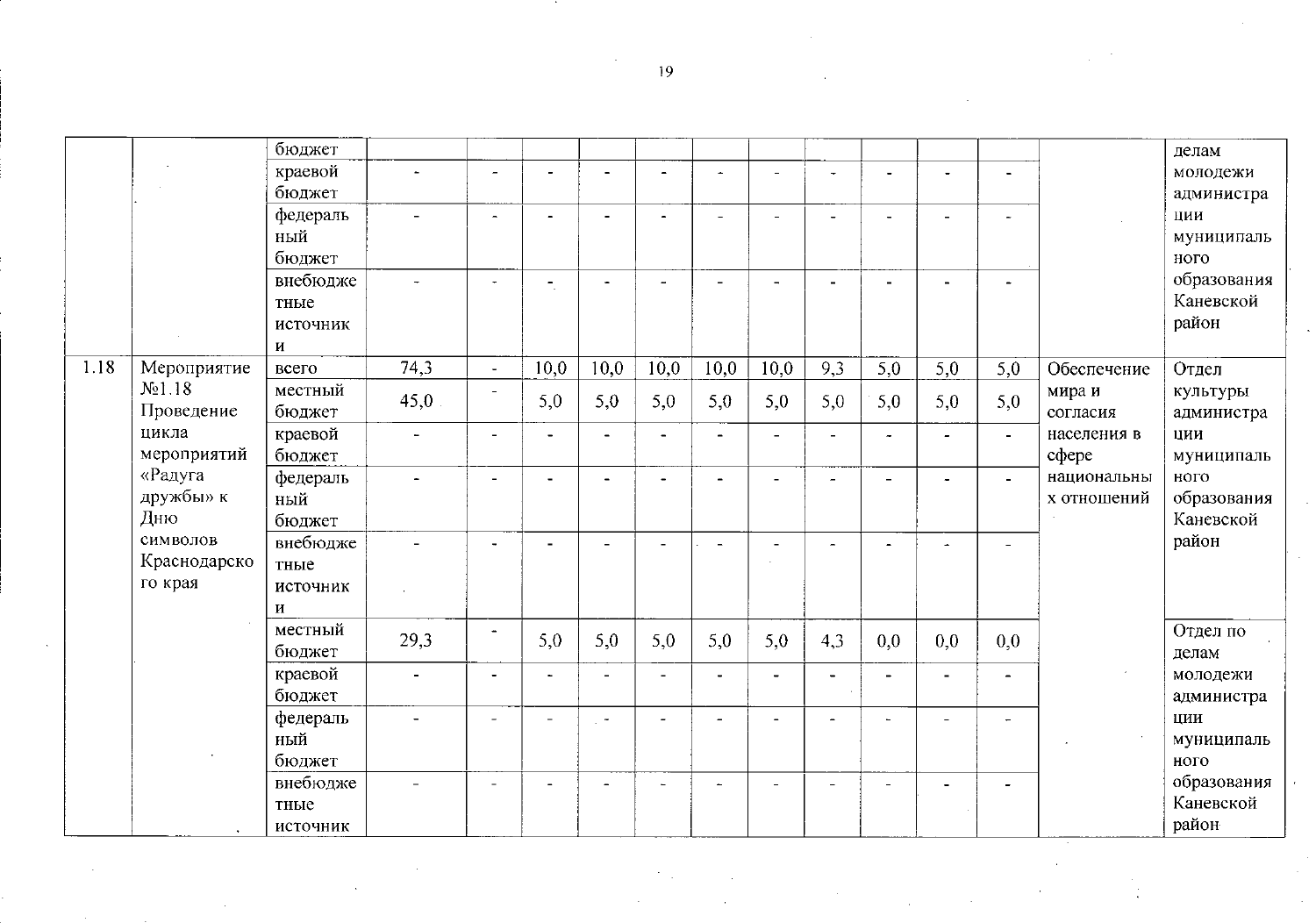$\bar{z}$ 

 $\mathcal{L}$ 

 $\label{eq:2.1} \frac{1}{\sqrt{2}}\left(\frac{1}{\sqrt{2}}\right)^{2} \left(\frac{1}{\sqrt{2}}\right)^{2} \left(\frac{1}{\sqrt{2}}\right)^{2} \left(\frac{1}{\sqrt{2}}\right)^{2}$ 

 $\mathcal{L}$ 

 $\hat{\mathcal{A}}$ 

|                |                  | И            |                          |                          |          |                          |                          |                          |                          |                          |                       |                          |                          |             |             |
|----------------|------------------|--------------|--------------------------|--------------------------|----------|--------------------------|--------------------------|--------------------------|--------------------------|--------------------------|-----------------------|--------------------------|--------------------------|-------------|-------------|
| 1.19           | Мероприятие      | всего        | 90,0                     | $\hat{\phantom{a}}$      | 10,0     | 10,0                     | 10,0                     | 10,0                     | 10,0                     | 10,0                     | 10,0                  | 10,0                     | 10,0                     | Обеспечение | Отдел       |
|                | $N_2$ 19         | местный      | 90,0                     | $\tilde{\phantom{a}}$    | 10,0     | 10,0                     | 10,0                     | 10,0                     | 10,0                     | 10,0                     | 10,0                  | 10,0                     | 10,0                     | мира и      | культуры    |
|                | Проведение       | бюджет       |                          |                          |          |                          |                          |                          |                          |                          |                       |                          |                          | согласия    | администра  |
|                | цикла            | краевой      | $\sim$                   | $\blacksquare$           |          | $\blacksquare$           |                          | $\blacksquare$           |                          | $\overline{\phantom{0}}$ | $\blacksquare$        | $\sim$                   | $\blacksquare$           | населения в | ции         |
|                | мероприятий      | бюджет       |                          |                          |          |                          |                          |                          |                          |                          |                       |                          |                          | cфере       | муниципаль  |
|                | к Дню            | федераль     |                          | $\ddot{\phantom{0}}$     |          | ÷                        |                          |                          |                          | ÷.                       | $\blacksquare$        |                          | $\blacksquare$           | национальны | ного        |
|                | Международн      | ный          |                          |                          |          |                          |                          |                          |                          |                          |                       |                          |                          | х отношений | образования |
|                | ого единения     | бюджет       |                          |                          |          |                          |                          |                          |                          |                          |                       |                          |                          |             | Каневской   |
|                | славян           | внебюдже     |                          | $\overline{a}$           |          | $\overline{a}$           | $\overline{\phantom{0}}$ | $\blacksquare$           |                          |                          |                       |                          |                          |             | район       |
|                | (Кирилло-        | тные         |                          |                          |          |                          |                          |                          |                          |                          |                       |                          |                          |             |             |
|                | Мефодиевско      | источник     |                          |                          |          |                          |                          |                          |                          |                          |                       |                          |                          |             |             |
|                | е братство)      | $\mathbf{H}$ |                          |                          |          |                          |                          |                          |                          |                          |                       |                          |                          |             |             |
| $\overline{2}$ | Основное         | всего        | $\blacksquare$           | $\tilde{\phantom{a}}$    | $\equiv$ | $\overline{\phantom{a}}$ | $\blacksquare$           | $\blacksquare$           | $\overline{\phantom{a}}$ | $\overline{\phantom{0}}$ | $\blacksquare$        | $\overline{a}$           | $\blacksquare$           |             |             |
|                | мероприятие      | местный      |                          | $\sim$                   |          |                          |                          | $\overline{\phantom{a}}$ |                          |                          | $\tilde{\phantom{a}}$ | $\overline{\phantom{a}}$ | $\overline{\phantom{0}}$ |             |             |
|                | N <sub>2</sub>   | бюджет       |                          |                          |          |                          |                          |                          |                          |                          |                       |                          |                          |             |             |
|                | Профилактик      | краевой      | $\overline{a}$           | $\overline{\phantom{a}}$ |          | $\blacksquare$           | $\overline{\phantom{0}}$ | $\overline{\phantom{a}}$ | $\overline{\phantom{a}}$ | $\overline{a}$           | $\blacksquare$        | $\overline{\phantom{0}}$ | $\ddot{\phantom{1}}$     |             |             |
|                | а этно-          | бюджет       |                          |                          |          |                          |                          |                          |                          |                          |                       |                          |                          |             |             |
|                | социальных       | федераль     |                          | $\blacksquare$           |          |                          | $\blacksquare$           | $\overline{\phantom{a}}$ | $\overline{\phantom{a}}$ | -                        | $\blacksquare$        | $\overline{a}$           | $\overline{\phantom{a}}$ |             |             |
|                | конфликтов,      | ный          |                          |                          |          |                          |                          |                          |                          |                          |                       |                          |                          |             |             |
|                | экстремистск     | бюджет       |                          |                          |          |                          |                          |                          |                          |                          |                       |                          |                          |             |             |
|                | их               | внебюдже     |                          |                          |          |                          |                          |                          |                          |                          |                       |                          | $\mathbf{r}$             |             |             |
|                | проявлений       | тные         |                          |                          |          |                          |                          |                          |                          |                          |                       |                          |                          |             |             |
|                | на территории    | источник     |                          |                          |          |                          |                          |                          |                          |                          |                       |                          |                          |             |             |
|                | муниципальн      | И            |                          |                          |          |                          |                          |                          |                          |                          |                       |                          |                          |             |             |
|                | ого              |              |                          |                          |          |                          |                          |                          |                          |                          |                       |                          |                          |             |             |
|                | образования      |              |                          |                          |          |                          |                          |                          |                          |                          |                       |                          |                          |             |             |
|                | Каневской        |              |                          |                          |          |                          |                          |                          |                          |                          |                       |                          |                          |             |             |
|                | район            |              |                          |                          |          |                          |                          |                          |                          |                          |                       |                          |                          |             |             |
|                | в том числе      |              |                          |                          |          |                          |                          | $\sim$                   |                          |                          |                       |                          |                          |             |             |
| 2.1            | Мероприятие      | всего        | $\overline{\phantom{a}}$ |                          |          | L,                       | $\overline{\phantom{a}}$ |                          | $\blacksquare$           |                          |                       |                          | $\overline{\phantom{a}}$ | Предотвраще | Отдел по    |
|                | N <sub>2.1</sub> | местный      |                          | $\sim$                   |          | $\blacksquare$           | $\blacksquare$           |                          | ÷                        |                          | $\blacksquare$        | $\ddot{\phantom{1}}$     |                          | ние         | взаимодейст |
|                | Организация      | бюджет       |                          |                          |          |                          |                          |                          |                          |                          |                       |                          |                          | межэтническ | вию с       |

 $\sim 10^7$ 

 $\mathcal{L}^{\mathcal{L}}$  and the set of the set of the set of the set of the set of the set of the set of the set of the set of the set of the set of the set of the set of the set of the set of the set of the set of the set of the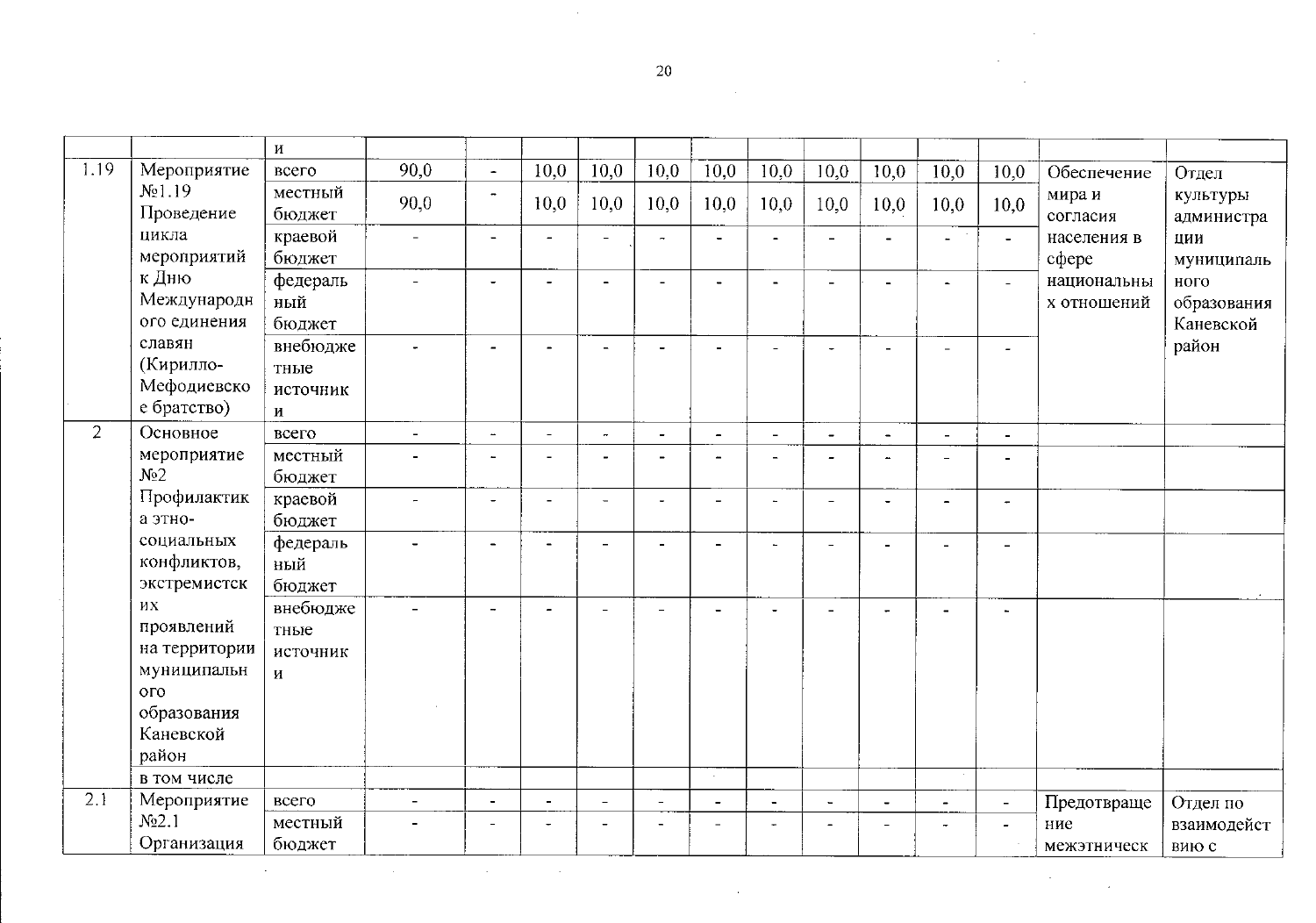$\ddot{\phantom{a}}$ 

| и проведение   | краевой      |                          |         |                      |                |    |                          |        |                | ИХ              | правоохрани |
|----------------|--------------|--------------------------|---------|----------------------|----------------|----|--------------------------|--------|----------------|-----------------|-------------|
| межведомстве   | бюджет       |                          |         |                      |                |    |                          |        |                | конфликтов,     | тельными    |
| нного этно-    | федераль     |                          |         | $\ddot{\phantom{1}}$ |                | ÷. |                          |        |                | экстремистск    | органами и  |
| социального    | ный          |                          |         |                      |                |    |                          |        |                | ИХ              | казачеством |
| мониторинга    | бюджет       |                          |         |                      |                |    |                          |        |                | проявлений      | администра  |
| и системы      | внебюдже     | $\overline{\phantom{0}}$ |         | $\overline{a}$       | $\overline{a}$ |    | $\overline{\phantom{0}}$ | $\sim$ | $\blacksquare$ | на              | ЦИИ         |
| раннего        | тные         |                          |         |                      |                |    |                          |        |                | территории      | муниципаль  |
| предупрежден   | источник     |                          | $\cdot$ |                      |                |    |                          |        |                | муниципальн     | ного        |
| ия             | $\mathbf{M}$ |                          |         |                      |                |    |                          |        |                | O <sub>LO</sub> | образования |
| конфликтных    |              |                          |         |                      |                |    |                          |        |                | образования     | Каневской   |
| ситуаций на    |              |                          |         |                      |                |    |                          |        |                | Каневской       | район,      |
| территории     |              |                          |         |                      |                |    |                          |        |                | район           | администра  |
| муниципальн    |              |                          |         |                      |                |    |                          |        |                |                 | ция         |
| 0 <sub>0</sub> |              |                          |         |                      |                |    |                          |        |                |                 | сельских    |
| образования    |              |                          |         |                      |                |    |                          |        |                |                 | поселений,  |
| Каневской      |              |                          |         |                      |                |    |                          |        |                |                 | ОМВД        |
| район          |              |                          |         |                      |                |    |                          |        |                |                 | России по   |
| (выявление     |              |                          |         |                      |                |    |                          |        |                |                 | Каневскому  |
| конфликтных    |              |                          |         |                      |                |    |                          |        |                |                 | району,     |
| ситуаций в     |              |                          |         |                      |                |    |                          |        |                |                 | Каневское   |
| сфере          |              |                          |         |                      |                |    |                          |        |                |                 | районное    |
| межнационал    |              |                          |         |                      |                |    |                          |        |                |                 | казачье     |
| ьных .         |              |                          |         |                      |                |    |                          |        |                |                 | общество    |
| отношений,     |              |                          |         |                      |                |    |                          |        |                |                 |             |
| возникновени   |              |                          |         |                      |                |    |                          |        |                |                 |             |
| Я              |              |                          |         |                      |                |    |                          |        |                |                 |             |
| администрати   |              |                          |         |                      |                |    |                          |        |                |                 |             |
| вных           |              |                          |         |                      |                |    |                          |        |                |                 |             |
| правонарушен   |              |                          |         |                      |                |    |                          |        |                |                 |             |
| ий, уголовных  |              |                          |         |                      |                |    |                          |        |                |                 |             |
| преступлений   |              |                          |         |                      |                |    |                          |        |                |                 |             |
|                |              |                          |         |                      |                |    |                          |        |                |                 |             |
| совершенных    |              |                          |         |                      |                |    |                          |        |                |                 |             |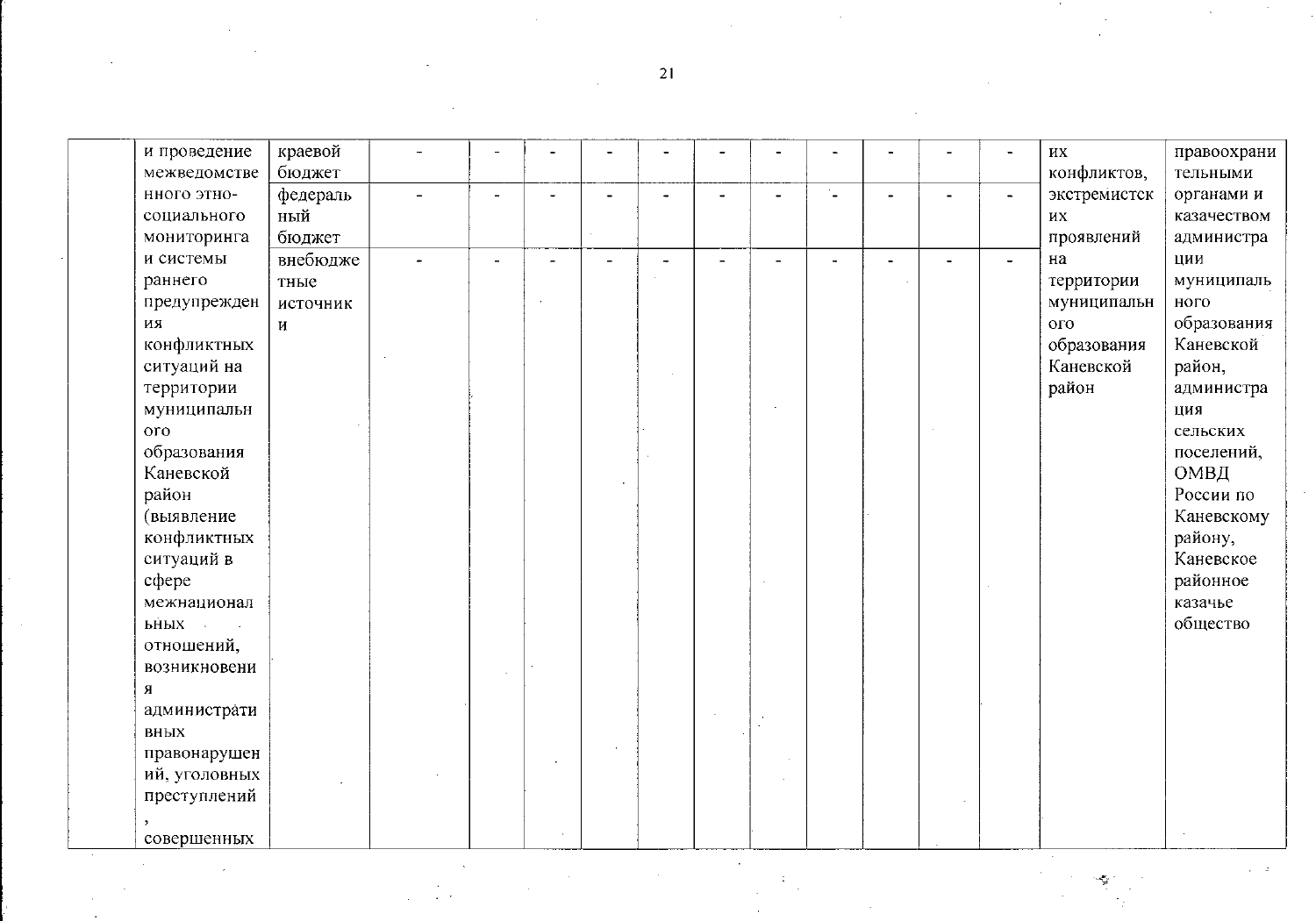$\sim$ 

|     | Ha<br>национальной<br>почве<br>согласно<br>приказа<br>Министерства<br>региональног<br>о развития РФ<br>OT<br>14.10.2013г.<br>N <sub>0</sub> 444                                                 |                                   |                          |                          |                              |                      |                          |                |                          |                          |                          |                                                 |                                                                                                 |                                   |
|-----|-------------------------------------------------------------------------------------------------------------------------------------------------------------------------------------------------|-----------------------------------|--------------------------|--------------------------|------------------------------|----------------------|--------------------------|----------------|--------------------------|--------------------------|--------------------------|-------------------------------------------------|-------------------------------------------------------------------------------------------------|-----------------------------------|
| 2.2 | Мероприятие                                                                                                                                                                                     | всего                             | $\blacksquare$           | $\overline{\phantom{a}}$ | $\qquad \qquad \blacksquare$ | $\ddot{\phantom{a}}$ | $\overline{\phantom{a}}$ | $\sim$ $-$     | $\overline{\phantom{a}}$ | $\blacksquare$           | $\overline{\phantom{a}}$ | $\blacksquare$                                  | Предотвраще                                                                                     | Отдел по                          |
|     | N <sub>2.2</sub><br>Проведение                                                                                                                                                                  | местный<br>бюджет                 |                          | $\blacksquare$           | $\overline{a}$               |                      | $\blacksquare$           | $\overline{a}$ |                          | $\blacksquare$           |                          | $\overline{\phantom{a}}$                        | ние<br>межэтническ                                                                              | делам<br>молодежи                 |
|     | мониторинга<br>средств                                                                                                                                                                          | краевой<br>бюджет                 | $\blacksquare$           |                          | $\overline{a}$               | $\rightarrow$        | $\overline{\phantom{a}}$ |                | $\overline{\phantom{0}}$ | $\overline{\phantom{a}}$ | $\overline{\phantom{a}}$ | $\overline{\phantom{a}}$<br>$\mathcal{L}^{\pm}$ | ИХ<br>конфликтов,                                                                               | администра<br>ЦИИ                 |
|     | массовой<br>информации<br>И                                                                                                                                                                     | федераль<br>ный<br>бюджет         | $\overline{\phantom{0}}$ | $\overline{a}$           | $\overline{a}$               |                      |                          | $\overline{a}$ | $\overline{\phantom{0}}$ | $\overline{a}$           |                          | $\Delta$                                        | экстремистск<br>их<br>проявлений                                                                | муниципаль<br>ного<br>образования |
|     | информацион<br>$HO^{\perp}$<br>телекоммуни<br>кационных<br>сетей,<br>включая сеть<br>«Интернет», в<br>целях<br>пресечения<br>распростране<br>ния<br>экстремистск<br>ой идеологии<br>и выявления | внебюдже<br>тные<br>источник<br>И |                          | ÷.                       |                              |                      | $\overline{\phantom{0}}$ |                | $\blacksquare$           | $\overline{\phantom{0}}$ |                          | $\equiv$                                        | на<br>территории<br>муниципальн<br>$\overline{\text{oro}}$<br>образования<br>Каневской<br>район | Каневской<br>район                |

 $\mathcal{L}_{\rm{max}}$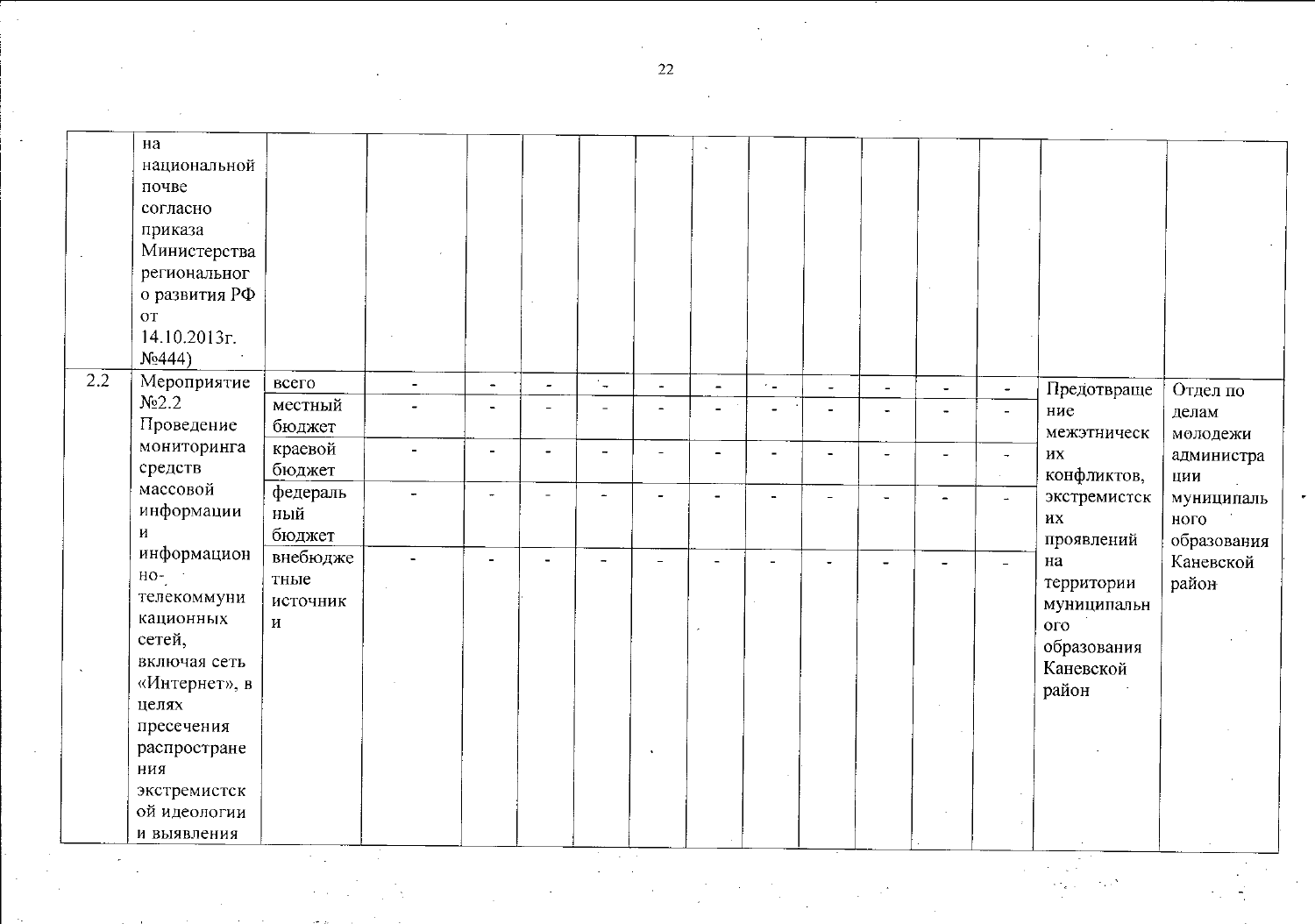|     | экстремистск     |          |                       |                              |                          |                |                      |                          |                          |                          |                          |                          |                       |                 |             |
|-----|------------------|----------|-----------------------|------------------------------|--------------------------|----------------|----------------------|--------------------------|--------------------------|--------------------------|--------------------------|--------------------------|-----------------------|-----------------|-------------|
|     | ИХ               |          |                       |                              |                          |                |                      |                          |                          |                          |                          |                          |                       |                 |             |
|     | материалов, в    |          |                       |                              |                          |                |                      |                          |                          |                          |                          |                          |                       |                 |             |
|     | том числе        |          |                       |                              |                          |                |                      |                          |                          |                          |                          |                          |                       |                 |             |
|     | содержащих       |          |                       |                              |                          |                |                      |                          |                          |                          |                          |                          |                       |                 |             |
|     | призывы к        |          |                       |                              |                          |                |                      |                          |                          |                          |                          |                          |                       |                 |             |
|     | подготовке и     |          |                       |                              |                          |                |                      |                          |                          |                          |                          |                          |                       |                 |             |
|     | совершению       |          |                       |                              |                          |                |                      |                          |                          |                          |                          |                          |                       |                 |             |
|     | террористиче     |          |                       |                              |                          |                |                      |                          |                          |                          |                          |                          |                       |                 |             |
|     | ских актов       |          |                       |                              |                          |                |                      |                          |                          |                          |                          |                          |                       |                 |             |
| 2.3 | Мероприятие      | всего    | $\blacksquare$        | $\blacksquare$               | $\ddot{\phantom{1}}$     | $\equiv$       | $\blacksquare$       | $\blacksquare$           | $\overline{a}$           | $\blacksquare$           | $\tilde{\phantom{a}}$    | $\blacksquare$           | $\blacksquare$        | Предотвраще     | Отдел по    |
|     | N <sub>2.3</sub> | местный  | $\tilde{\phantom{a}}$ | $\blacksquare$               |                          |                |                      | $\blacksquare$           |                          |                          |                          | $\overline{\phantom{0}}$ | $\tilde{\phantom{a}}$ | ние             | взаимодейст |
|     | Проведение       | бюджет   |                       |                              |                          |                |                      |                          |                          |                          |                          |                          |                       | межэтническ     | вию с       |
|     | социальных       | краевой  | $\blacksquare$        | $\qquad \qquad \blacksquare$ |                          | $\blacksquare$ | $\blacksquare$       | $\blacksquare$           | $\overline{\phantom{0}}$ | $\overline{\phantom{0}}$ | $\overline{\phantom{a}}$ |                          |                       | ИХ              | правоохрани |
|     | исследований     | бюджет   |                       |                              |                          |                |                      |                          |                          |                          |                          |                          |                       | конфликтов,     | тельными    |
|     | о состоянии и    | федераль |                       | ÷                            |                          |                | $\ddot{\phantom{1}}$ | $\overline{\phantom{a}}$ | $\overline{\phantom{0}}$ |                          | $\overline{\phantom{0}}$ |                          | $\blacksquare$        | экстремистск    | органами и  |
|     | развитии         | ный      |                       |                              |                          |                |                      |                          |                          |                          |                          |                          |                       | ИХ              | казачеством |
|     | межэтнически     | бюджет   |                       | $\sim$                       |                          |                |                      |                          |                          |                          |                          |                          |                       | проявлений      | администра  |
|     | х отношений      | внебюдже |                       |                              |                          |                | $\blacksquare$       | ÷                        |                          |                          | $\blacksquare$           |                          | $\blacksquare$        | на              | ЦИИ         |
|     | $\bf{B}$         | тные     |                       |                              |                          |                |                      |                          |                          |                          |                          |                          |                       | территории      | муниципаль  |
|     | муниципальн      | источник |                       |                              |                          |                |                      |                          |                          |                          |                          |                          |                       | муниципальн     | ного        |
|     | <b>OM</b>        | и        |                       |                              |                          |                |                      |                          |                          |                          |                          |                          |                       | $\overline{or}$ | образования |
|     | образовании      |          |                       |                              |                          |                |                      |                          |                          |                          |                          |                          |                       | образования     | Каневской   |
|     | Каневской        |          |                       |                              |                          |                |                      |                          |                          |                          |                          |                          |                       | Каневской       | район       |
|     | район и доле     |          |                       |                              |                          |                |                      |                          |                          |                          |                          |                          |                       | район           |             |
|     | граждан,         |          |                       |                              |                          |                |                      |                          |                          |                          | $\sim$                   |                          |                       |                 |             |
|     | положительно     |          |                       |                              |                          |                |                      |                          |                          |                          |                          |                          |                       |                 |             |
|     | оценивающих      |          |                       |                              |                          |                |                      |                          |                          |                          |                          |                          |                       |                 |             |
|     | состояние        |          |                       |                              |                          |                |                      |                          |                          |                          |                          |                          |                       |                 |             |
|     | межнационал      |          |                       |                              |                          |                |                      |                          |                          |                          |                          |                          |                       |                 |             |
|     | ьных             |          |                       |                              |                          |                |                      |                          |                          |                          |                          |                          |                       |                 |             |
|     | отношений        |          |                       |                              |                          |                |                      |                          |                          |                          |                          |                          |                       |                 |             |
| 2.4 | Мероприятие      | всего    |                       |                              | $\overline{\phantom{0}}$ | $\equiv$       | $\bullet$            |                          | $\overline{\phantom{0}}$ |                          |                          |                          | $\overline{a}$        | Предотвраше     | Отлел по    |

 $\sim$ 

 $\hat{A}$ 

 $\mathcal{L}^{\pm}$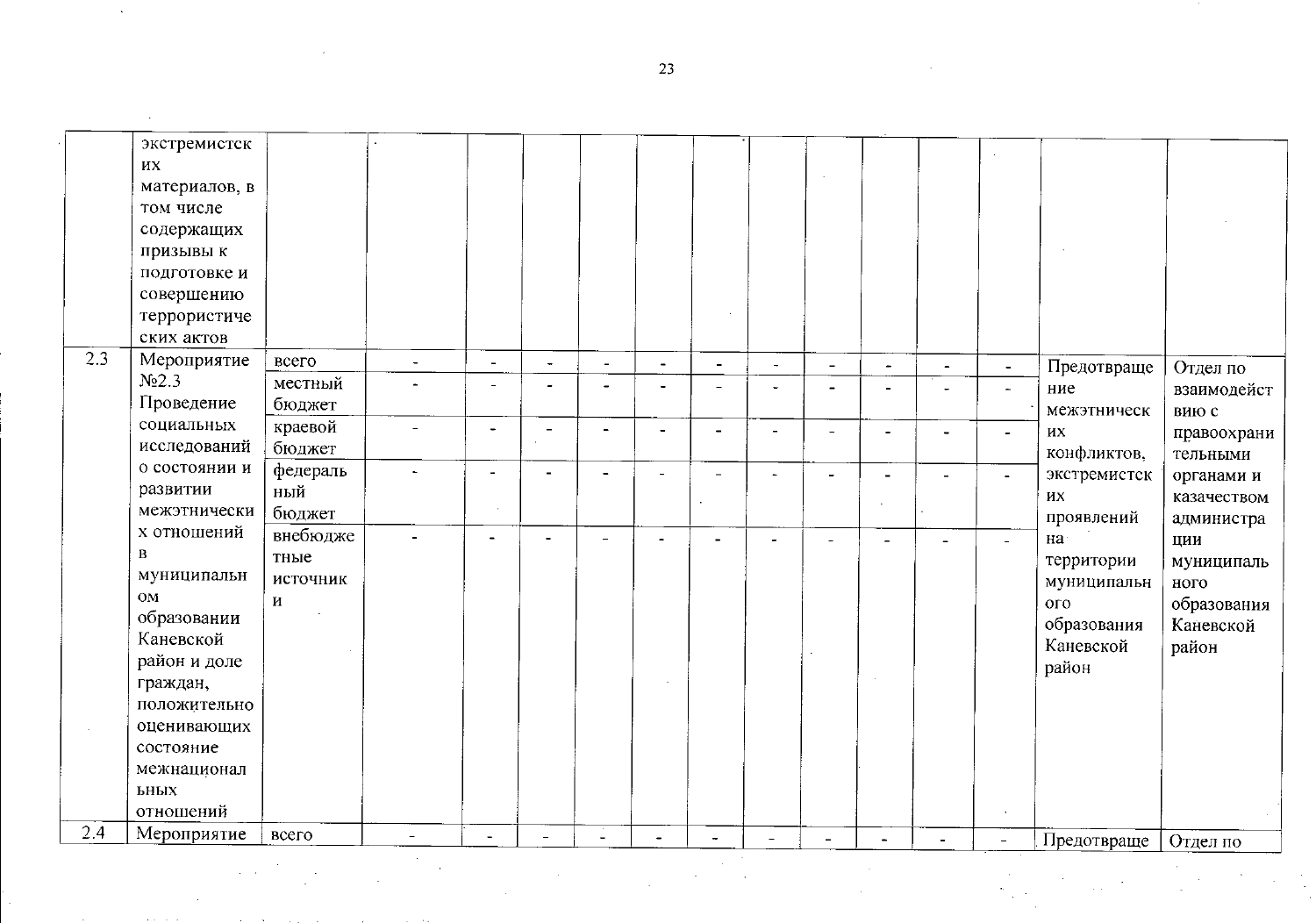|     | N <sub>2.4</sub> |                 |                          |                          |                          |                |                          |                          |                          |                |                      |                |                          |                          |             |
|-----|------------------|-----------------|--------------------------|--------------------------|--------------------------|----------------|--------------------------|--------------------------|--------------------------|----------------|----------------------|----------------|--------------------------|--------------------------|-------------|
|     |                  | местный         |                          |                          |                          |                |                          |                          |                          |                |                      |                |                          | ние                      | делам       |
|     | Проведение       | бюджет          |                          |                          |                          |                |                          |                          |                          |                |                      |                |                          | межэтническ              | молодежи    |
|     | соц.             | краевой         | $\overline{a}$           | $\overline{\phantom{a}}$ |                          |                |                          | $\overline{\phantom{0}}$ |                          |                |                      | $\blacksquare$ | $\blacksquare$           | их                       | администра  |
|     | исследования     | бюджет          |                          |                          |                          |                |                          |                          |                          |                |                      |                |                          | конфликтов,              | ции         |
|     | по теме          | федераль        |                          | $\overline{\phantom{0}}$ |                          |                | $\ddot{\phantom{0}}$     | $\overline{a}$           |                          |                |                      |                |                          | экстремистск             | муниципаль  |
|     | «Проблемы        | ный             |                          |                          |                          |                |                          |                          |                          |                |                      |                |                          | ИХ                       | ного        |
|     | экстремизма и    | бюджет          |                          |                          |                          |                |                          |                          |                          |                |                      |                |                          | проявлений               | образования |
|     | межнационал      | внебюдже        |                          |                          |                          |                |                          |                          |                          |                |                      |                |                          | на                       | Каневской   |
|     | ьных             | тные            |                          |                          |                          |                |                          |                          |                          |                |                      |                |                          | территории               | район       |
|     | отношений в      | источник        |                          |                          |                          |                |                          |                          |                          |                |                      |                |                          | муниципальн              |             |
|     | молодежной       | И               |                          |                          |                          |                |                          |                          |                          |                |                      |                |                          | ого                      |             |
|     | среде»           |                 |                          |                          |                          |                |                          |                          |                          |                |                      |                |                          |                          |             |
|     |                  |                 |                          |                          |                          |                |                          |                          |                          |                |                      |                |                          | образования<br>Каневской |             |
|     |                  |                 |                          |                          |                          |                |                          |                          |                          |                |                      |                |                          |                          |             |
| 2.5 | Мероприятие      | всего           | $\overline{\phantom{a}}$ | $\blacksquare$           | $\blacksquare$           | $\blacksquare$ | $\blacksquare$           | $\overline{\phantom{a}}$ | $\tilde{\phantom{a}}$    |                |                      |                |                          | район                    |             |
|     | N <sub>2.5</sub> | местный         |                          | $\overline{\phantom{a}}$ |                          |                | $\overline{\phantom{a}}$ | $\overline{a}$           | $\overline{\phantom{a}}$ |                | $\blacksquare$       | $\blacksquare$ | $\blacksquare$           | Предотвраще              | Отдел по    |
|     | Проведение       | бюджет          |                          |                          |                          |                |                          |                          |                          |                | $\overline{a}$       |                | $\sim$                   | ние                      | делам       |
|     | соц.             | краевой         |                          | $\overline{\phantom{a}}$ | $\overline{\phantom{a}}$ | $\overline{a}$ |                          |                          |                          |                |                      |                |                          | межэтническ              | молодежи    |
|     | исследования     | бюджет          |                          |                          |                          |                | <b>.</b>                 | $\blacksquare$           |                          | $\overline{a}$ | L                    | $\omega^{-1}$  | $\blacksquare$           | их                       | администра  |
|     | среди            |                 |                          |                          |                          |                |                          |                          |                          |                |                      |                |                          | конфликтов,              | ЦИИ         |
|     | молодежи по      | федераль<br>ный |                          |                          |                          |                | -                        | L.                       | L.                       |                |                      |                |                          | экстремистск             | муниципаль  |
|     | теме             |                 |                          |                          |                          |                |                          |                          |                          |                |                      |                |                          | HX                       | ного        |
|     | «Отношение к     | бюджет          |                          |                          |                          |                |                          |                          |                          |                |                      |                |                          | проявлений               | образования |
|     |                  | внебюдже        |                          |                          |                          |                |                          |                          |                          |                | $\blacksquare$       |                |                          | Ha                       | Каневской   |
|     | религии»         | тные            |                          |                          |                          |                |                          |                          |                          |                |                      |                |                          | территории               | район       |
|     |                  | источник        |                          |                          |                          |                |                          |                          |                          |                |                      |                |                          | муниципальн              |             |
|     |                  | И               |                          |                          |                          |                |                          |                          |                          |                |                      |                |                          | O <sub>LO</sub>          |             |
|     |                  |                 |                          |                          |                          |                |                          |                          |                          |                |                      |                |                          | образования              |             |
|     |                  |                 |                          |                          |                          |                |                          |                          |                          |                |                      |                |                          | Каневской                |             |
|     |                  |                 |                          |                          |                          |                |                          |                          |                          |                |                      |                |                          | район                    |             |
| 2.6 | Мероприятие      | всего           | $\overline{\phantom{a}}$ | $\blacksquare$           | $\blacksquare$           | $\blacksquare$ | $\overline{\phantom{a}}$ | $\ddot{\phantom{1}}$     | $\overline{a}$           |                | $\ddot{\phantom{1}}$ | $\blacksquare$ | $\overline{\phantom{a}}$ | Предотвраще              | Отдел по    |
|     | N <sub>2.6</sub> | местный         |                          |                          |                          |                |                          |                          |                          |                |                      |                |                          | ние                      | делам       |
|     | Подготовка и     | бюджет          |                          |                          |                          |                |                          |                          |                          |                |                      |                |                          | межэтническ              | молодежи    |
|     | размещение в     | краевой         |                          |                          |                          |                | $\frac{1}{2}$            |                          | $\blacksquare$           |                | $\blacksquare$       | $\blacksquare$ |                          | их                       | администра  |
|     |                  |                 |                          |                          |                          |                |                          |                          |                          |                |                      |                |                          |                          |             |

 $\sim$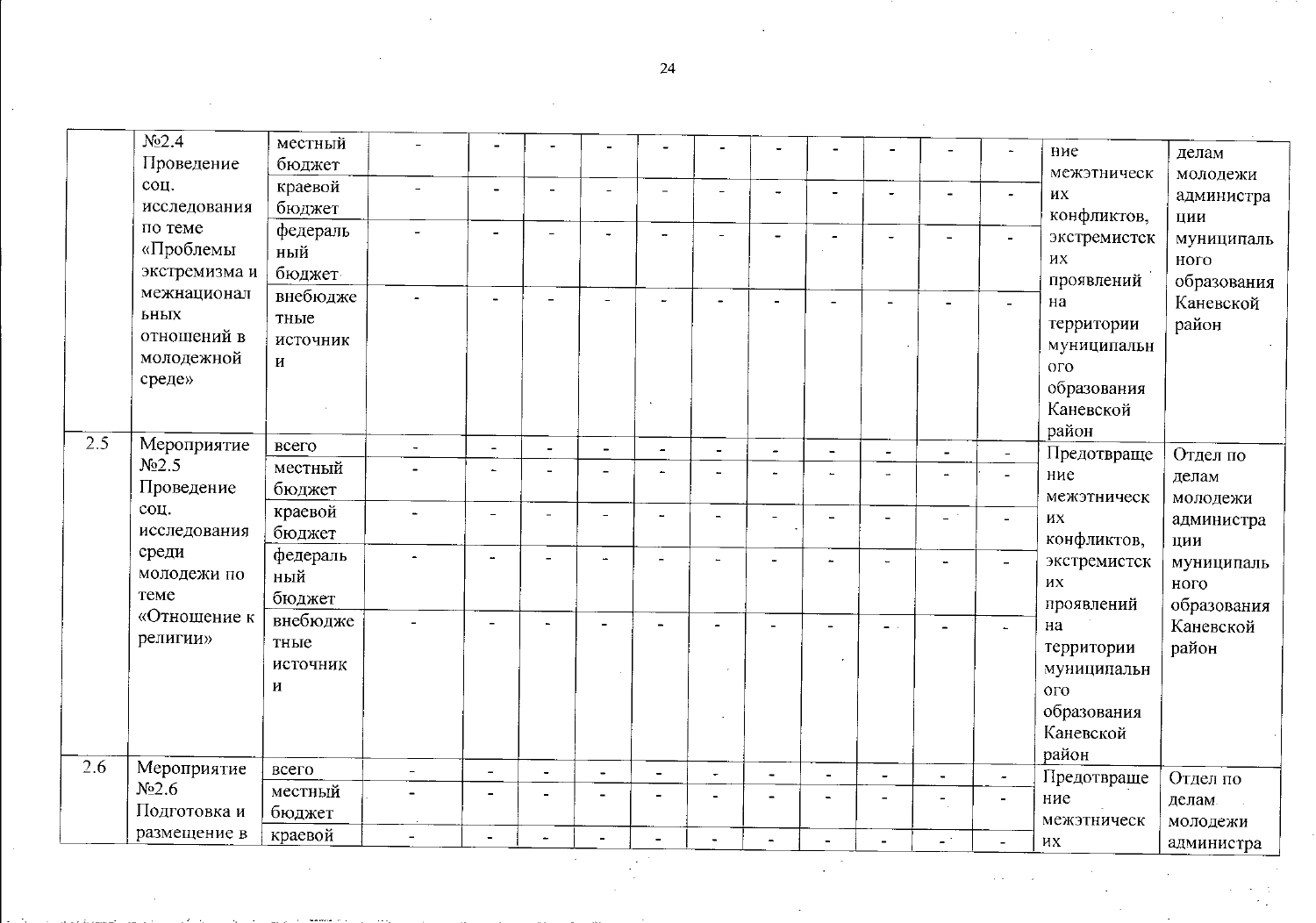|     | средствах        | бюджет   |                          |                          |                          |                          |                          |                          |                       |                |                          |                          | конфликтов,     | ЦИИ         |
|-----|------------------|----------|--------------------------|--------------------------|--------------------------|--------------------------|--------------------------|--------------------------|-----------------------|----------------|--------------------------|--------------------------|-----------------|-------------|
|     | массовой         | федераль | $\ddot{\phantom{1}}$     |                          |                          |                          |                          |                          |                       |                |                          | $\overline{\phantom{a}}$ | экстремистск    | муниципаль  |
|     | информации и     | ный      |                          |                          |                          |                          |                          |                          |                       |                |                          |                          | ИХ              | ного        |
|     | $\mathbf B$      | бюджет   |                          |                          |                          |                          |                          |                          |                       |                |                          |                          | проявлений      | образования |
|     | информацион      | внебюдже |                          |                          | ÷,                       |                          | $\blacksquare$           |                          |                       | $\blacksquare$ |                          | $\blacksquare$           | на              | Каневской   |
|     | HO-              | тные     |                          |                          |                          |                          |                          |                          |                       |                |                          |                          | территории      | район       |
|     | телекоммуник     | источник |                          |                          |                          |                          |                          |                          |                       |                |                          |                          | муниципальн     |             |
|     | ационных         | И        |                          |                          |                          |                          |                          |                          |                       |                |                          |                          | O <sub>LO</sub> |             |
|     | сетях,           |          |                          |                          |                          |                          |                          |                          |                       |                |                          |                          | образования     |             |
|     | включая сеть     |          |                          |                          |                          |                          |                          |                          |                       |                |                          |                          | Каневской       |             |
|     | «Интернет»,      |          |                          |                          |                          |                          |                          |                          |                       |                |                          |                          | район           |             |
|     | социальной       |          |                          |                          |                          |                          |                          |                          |                       |                |                          |                          |                 |             |
|     | рекламы,         |          |                          |                          |                          |                          |                          |                          |                       |                |                          |                          |                 |             |
|     | направленной     |          |                          |                          |                          |                          |                          |                          |                       |                |                          |                          |                 |             |
|     | на               |          |                          |                          |                          |                          |                          |                          |                       |                |                          |                          |                 |             |
|     | патриотическ     |          |                          |                          |                          |                          |                          |                          |                       |                |                          |                          |                 |             |
|     | ое воспитание    |          |                          |                          |                          |                          |                          |                          |                       |                |                          |                          |                 |             |
|     | молодежи         |          |                          |                          |                          |                          |                          |                          |                       |                |                          |                          |                 |             |
| 2.7 | Мероприятие      | всего    | $\blacksquare$           | $\overline{\phantom{0}}$ | $\overline{\phantom{0}}$ | $\blacksquare$           | $\overline{a}$           | $\blacksquare$           | $\sim$                | $\blacksquare$ | $\blacksquare$           | $\sim$                   | Предотвраще     | Отдел по    |
|     | N <sub>2.7</sub> | местный  | $\overline{a}$           |                          |                          | $\overline{\phantom{a}}$ | $\overline{\phantom{0}}$ |                          |                       |                | $\overline{\phantom{a}}$ | $\overline{\phantom{a}}$ | ние             | делам       |
|     | Подготовка и     | бюджет   |                          |                          |                          |                          |                          |                          |                       |                |                          |                          | межэтническ     | молодежи    |
|     | распростране     | краевой  | $\blacksquare$           | $\overline{\phantom{a}}$ |                          | $\overline{\phantom{a}}$ | $\mu$ , $\sigma$         | $\overline{\phantom{a}}$ | $\tilde{\phantom{a}}$ | ÷,             | $\overline{a}$           | $\omega$ . $\gamma$      | их              | администра  |
|     | ние              | бюджет   |                          |                          |                          |                          |                          |                          |                       |                |                          |                          | конфликтов,     | ЦИИ         |
|     | информацион      | федераль | $\overline{\phantom{a}}$ |                          |                          |                          |                          |                          |                       |                |                          |                          | экстремистск    | муниципаль  |
|     | НЫХ              | ный      |                          |                          |                          |                          |                          |                          |                       |                |                          |                          | их              | ного        |
|     | материалов о     | бюджет   |                          |                          |                          |                          |                          |                          |                       |                |                          |                          | проявлений      | образования |
|     | предупрежден     | внебюдже | $\overline{\phantom{a}}$ | $\blacksquare$           |                          | $\overline{a}$           | $\blacksquare$           |                          |                       |                |                          |                          | Ha              | Каневской   |
|     | ии и             | тные     |                          |                          |                          |                          |                          |                          |                       |                |                          |                          | территории      | район       |
|     | пресечении       | источник |                          |                          |                          |                          | $\ddot{\phantom{0}}$     |                          |                       |                |                          |                          | муниципальн     |             |
|     | экстремистск     | И        |                          |                          |                          |                          |                          |                          |                       |                |                          |                          | ого             |             |
|     | ой               |          |                          |                          |                          |                          |                          |                          |                       |                |                          |                          | образования     |             |
|     | деятельности,    |          |                          |                          |                          |                          |                          |                          |                       |                |                          |                          | Каневской       |             |
|     | ориентирован     |          |                          |                          |                          |                          |                          |                          |                       |                |                          |                          | район           |             |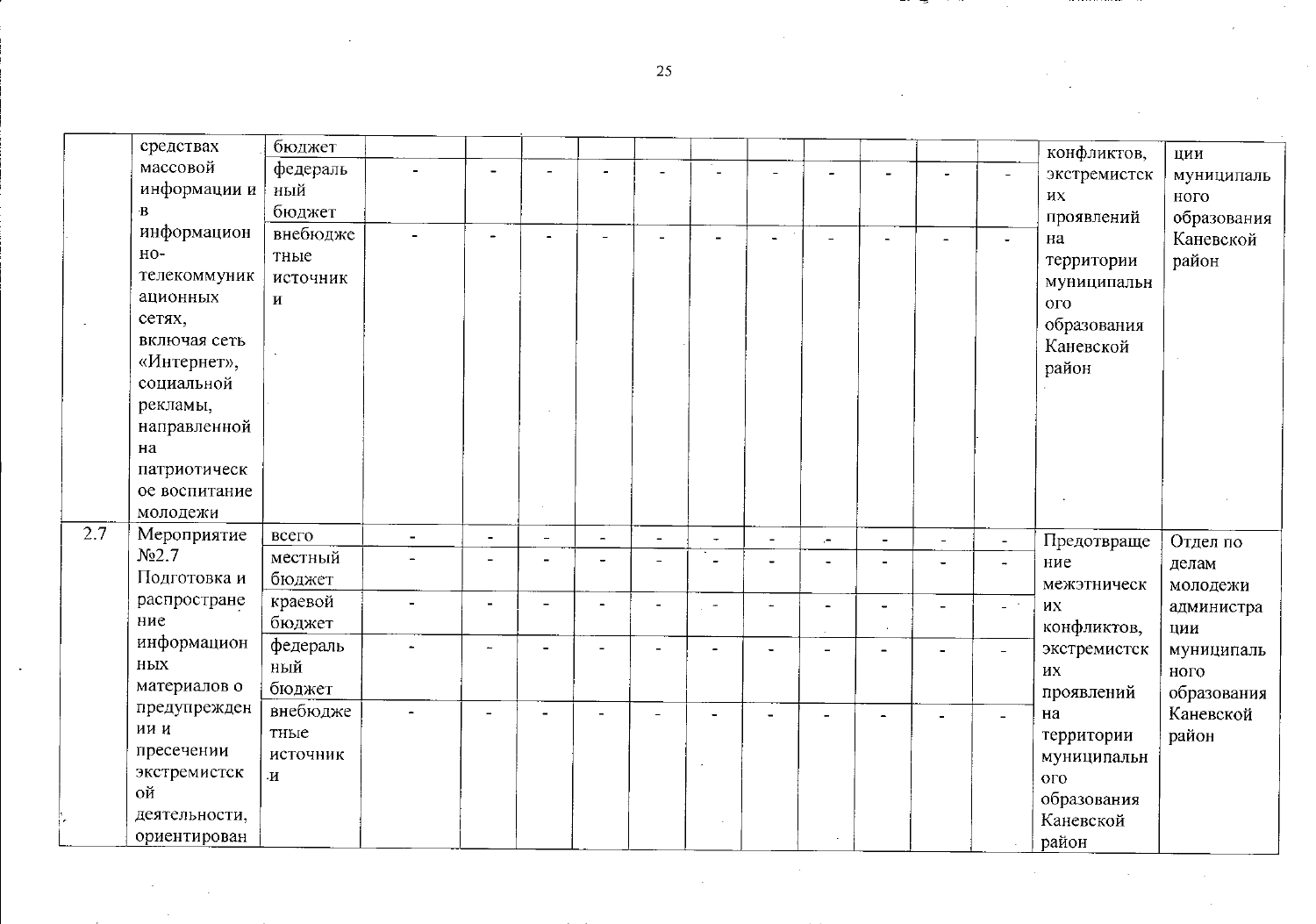|     | ных на           |          |                           |                          |                          |                          |                          |                          |                          |                          |                            |                          |                |                        |             |
|-----|------------------|----------|---------------------------|--------------------------|--------------------------|--------------------------|--------------------------|--------------------------|--------------------------|--------------------------|----------------------------|--------------------------|----------------|------------------------|-------------|
|     | повышение        |          |                           |                          |                          |                          |                          |                          |                          |                          |                            |                          |                |                        |             |
|     | бдительности     |          |                           |                          |                          |                          |                          |                          |                          |                          |                            |                          |                |                        |             |
|     | российских       |          |                           |                          |                          |                          |                          |                          |                          |                          |                            |                          |                |                        |             |
|     | граждан,         |          |                           |                          |                          |                          |                          |                          |                          |                          |                            |                          |                |                        |             |
|     | возникновени     |          |                           |                          |                          |                          |                          |                          |                          |                          |                            |                          |                |                        |             |
|     | е у них          |          |                           |                          |                          |                          |                          |                          |                          |                          |                            |                          |                |                        |             |
|     | заинтересован    |          |                           |                          |                          |                          |                          |                          |                          |                          |                            |                          |                |                        |             |
|     | ности в          |          |                           |                          |                          |                          |                          |                          |                          |                          |                            |                          |                |                        |             |
|     | противодейст     |          |                           |                          |                          |                          |                          |                          |                          |                          |                            |                          |                |                        |             |
|     | вии              |          |                           |                          |                          |                          |                          |                          |                          |                          |                            |                          |                |                        |             |
|     | экстремизму      |          |                           |                          |                          |                          |                          |                          |                          |                          |                            |                          |                |                        |             |
| 2.8 | Мероприятие      | всего    | $\sim$<br>$\overline{a}$  | $\blacksquare$           | $\rightarrow$            | $\blacksquare$           | $\blacksquare$           | $\sim$ $^{\circ}$        | $\tilde{\phantom{a}}$    | $\blacksquare$           | $\blacksquare$             | $\blacksquare$           | $\blacksquare$ | Предотвраще            | Отдел по    |
|     | N <sub>2.8</sub> | местный  |                           | $\tilde{\phantom{a}}$    |                          | $\overline{\phantom{a}}$ | $\blacksquare$           | $\overline{\phantom{a}}$ |                          |                          | ٠                          | $\overline{\phantom{a}}$ | $\sim$         | ние                    | взаимодейст |
|     | Предотвраще      | бюджет   |                           |                          |                          |                          |                          |                          |                          |                          |                            |                          |                | межэтническ            | вию с       |
|     | ние              | краевой  |                           | $\overline{\phantom{a}}$ | $\overline{\phantom{a}}$ | $\sim$                   | $\overline{\phantom{a}}$ | $\blacksquare$           | $\overline{\phantom{0}}$ | $\overline{\phantom{0}}$ | $\overline{\phantom{a}}$ . | $\tilde{\phantom{a}}$    | $\sim$         | $\mathbf{H}\mathbf{X}$ | правоохрани |
|     | межэтнически     | бюджет   |                           |                          |                          |                          |                          |                          |                          |                          |                            |                          |                | конфликтов,            | тельными    |
|     | х конфликтов     | федераль |                           | $\overline{\phantom{a}}$ |                          |                          |                          |                          |                          |                          |                            |                          | $\sim$         | экстремистск           | органами и  |
|     | на территории    | ный      |                           |                          |                          |                          |                          |                          |                          |                          |                            |                          |                | ИХ                     | казачеством |
|     | муниципальн      | бюджет   |                           |                          |                          |                          |                          |                          |                          |                          |                            |                          |                | проявлений             | администра  |
|     | 0 <sub>10</sub>  | внебюдже | $\mathbf{L}^{\text{max}}$ | $\blacksquare$           |                          |                          | $\overline{a}$           |                          |                          |                          | ٠                          |                          | $\blacksquare$ | на                     | ЦИИ         |
|     | образования      | тные     |                           |                          |                          |                          |                          |                          |                          |                          |                            |                          |                | территории             | муниципаль  |
|     | Каневской        | источник |                           |                          |                          |                          |                          |                          |                          |                          |                            |                          |                | муниципальн            | ного        |
|     | район с          | И        |                           |                          |                          |                          |                          |                          |                          |                          |                            |                          |                | ого                    | образования |
|     | применением      |          |                           |                          |                          |                          |                          |                          |                          |                          |                            |                          |                | образования            | Каневской   |
|     | средств          |          |                           |                          |                          |                          |                          |                          |                          |                          |                            |                          |                | Каневской              | район       |
|     | системы          |          |                           |                          |                          |                          |                          |                          |                          |                          |                            |                          |                | район                  |             |
|     | электронного     |          |                           |                          |                          |                          |                          |                          |                          |                          |                            |                          |                |                        |             |
|     | мониторинга      |          |                           |                          |                          |                          |                          |                          |                          |                          |                            |                          |                |                        |             |
|     | в сфере          |          |                           |                          |                          |                          |                          |                          |                          |                          |                            |                          |                |                        |             |
|     | межнационал      |          |                           |                          |                          |                          |                          |                          |                          |                          |                            |                          |                |                        |             |
|     | ьных и           |          |                           |                          |                          |                          |                          |                          |                          |                          |                            |                          |                |                        |             |
|     | межконфесси      |          |                           |                          |                          |                          |                          |                          |                          |                          |                            |                          |                |                        |             |

 $\cdot$ 

 $\sim$ 

 $\sim$ 

 $\sim$ 

 $\sim$   $\alpha$ 

 $\cdot$  26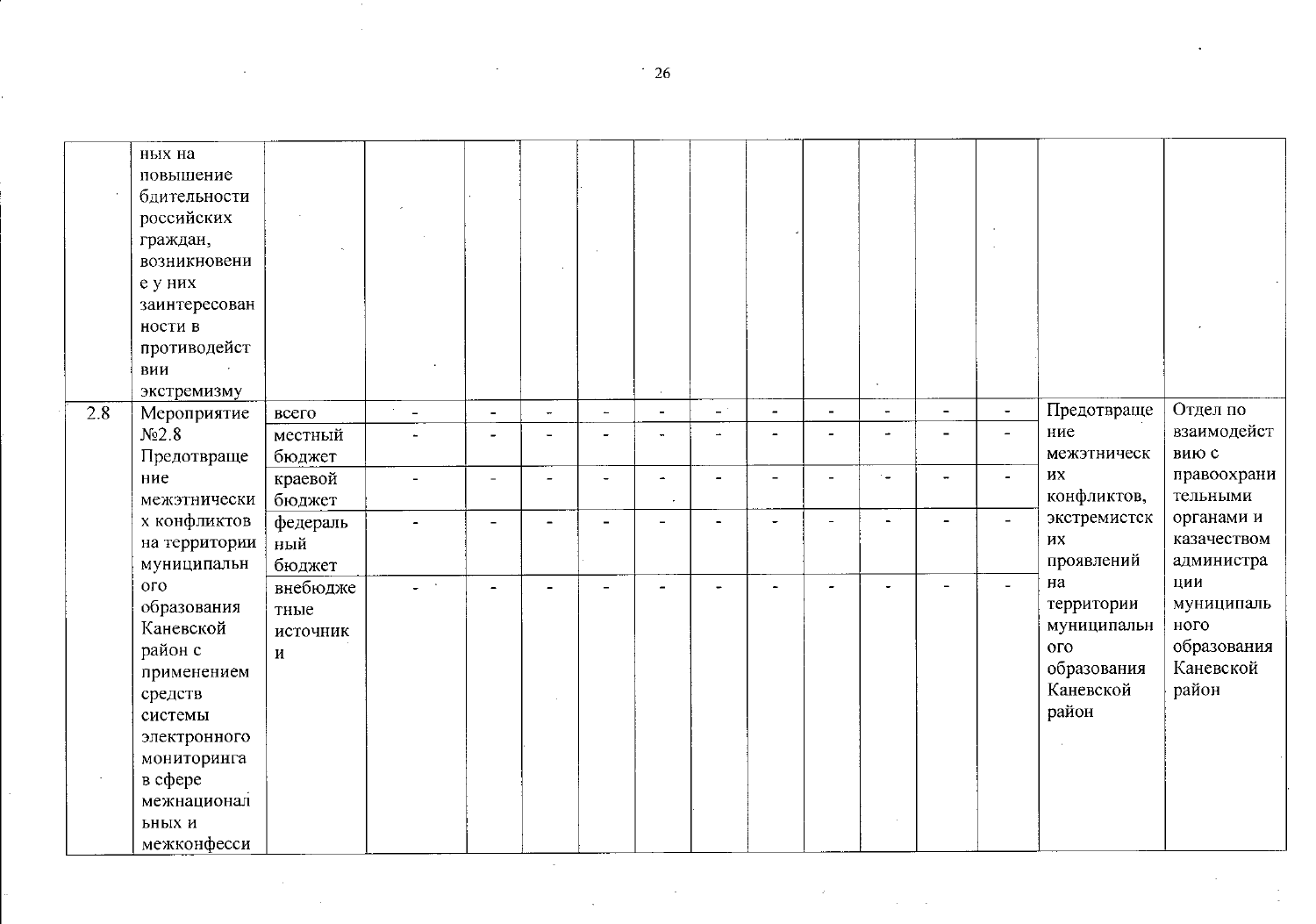| 2.9  | ональных<br>отношений и<br>раннего<br>предупрежден<br>ИЯ<br>конфликтных<br>ситуаций<br>Мероприятие                                                  | всего                             | $\overline{\phantom{a}}$ | $\ddot{\phantom{0}}$ | $\overline{\phantom{a}}$ | $\overline{\phantom{a}}$ | $\overline{\phantom{a}}$ | $\tilde{\phantom{a}}$    | ÷                        | $\overline{\phantom{a}}$ | $\overline{a}$           | $\overline{\phantom{a}}$ | $\blacksquare$ | Предотвраще                                                                             | Отдел по                                                                                                                                                           |
|------|-----------------------------------------------------------------------------------------------------------------------------------------------------|-----------------------------------|--------------------------|----------------------|--------------------------|--------------------------|--------------------------|--------------------------|--------------------------|--------------------------|--------------------------|--------------------------|----------------|-----------------------------------------------------------------------------------------|--------------------------------------------------------------------------------------------------------------------------------------------------------------------|
|      | N <sub>2.9</sub><br>Реализация                                                                                                                      | местный<br>бюджет                 |                          | $\blacksquare$       |                          |                          | $\blacksquare$           | $\blacksquare$           | ÷                        | $\blacksquare$           | $\tilde{\phantom{a}}$    | $\overline{\phantom{a}}$ |                | ние<br>межэтническ                                                                      | взаимодейст<br>вию с                                                                                                                                               |
|      | мер правового<br>и                                                                                                                                  | краевой<br>бюджет                 |                          | $\blacksquare$       |                          |                          | $\qquad \qquad$          |                          |                          |                          | L.                       |                          |                | ИХ<br>конфликтов,                                                                       | органами<br>местного                                                                                                                                               |
|      | информацион<br>ного<br>характера по                                                                                                                 | федераль<br>ный<br>бюджет         |                          |                      |                          | $\blacksquare$           | $\overline{\phantom{0}}$ |                          |                          |                          |                          |                          |                | экстремистск<br>их<br>проявлений                                                        | самоуправле<br>ния,<br>политически                                                                                                                                 |
|      | недопущению<br>использовани<br>я этнического<br>И<br>религиозного<br>факторов в<br>избирательно<br>м процессе и<br>В<br>предвыборны<br>х программах | внебюдже<br>тные<br>источник<br>И |                          | $\blacksquare$       |                          | $\overline{\phantom{a}}$ | $\overline{\phantom{a}}$ |                          | $\blacksquare$           |                          | $\overline{a}$           |                          |                | на<br>территории<br>муниципальн<br>O <sub>LO</sub><br>образования<br>Каневской<br>район | ми партиями<br>И<br>общественн<br>ЫМИ<br>объединения<br>МИ<br>управления<br>делами<br>администра<br>ЦИИ<br>муниципаль<br>ного<br>образования<br>Каневской<br>район |
| 2.10 | Мероприятие                                                                                                                                         | всего                             | $\overline{\phantom{a}}$ | $\blacksquare$       | $\blacksquare$           | $\blacksquare$           | $\overline{\phantom{a}}$ | $\overline{\phantom{a}}$ | $\overline{\phantom{0}}$ |                          | $\overline{\phantom{0}}$ | $\rightarrow$            | $\sim$         | Предотвраще                                                                             | Отдел по                                                                                                                                                           |
|      | N <sub>2.10</sub><br>В рамках                                                                                                                       | местный<br>бюджет                 |                          |                      |                          |                          |                          |                          |                          |                          |                          |                          |                | ние<br>межэтническ                                                                      | взаимодейст<br>вию с                                                                                                                                               |

 $\cdot$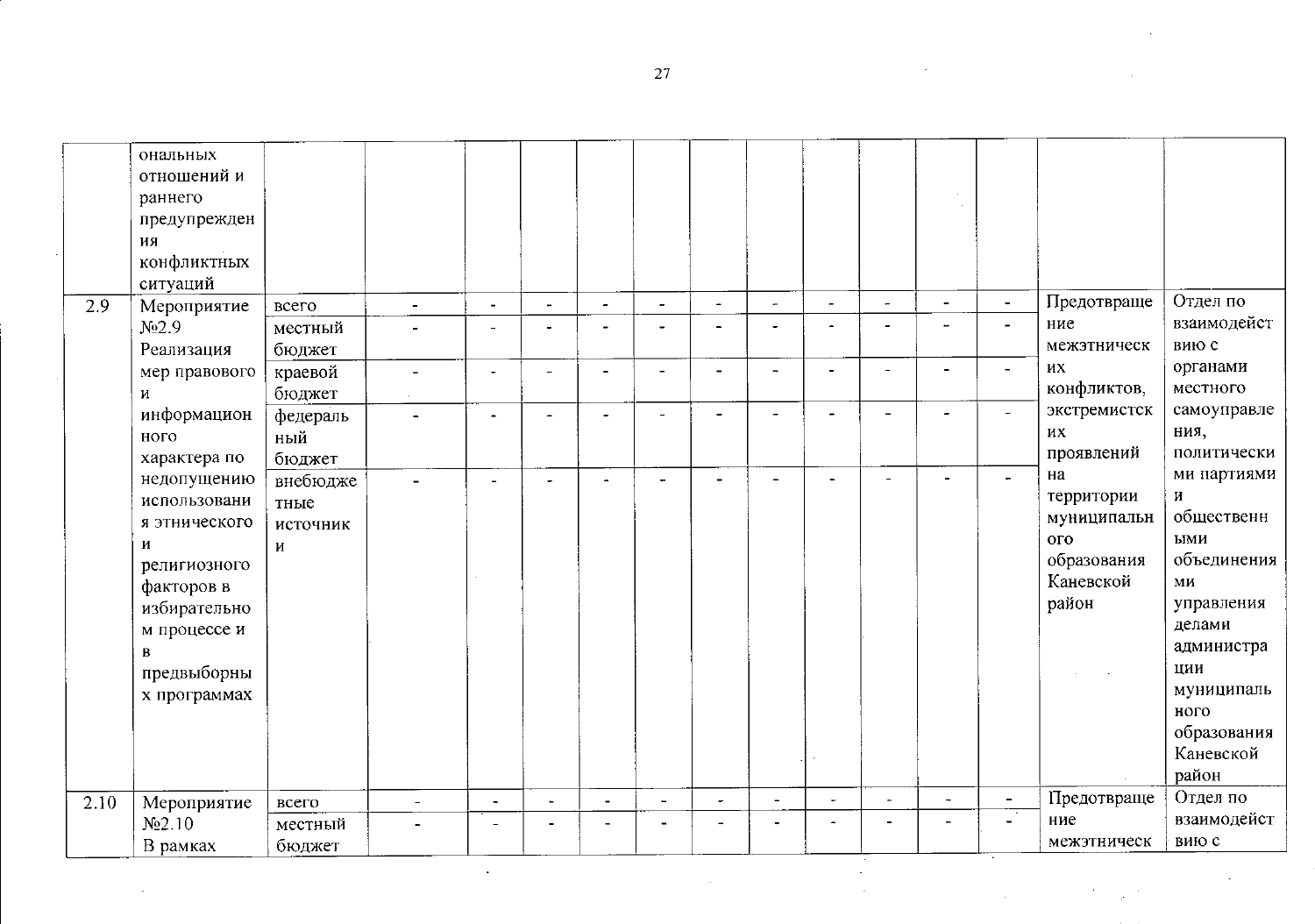$\bar{z}$ 

 $\bar{\mathbf{v}}$ 

| деятельности | краевой      |                    |                       |      |      | $\cdot$ $\sim$ |      |      |      | $\blacksquare$ |      |                | ИХ              | правоохрани |
|--------------|--------------|--------------------|-----------------------|------|------|----------------|------|------|------|----------------|------|----------------|-----------------|-------------|
| районного    | бюджет       |                    |                       |      |      |                |      |      |      |                |      |                | конфликтов,     | тельными    |
| штаба по     | федераль     |                    |                       |      |      |                |      |      |      | $\sim$         |      | $\blacksquare$ | экстремистск    | органами и  |
| координации  | ный          |                    |                       |      |      |                |      |      |      |                |      |                | ИX              | казачеством |
| деятельности | бюджет       |                    |                       |      |      |                |      |      |      |                |      |                | проявлений      | администра  |
| народных     | внебюдже     |                    |                       |      |      |                |      | $-$  |      | $\blacksquare$ |      | $\blacksquare$ | на              | ЦИИ         |
| дружин на    | тные         |                    |                       |      |      |                |      |      |      |                |      |                | территории      | муниципаль  |
| территории   | источник     |                    |                       |      |      |                |      |      |      |                |      |                | муниципальн     | ного        |
| муниципальн  | $\mathbf{M}$ |                    |                       |      |      |                |      |      |      |                |      |                | O <sub>LO</sub> | образования |
| ого          |              |                    |                       |      |      |                |      |      |      |                |      |                | образования     | Каневской   |
| образования  |              |                    |                       |      |      |                |      |      |      |                |      |                | Каневской       | район       |
| Каневской    |              |                    |                       |      |      |                |      |      |      |                |      |                | район           |             |
| район        |              |                    |                       |      |      |                |      |      |      |                |      |                |                 |             |
| оказание     |              |                    |                       |      |      |                |      |      |      |                |      |                |                 |             |
| содействия   |              |                    |                       |      |      |                |      |      |      |                |      |                |                 |             |
| Отделу МВД   |              |                    |                       |      |      |                |      |      |      |                |      |                |                 |             |
| России по    |              |                    |                       |      |      |                |      |      |      |                |      |                |                 |             |
| Каневскому   |              |                    |                       |      |      |                |      |      |      |                |      |                |                 |             |
| району в     |              |                    |                       |      |      |                |      |      |      |                |      |                |                 |             |
| обеспечении  |              |                    |                       |      |      |                |      |      |      |                |      |                |                 |             |
| безопасности |              |                    |                       |      |      |                |      |      |      |                |      |                |                 |             |
| граждан в    |              |                    |                       |      |      |                |      |      |      |                |      |                |                 |             |
| местах       |              |                    |                       |      |      |                |      |      |      |                |      |                |                 |             |
| проведения   |              |                    |                       |      |      |                |      |      |      |                |      |                |                 |             |
| собраний,    |              |                    |                       |      |      |                |      |      |      |                |      |                |                 |             |
| митингов,    |              |                    |                       |      |      |                |      |      |      |                |      |                |                 |             |
| шествий и    |              |                    |                       |      |      |                |      |      |      |                |      |                |                 |             |
| других       |              |                    |                       |      |      |                |      |      |      |                |      |                |                 |             |
| публичных    |              |                    |                       |      |      |                |      |      |      |                |      |                |                 |             |
| мероприятий  |              |                    |                       |      |      |                |      |      |      |                |      |                |                 |             |
| Итого        | <b>BCero</b> | $\overline{564,3}$ | $\blacksquare$        | 50,0 | 95,0 | 70,0           | 70,0 | 70,0 | 59,3 | 50,0           | 50,0 | 50,0           |                 |             |
|              | местный      | 564,3              | $\tilde{\phantom{a}}$ | 50,0 | 95,0 | 70,0           | 70,0 | 70,0 | 59,3 | 50,0           | 50,0 | 50,0           |                 |             |
|              | бюджет       |                    |                       |      |      |                |      |      |      |                |      |                |                 |             |

 $\sim$  $\sim 10$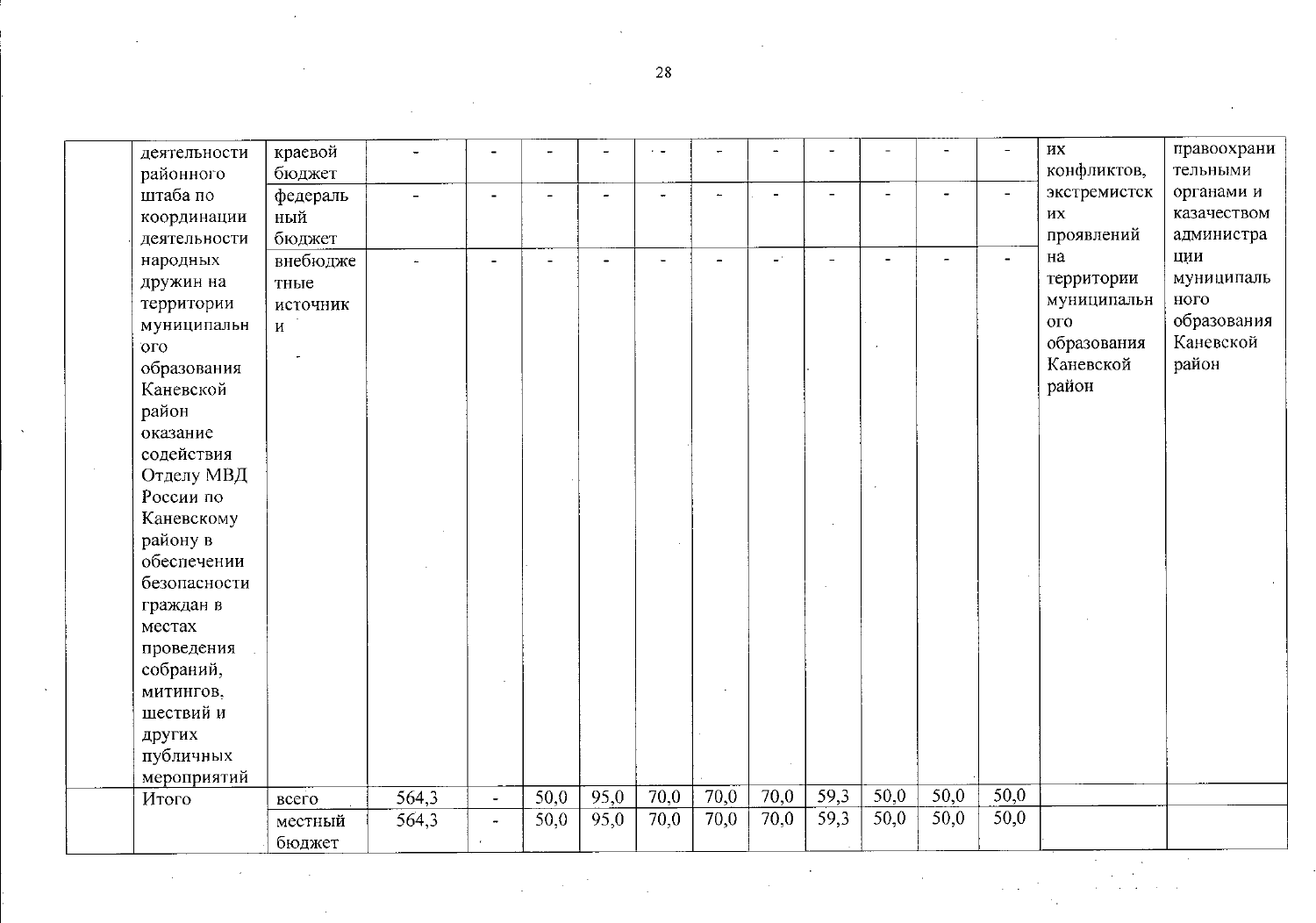| ' краевой<br>бюджет                          | -                                  | - |           |     |   | $\overline{\phantom{0}}$ |                          | $\overline{\phantom{0}}$<br>$\sim$ | $\overline{\phantom{0}}$ |  |                          |
|----------------------------------------------|------------------------------------|---|-----------|-----|---|--------------------------|--------------------------|------------------------------------|--------------------------|--|--------------------------|
| федераль<br>ный<br>бюджет                    | $\sim$<br>$-1$                     | - | <b>**</b> |     |   | $\overline{\phantom{a}}$ |                          | $\overline{\phantom{a}}$           | $\overline{\phantom{0}}$ |  | <b>Contract Contract</b> |
| внебюдже<br>тные<br>источник<br>$\mathbf{M}$ | $\overline{\phantom{0}}$<br>$\sim$ |   |           | . . | - | $\overline{\phantom{a}}$ | $\overline{\phantom{a}}$ | $\overline{\phantom{0}}$           | $\overline{\phantom{0}}$ |  |                          |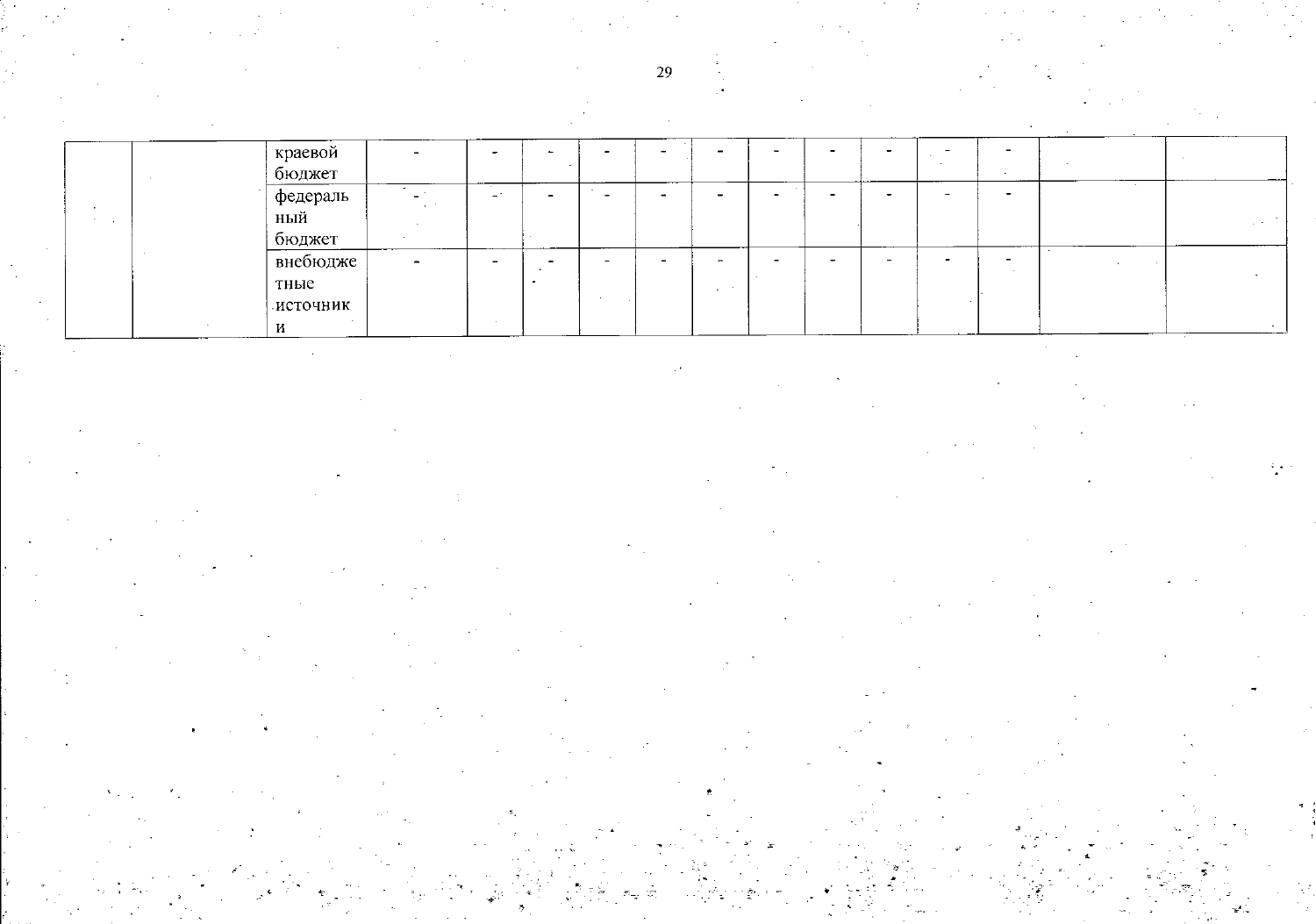6. Обоснование ресурсного обеспечения муниципальной программы

Реализация муниципальной программы предусматривается за счет средств бюджета муниципального образования Каневской район.

Общий объем финансирования муниципальной программы составляет 564,3 тыс. рублей, в том числе:

из бюджета муниципального образования Каневской район 564,3 тыс. рублей, в том числе по годам:

 $2015 - 0.0$  тыс. рублей;

2016 - 50,0 тыс. рублей;

2017 - 95,0 тыс. рублей;

2018 - 70,0 тыс. рублей;

2019 - 70,0 тыс. рублей;

 $2020 - 70,0$  тыс. рублей;

 $2021 - 59,3$  тыс. рублей;

2022 - 50,0 тыс. рублей;

 $2023 - 50,0$  тыс. рублей;

2024 - 50,0 тыс. рублей.

В муниципальную программу могут вноситься изменения с учетом образования возможностей доходной базы бюджета муниципального Каневской район на очередной финансовый год.

7. Методика оценки эффективности реализации муниципальной программы

муниципальной Социально-экономический эффект  $\overline{O}T$ реализации программы выражается в обеспечении стабильной социально-политической обстановки в муниципальном образовании Каневской район; повышении гражданской активности общественных объединений, иных некоммерческих организаций; укреплении толерантности в многонациональной молодежной среде; снижении уровня конфликтогенности в межэтнических отношениях; количества мероприятий, способствующих профилактике увеличении экстремизма и гармонизации межнациональных отношений на территории муниципального образования Каневской район; обеспечении стабильности, укреплении доверия граждан к органам муниципальной власти района; привлечении ветеранов к активному участию в патриотическом и трудовом воспитании населения района, пропаганде подвига защитников Отечества, укреплению гражданского согласия, мира между народами.

Уровень конфликтогенности, степень толерантности будут измеряться на основе данных ОМВД по Каневскому району, а также в ходе проведения мониторинга сферы межнациональной работы сфере межэтнических  $\mathbf{B}$ отношений, социальномого прогнозирования, по результатам проведения этноформирующихся мониторинга, выявлению конфликтных социального ситуаций, порядка действий в ходе межэтнических конфликтов и ликвидации их последствий на территории муниципального образования Каневской район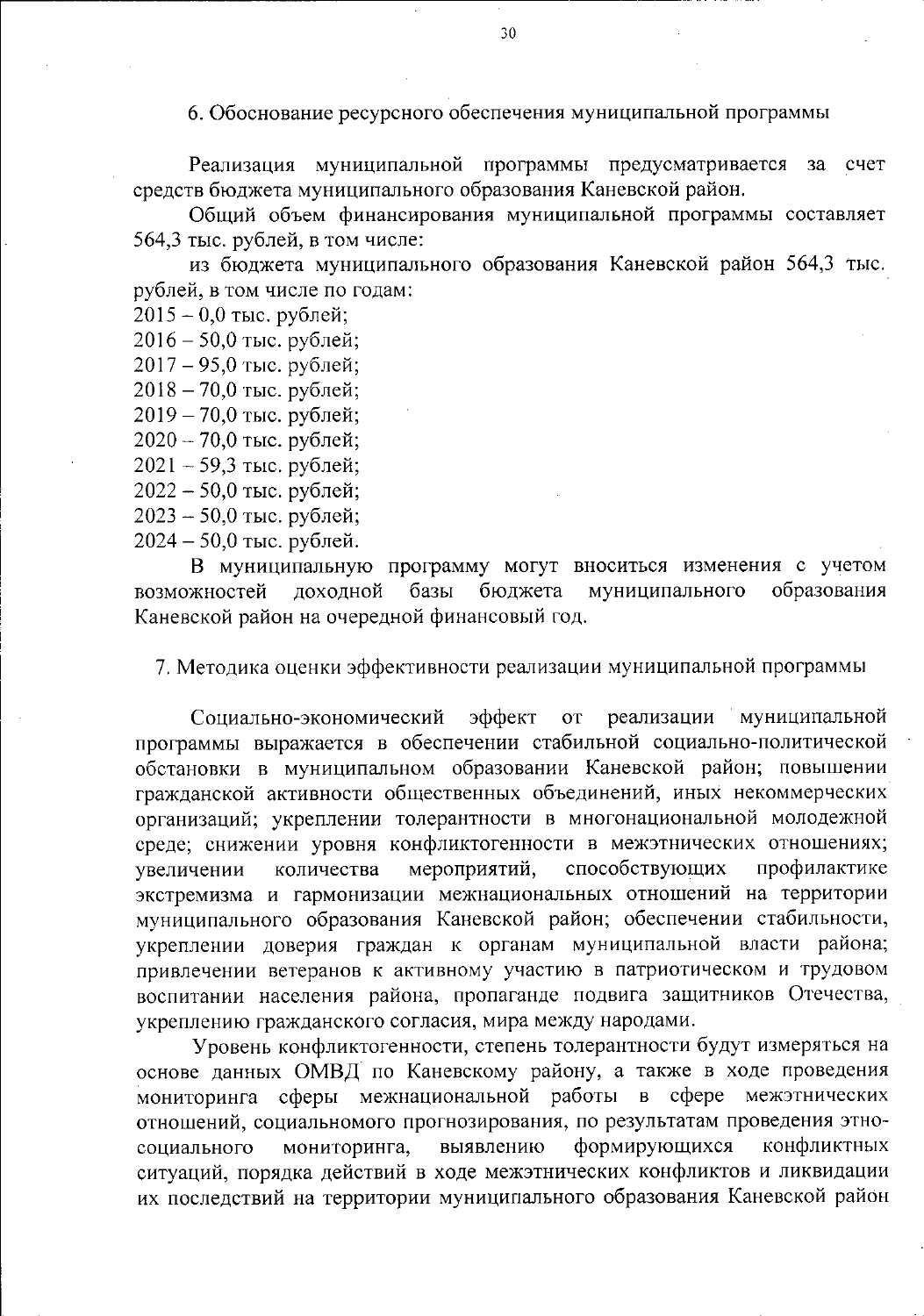(согласно приложению № 5 постановления администрации муниципального образования Каневской район от 18.08.2014г. № 1155 «Об утверждении Порядка принятия решения о разработке, формирования, реализации и оценки эффективности реализации муниципальных программ муниципального образования Каневской район»).

#### 8. Механизм реализации муниципальной программы и контроль за ее выполнением

Текущее осуществляет муниципальной программой управление - отдел по взаимодействию с координатор муниципальной программы правоохранительными органами казачеством администрации И муниципального образования Каневской район.

Координатор муниципальной процессе программы  $\, {\bf B}$ реализации программы:

реализацию муниципальной программы, координацию организует деятельности исполнителей отдельных мероприятий программы;

принимает решение о внесении в установленном порядке изменений в муниципальную программу и несет ответственность за достижение целевых показателей муниципальной программы;

осуществляет мониторинг и анализ отчетов исполнителей отдельных мероприятий муниципальной программы;

проводит оценку эффективности муниципальной программы;

готовит годовой отчет о ходе реализации муниципальной программы;

организует информационную и разъяснительную работу, направленную на освещение целей и задач муниципальной программы;

размещает информацию о ходе реализации и достигнутых результатах муниципальной программы на официальном сайте в сети «Интернет».

Координатор муниципальной программы ежеквартально, до 20-го числа месяца, следующего за отчетным кварталом, представляет в управление экономики администрации муниципального образования Каневской район муниципальной отчетные формы мониторинга реализации заполненные программы.

Координатор муниципальной программы ежегодно, до 15 февраля года, следующего за отчетным годом, направляет в управление экономики администрации муниципального образования Каневской район доклад о ходе реализации муниципальной программы на бумажных и электронных носителях.

Участники муниципальной программы в пределах своей компетенции ежегодно в сроки, установленные координатором муниципальной программы, представляют в его адрес в рамках компетенции информацию, необходимую для формирования доклада о ходе реализации муниципальной программы.

Доклад должен содержать: